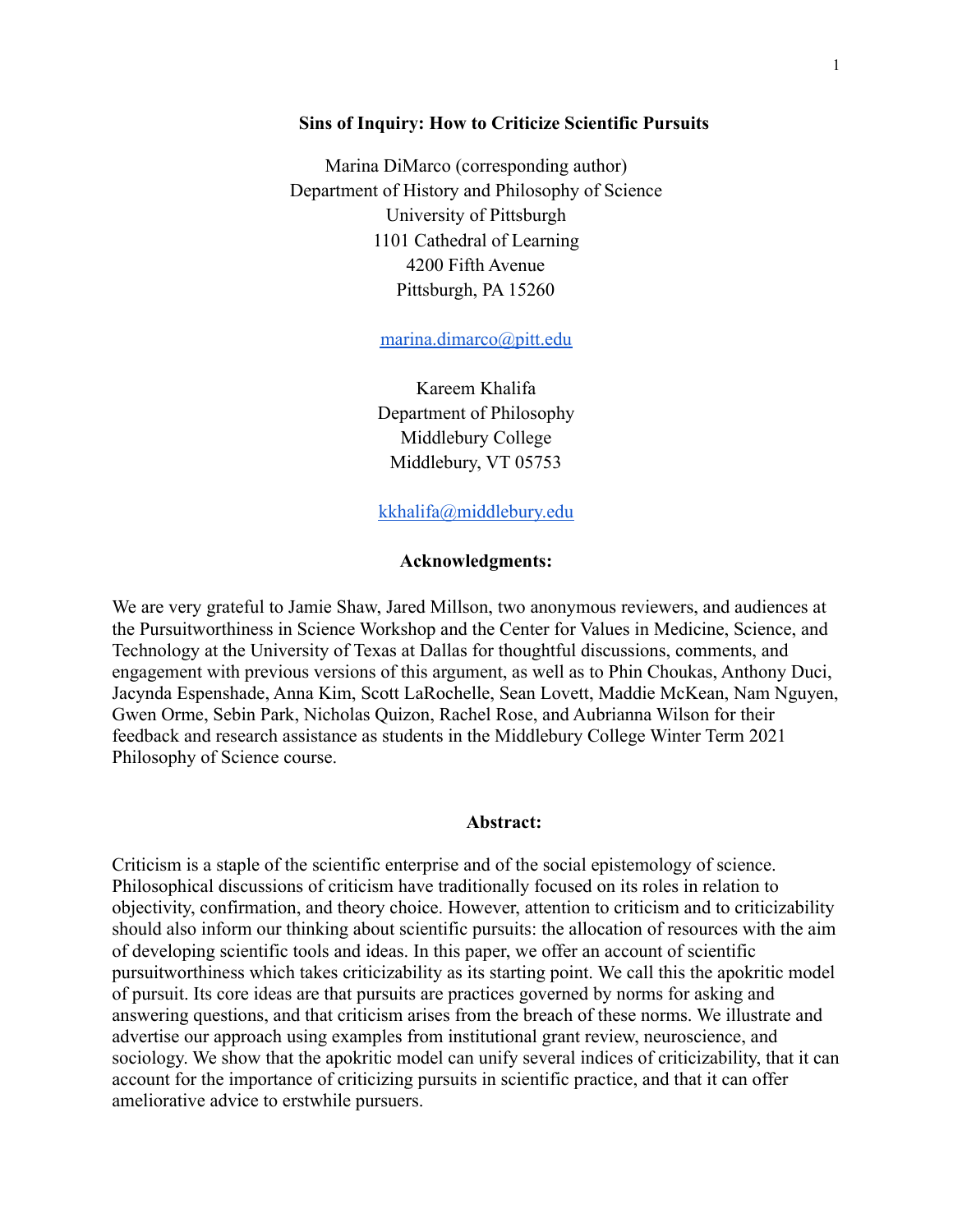### 1. Introduction

Criticism is a staple of the scientific enterprise. A theory may be criticized for failing to explain anomalies. A model may be criticized for its dubious assumptions. An inference may be criticized for its lack of cogency. An experiment may be criticized for its shoddy design. However, examples such as these are most at home when thinking about *confirmation*. The criticism of scientific *pursuits*—the allocation of resources with the aim of developing a scientific idea or tool—is far less explored.

In this paper, we take some initial steps toward filling this gap in the philosophical literature on pursuit. The core ideas are that pursuits are practices governed by norms for asking and answering questions, and that criticism arises from the breach of these norms. We proceed as follows. Section 2 highlights the practical importance of criticizing pursuits. Section 3 provides a novel account of pursuit that takes the criticizability of pursuits as its starting point. Sections 4 through 6 present different ways of criticizing pursuits that fall out of our account.

### 2. Why Criticizing Pursuits Matters

We begin by underscoring three areas in which the criticism of pursuits seems vital. First, criticizing pursuits plays an important role in coordinating inquiry and stewarding resources. Consider the operation of agencies that fund science, such as the National Science Foundation and the European Research Council (Elliott and McKaughan 2009, Kitcher 2011, Shaw 2018, 2021). In such contexts, the number of projects (i.e., pursuits) vastly outstrips the available funding. Criticism of these pursuits is often an important means of narrowing down the list of fundable projects. Indeed, one might conjecture that projects most deserving of funding should do a better job withstanding pursuit-based criticisms than rival proposals. As an illustration, the US National Institutes of Health (NIH) offers explicit guidance to grant reviewers about how to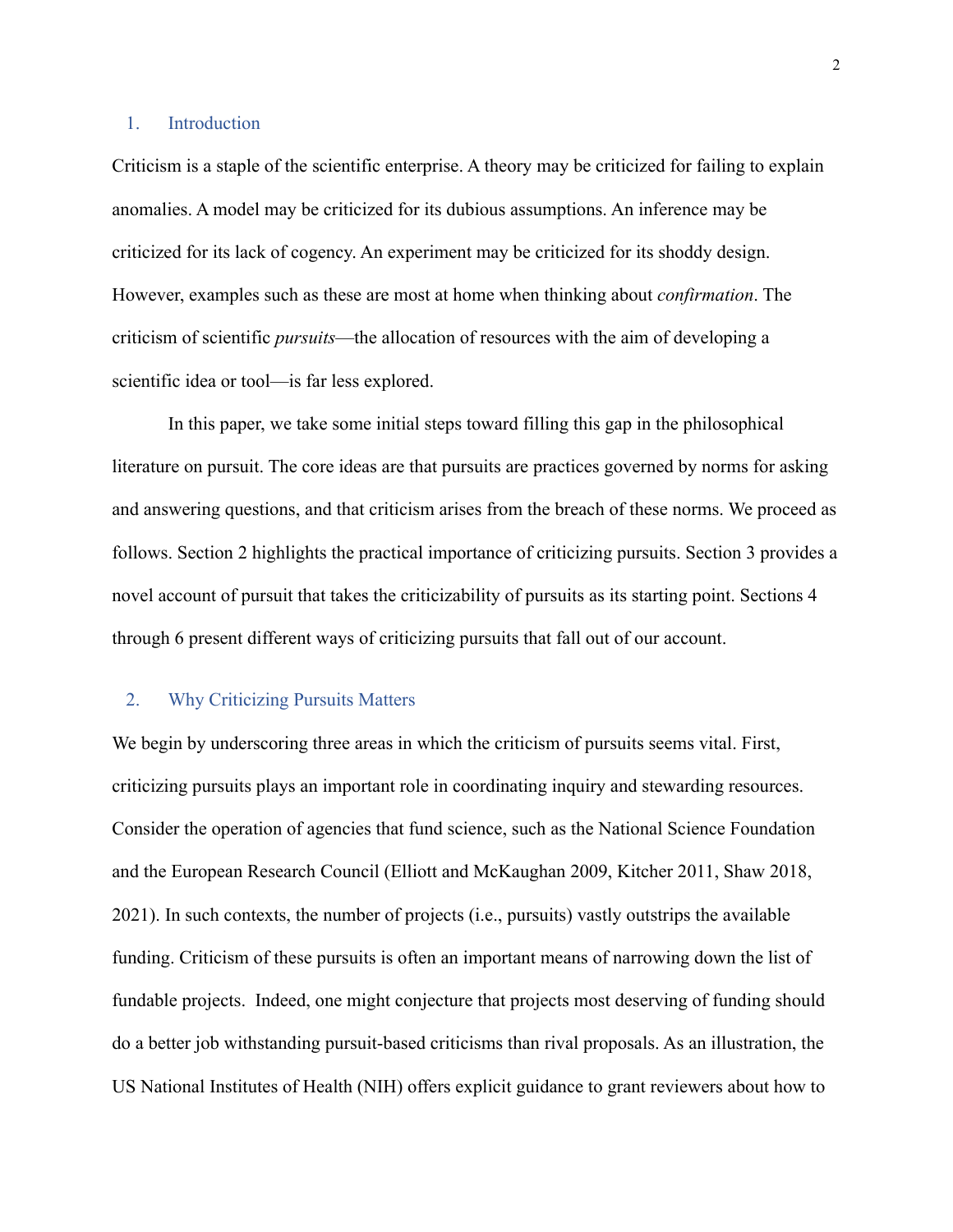criticize potential pursuits with respect to their inclusion of sex as a biological variable (SABV). These include directions about how to evaluate the inclusion or exclusion of SABV as a strength or weakness of a particular proposal, and standards of justification for overriding such criticism (NIH 2015, NIH "Reviewer Guidance"). We return to this example in Section 4.

Second, criticizing pursuits is central to the ways that non-scientists— politicians, entrepreneurs, activists, and the broader society—can hold scientists accountable. For example, Douglas (2003, 2009) argues that scientists are responsible for considering the foreseeable consequences of their actions in virtue of their general responsibility as moral agents, and these responsibilities extend to pursuit. As such, scientists can be criticized for failing to discharge these responsibilities. Similarly, public criticism of industry science can hold private interests to account for the safety and efficacy of, for instance, pharmaceutical products or potential environmental harms (Grinbaum and Groves 2013, Cranor 2017). These criticisms may lead to the development of new norms for research practices, such as those governing human subjects research; they may also influence professional codes of conduct for specific fields (Kourany 2010). Further, such criticisms can hold scientists accountable to the needs of would-be users of science, and scientists can hold one another accountable to these aims as well (Harding 1986, Elliott and McKaughan 2014, Parker 2020). More broadly, by holding scientists accountable in their pursuits, criticism can change the way both scientists and non-scientists understand the roles and responsibilities of scientists in specific contexts (see, e.g., Brown 2020). In Section 5, we discuss an example in which scientists enter the public sphere to criticize other scientists for pursuing a research program that appears to be both epistemically and morally dubious: neuroscientific research that systematically explains cognitive, affective, and behavioral patterns in terms of "hard-wired" sex differences in brains (Fine 2012). Concerns about perpetuating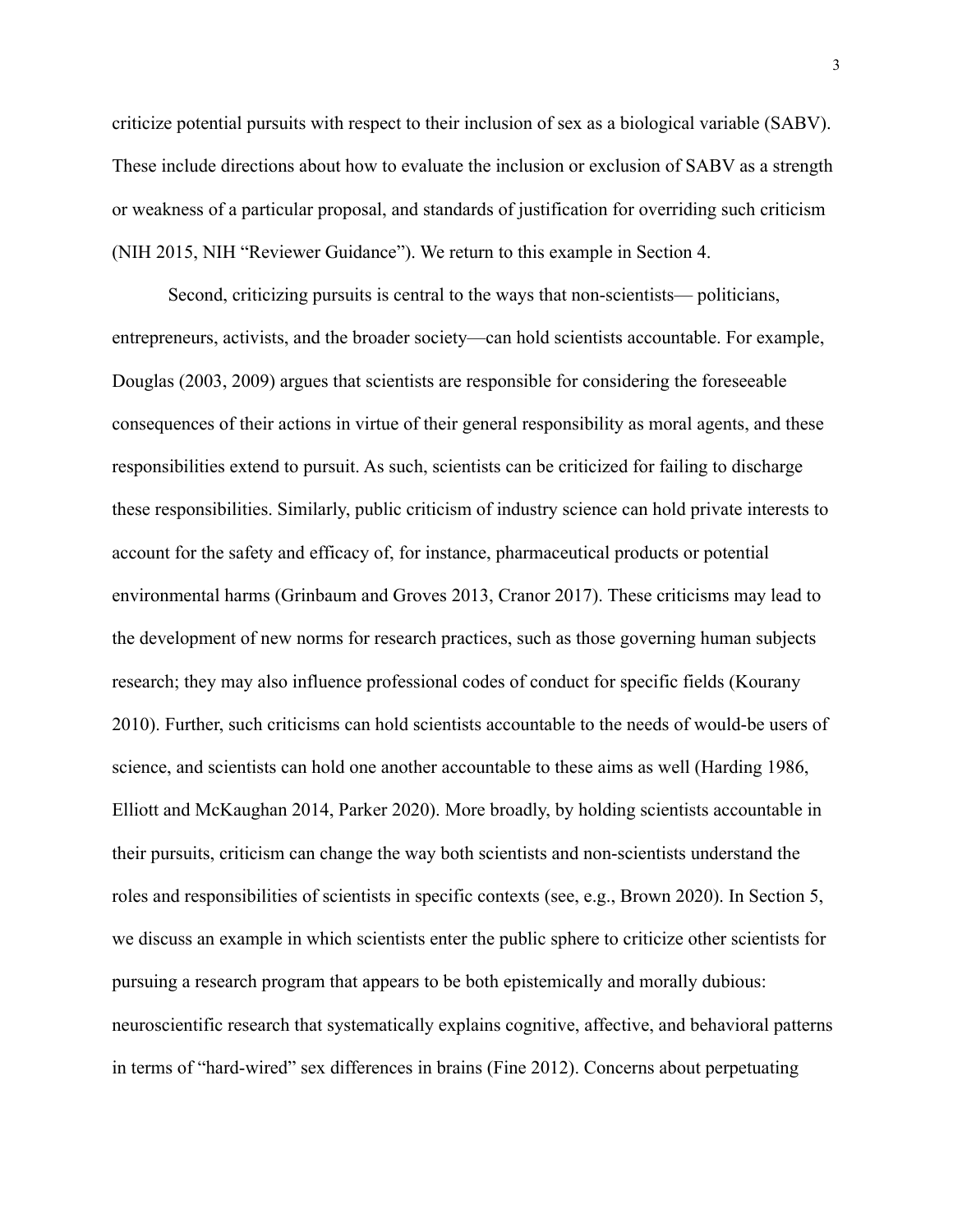pernicious stereotypes are compelling reasons for scientists to be accountable to the public and can be a vital basis for criticizing scientific pursuits.

Third, criticizing pursuits allows scientists to shape each other's research agendas. This might happen on a small scale, e.g., when an advisor counsels her graduate student to steer clear of a certain project. However, it may also happen on a larger scale. Some published articles exhort researchers in their field to reorient their pursuits by disambiguating various concepts, changing key research questions, drawing more tentative conclusions from their studies, being more perspicuous in their explanations and methodological choices, and more carefully documenting different interventions. For example, in recent work calling for a "postcolonial sociology," Julian Go (2016) criticizes mainstream sociology's tendency to abstract away social relations between the Global North and Global South. Go claims that these abstractions foreclose important avenues of research, and his alternative places greater emphasis on global interdependence. Thus, his call for a postcolonial sociology is partly motivated by his criticisms of sociologists' established ways of pursuing knowledge. We return to this example in Section 6.

## 3. An Apokritic Model of Pursuit

We have argued that criticizing pursuits has far-reaching practical consequences. At first blush, philosophers would seem to be well-positioned to furnish key stakeholders—such as the funding agencies, scientists, and non-scientists described above—with useful frameworks for objecting to pursuits gone wrong. Unfortunately, this has not been a primary focus in the philosophy of pursuit. Rather, the pursuit literature has primarily been concerned to carve out a context of pursuit from the interstices of the context of discovery and the context of justification (Laudan 1977), to show that the logics of pursuit are more permissive than those of justification (Whitt 1990, McKaughan 2008, DiMarco and Khalifa 2019), to articulate the relationship between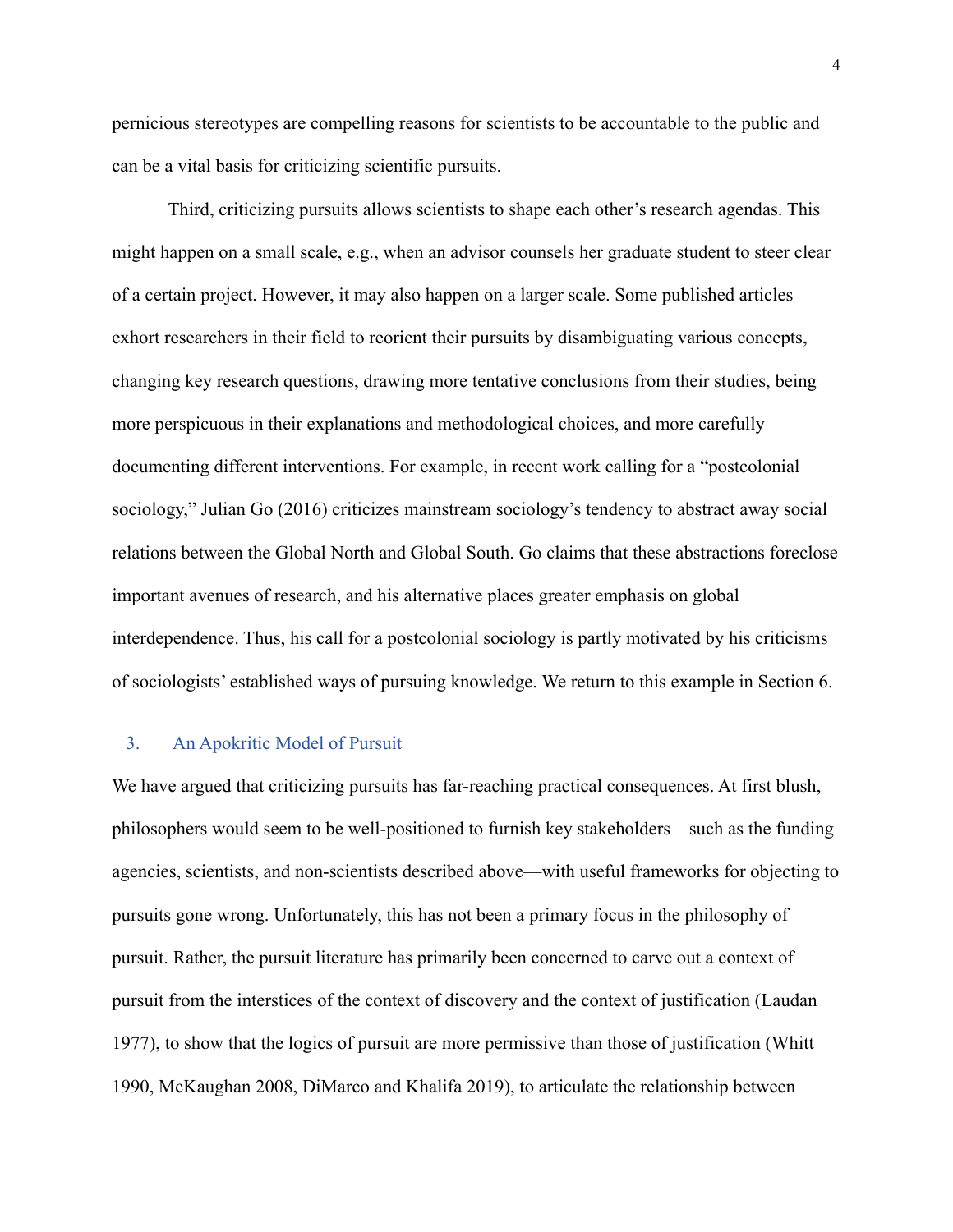pursuit and the division of scientific labor (Shaw 2017, 2021), and to demonstrate the ways in which justification for theory pursuit is still, broadly speaking, rational or epistemic (Whitt 1992, Šešelja et al. 2012, Šešelja and Straßer 2014, Nyrup 2015, Fleisher 2018). In this section, we will take the criticizability of pursuits as our starting point. The remaining sections then serve as a preliminary advertisement for this approach.

An intuitive way of thinking about criticism is *deontically*. On such a view, to criticize something is to show that it violates some norm. For instance, we can criticize a basketball player for taking more than three steps without dribbling because of the rules about traveling. However, not all norms are explicit rules. We can also criticize basketball players who do not pass to open teammates when double-teamed. This is nowhere in the basketball rulebook but is recognized as a (defeasible) norm.

Typically, norms are thought to come in three flavors: *permissions, obligations,* and *prohibitions*. <sup>1</sup> For instance, in most situations in the US, one is permitted to choose the color of their wardrobe, obligated to wear a shirt and shoes in commercial establishments, and prohibited from walking in public without covering one's nether regions. Furthermore, there are tight connections here. Not being permitted to do *A* is tantamount to being obligated not to do *A* and prohibited from doing *A*. Criticism happens when one violates these norms. So construed, two kinds of criticisms suggest themselves. First, one may be criticized for failing to fulfill one's obligations. Second, one may be criticized for doing something prohibited.

<sup>1</sup> This classification is not exhaustive, as deontic logic also recognizes, e.g., supererogatory and omissible actions (see McNamara and Van De Putte 2021). Deontic logic recognizes obvious sources of overlap among these categories, as actions that are not forbidden are permitted, and so forth. It is worth distinguishing the category of permissions from obligations because it seems likely that many scientific pursuits are neither forbidden nor obligated, but merely permitted.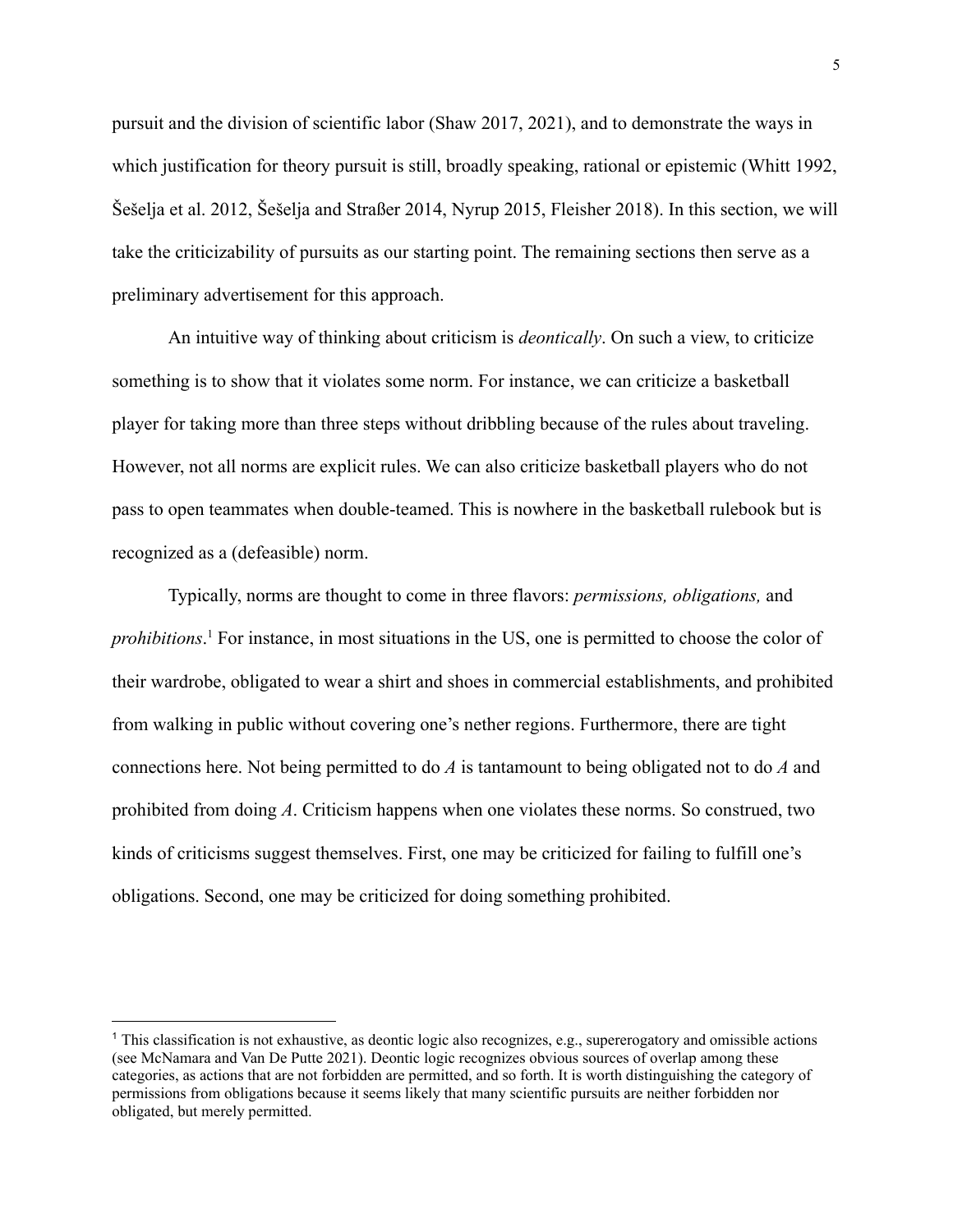From a deontic perspective, violating obligations and prohibitions to engage in scientific pursuits is the basis of criticizing pursuits. To that end, we shall ground our account in *apokritic* norms, i.e., norms governing the answering of questions.<sup>2</sup> More precisely:

- *Apokritic Obligation*: If a question *Q* about object of inquiry *x* has feature *F*, then some scientists with capability *C* should pursue question *Q* about *x*.
- *Apokritic Prohibition*: If a question Q an object of inquiry x has bug B, then no scientists should pursue question *Q* about *x*. 3

At this level of abstraction, there is not much to be said about the key terms in these norms. For instance, features are just those properties of a question that obligate suitably capable scientists to pursue them; bugs do the same with prohibitions. Sections 4 through 6 provide concrete but highly varied examples of features, bugs, and capabilities. For instance, features can be anything from promoting fruitful research programs to serving the public good; bugs frequently run contrary to these goals. The appropriate capabilities range from scientific credentials to the achievement of standpoints. Despite this diversity, we hope that the core elements of apokritic norms provide a unifying framework for thinking about pursuit. Figure 1 charts the structure of the apokritic model. We will discuss the details of this structure below.

<sup>2</sup> We learned of this term from Millson (2014). It comes from the Greek verb *apokrino*, which means 'to give an answer.' Millson also discusses "erotetic" norms, which govern the asking (rather than the answering) of questions. We hope to discuss their relevance to pursuit at a later time.

<sup>3</sup> These are *paradigmatic* kinds of apokritic obligations and prohibitions; not every norm of this sort must have precisely these parameters.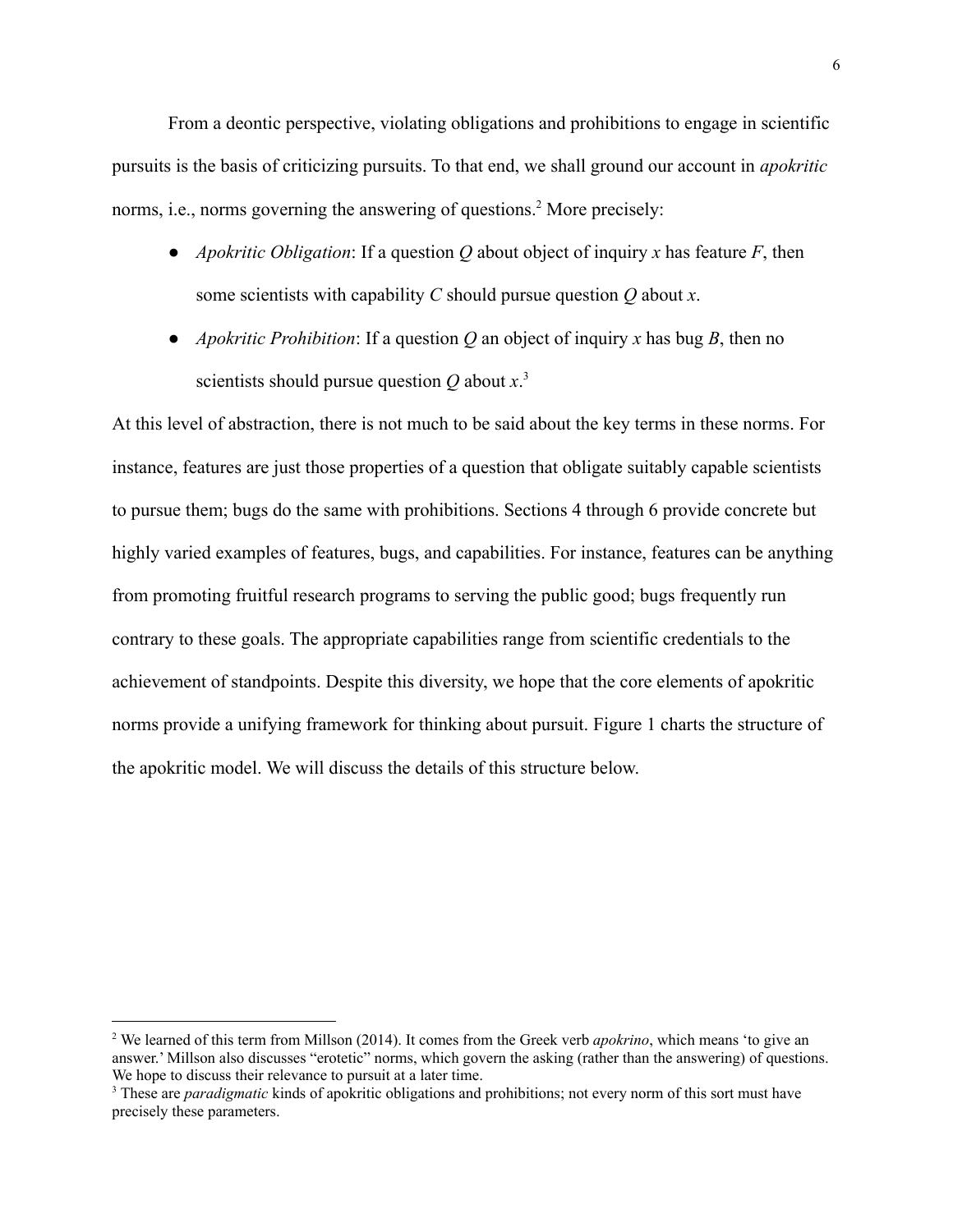

# **Figure 1. Relationships among features, bugs, and capabilities within the apokritic model.**

Until we delve into these details, it will be useful to have some simple examples in front of us. (Though we hope these examples are plausible as described, they are meant to illuminate the contours of the model in particular contexts, rather than to exemplify a universal commitment to any particular apokritic norms.) As a simple example of an apokritic obligation, suppose that patients suffering from a newly discovered disease respond positively to antibiotics. Then some bacteriologists working on this disease ought to identify the strain of bacteria associated with this disease. Here, the object of inquiry is the disease; the features are the increased coherence of our microbiological knowledge and improved health outcomes to be gained by pursuing the question; the capabilities are specialization in bacteriology and some prior commitment to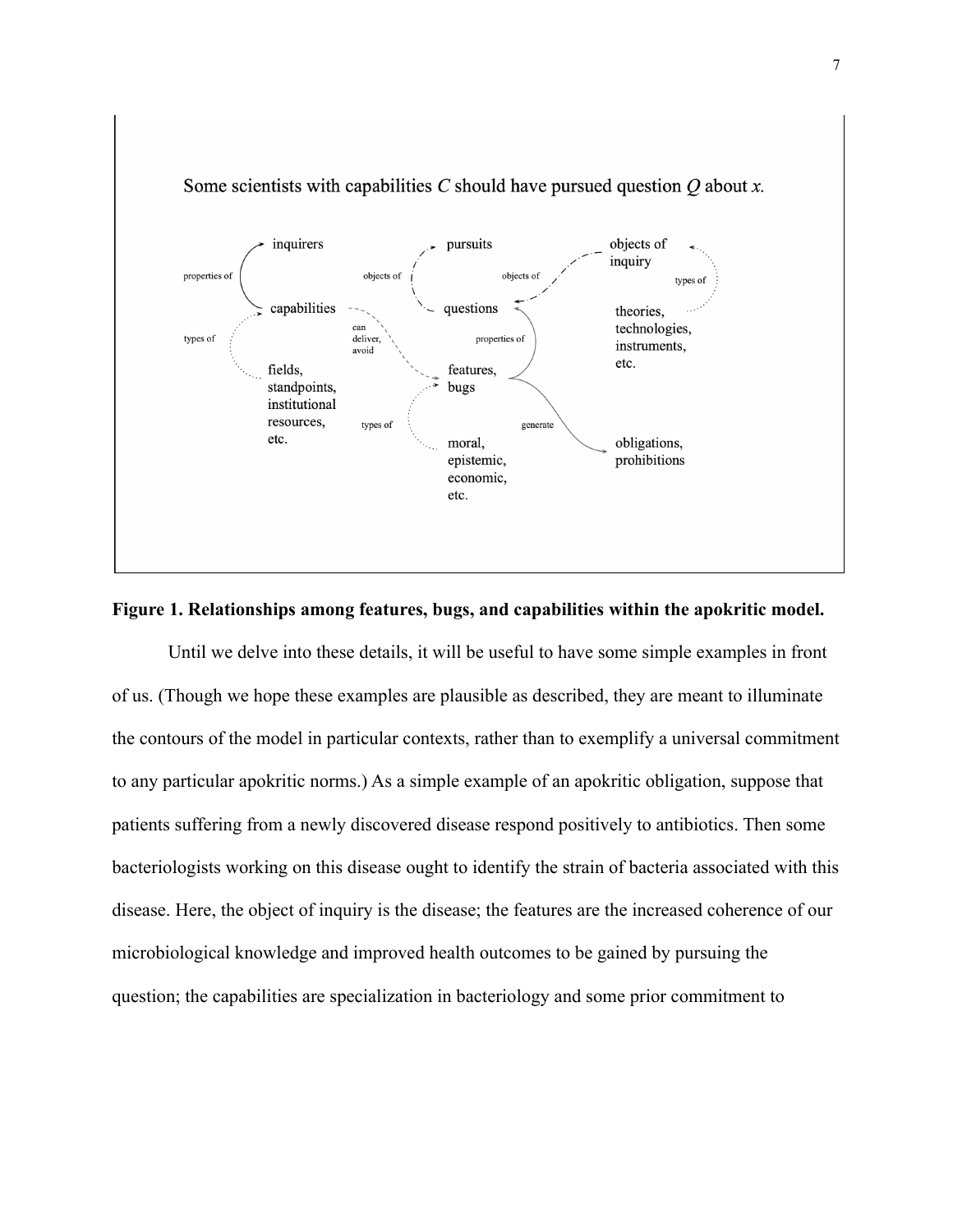studying this disease; and the question is "Which strain of bacteria causes this disease?" In such a case, bacteriologists working on this disease may be criticized if none pursue this question.<sup>4</sup>

As a simple example of an apokritic prohibition, suppose that there is a study of a neural mechanism, but the experiments involved cause unnecessary suffering to some laboratory mice. The neural mechanism is the object of inquiry; the mice's unnecessary suffering is the bug; and "What happens to the neural mechanism when we put mice in such-and-such conditions?" is the question. In such a case, any scientist may be criticized for pursuing this question.

Below, we offer richer examples of aprokritic norms and their attendant criticisms. (Dare we call them "apokriticisms"?) For now, we want to highlight four general features of our account. First, our *deontic* approach to criticizing pursuits should not be confused with a *deontological* theory of ethics or rationality more broadly. Cast aside any associations of a Kantian categorical imperative, and feel free to reduce our talk of permissions, obligations, and prohibitions to your favorite normative theory, e.g., consequentialism. We remain silent on these issues.<sup>5</sup> These disclaimers notwithstanding, we are optimistic about this way of articulating a basis for criticizing pursuits, as scientists are already familiar with deontic talk in the form of professional ethics and codes of conduct (see Kourany 2010, Brown 2013) and more broadly, in discussions of the moral responsibilities of scientists (e.g., Douglas 2009; 2014). In the spirit of Anderson (1993) and Brown (2020), we contend that a philosophical account of criticizing pursuits should be of some use to would-be critics and their respective targets. We submit that scientists' familiarity with deontic locutions contributes to our account's adequacy for this particular purpose à la Parker (2009; 2020) and Jacquart (2016).

<sup>&</sup>lt;sup>4</sup> Below, we further motivate the assumption that questions are the primary targets of pursuit.

<sup>&</sup>lt;sup>5</sup> While deontic approaches are not the only resources available for theorizing pursuit, they lend themselves most naturally to the framework of criticism and to the provision of specific ameliorative advice. Thanks to Jamie Shaw, Rune Nyrup, and an anonymous reviewer for pushing us to clarify these points.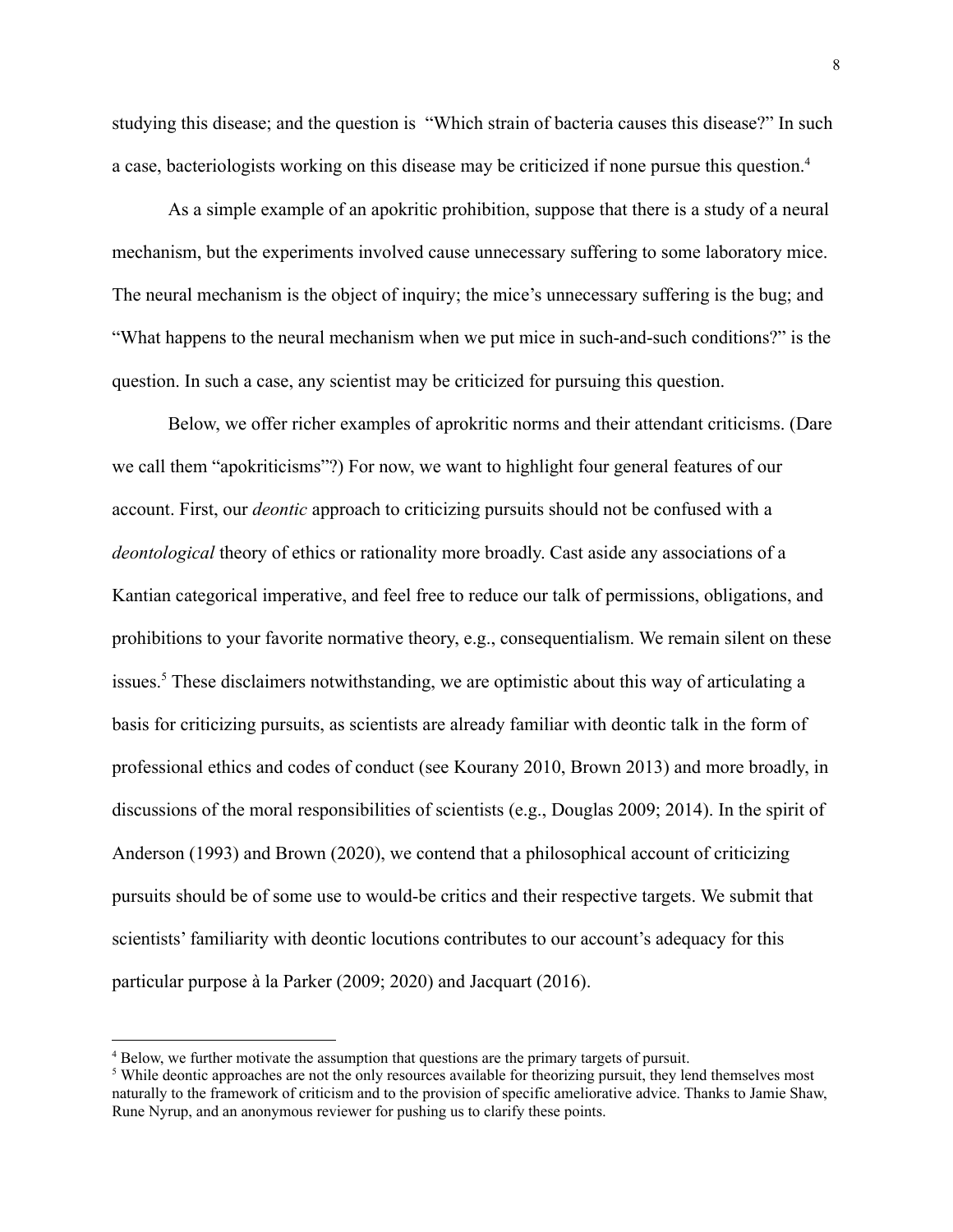Second, while canonical discussions take *theories* to be the objects of pursuit (Whitt 1990), more recent discussions have broadened this to include phenomena, correlations, and technologies, among other things (Šešelja, Kosolosky, and Straßer 2012). We prefer to think of *questions* as the chief targets of all pursuits. Questions, in turn, can be about different *objects of inquiry*, which include theories, phenomena, etc. This suggests the following:

An agent *S* pursues a question *Q* if and only if some of *S's* actions *A* have the discovery of a correct answer to  $Q$  as their goal.<sup>6</sup>

Making questions the targets of pursuit better represents scientists' research decisions at different stages and contexts of inquiry. In many pursuits, it is hard to see anything resembling a traditional theory in the research being criticized or the alternative offered in its stead. Consequently, the dominant philosophical preoccupation with theory pursuit will not be of much use in those cases. However, it is easy to recast these same pursuits in terms of questions, e.g., "Which concepts of recovery are useful for the treatment of the disease?" or "Which treatments lead to better recoveries?" For these and other questions, researchers of the disease must decide if allocating their research efforts is likely to result in an adequate answer.

Making questions the targets of pursuit greatly expands the reach of pursuit so that it permeates many stages of the research process. Thus, a focus on questions dislodges another common picture about pursuit as a distinct stage of research that happens after discovery but before justification. Such a conception of pursuit betrays an oversimplified and excessively linear model of inquiry (see Hicks 2014). In this way, the apokritic model's focus on questions simultaneously dispels this caricature of inquiry and expands the places that pursuit can make a difference. These strike us as welcome interventions in the philosophy of pursuit.

<sup>6</sup> See our (2019) "inquiry ticket" and Šešelja and colleagues' (2012) "unifying pattern" accounts of pursuit for similar ideas. Note that we previously used the word "person." We prefer the broader term "agent," so as to include collectives.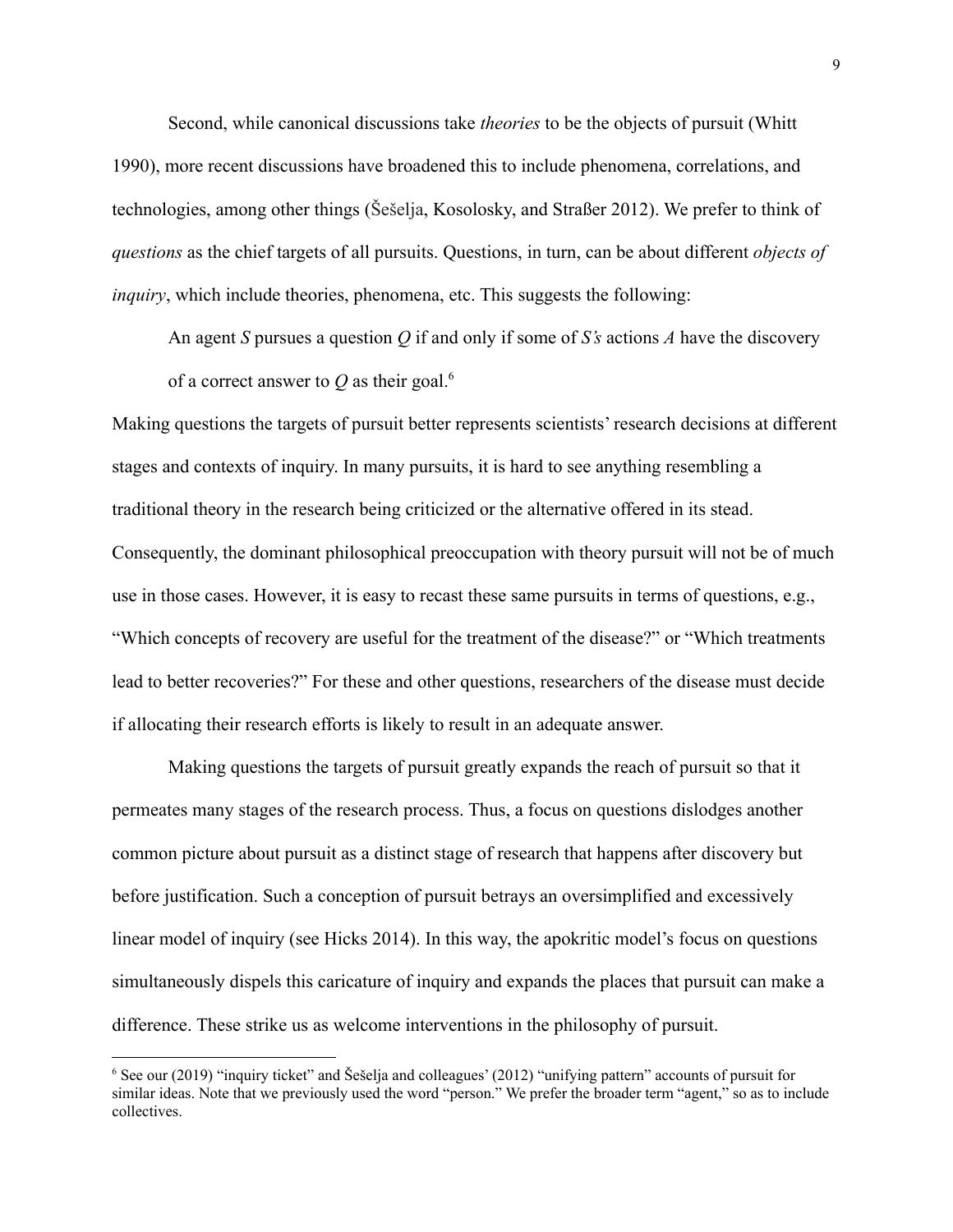Third, we are only seeking to characterize *pro tanto* criticisms of a pursuit. In other words, violating an apokritic norm may be justified *all things considered.* Returning to our earlier example, suppose that no bacteriologists pursue the question, "Which strain of bacteria causes the disease?" Under normal circumstances, this would warrant criticism. However, such criticisms can be overridden if bacteriologists have rediverted their research efforts to a far more urgent health crisis. (Imagine, if you can, that another disease is causing a global pandemic.) Although space prohibits discussion of how to weigh these competing considerations, we hope that our framework might inform such weighting procedures. In particular, we suggest (perhaps only as a regulative ideal) that if a *pro tanto* criticism is to be properly overridden, then someone should offer a legitimate response to that criticism. Like other accounts of transformative criticism (e.g. Longino 1990), we take it that the practical evaluation of criticism will be a contextual matter, and that the determination of such features as are contextually relevant to an all-things-considered evaluation of inquiry will be an iterative, pragmatic process (see e.g. Anderson 1993 and Brown 2020 for able guidance in this vein).<sup>7</sup>

Finally, our apokritic account of pursuit lends itself to *contrastive* criticisms of pursuits. The contrastive foci will be the different elements of our account: objects of inquiry, questions, and capabilities. For example:

- *Object-Focused Criticism:* Some scientists with capabilities *C* should have pursued question *Q* about *x* (rather than another object of inquiry *x\*.*)
- *Question-Focused Criticism:* Some scientists with capabilities *C* should have pursued question *Q* (rather than some other question *Q\**) about *x.*

In this regard, it may be helpful to assimilate features and bugs into a functional account of values, such as the broadly Deweyan account offered by Brown (2020). On such an account, these weighing questions become generic problems of practical reason about how to reconcile incoherent or conflicting values and obligations in a particular context. Put this way, the point is not that there exists any special weighting algorithm(s) for all-things-considered evaluations of criticism, but rather, that criticism is the kind of thing which can be subject to these sorts of analyses.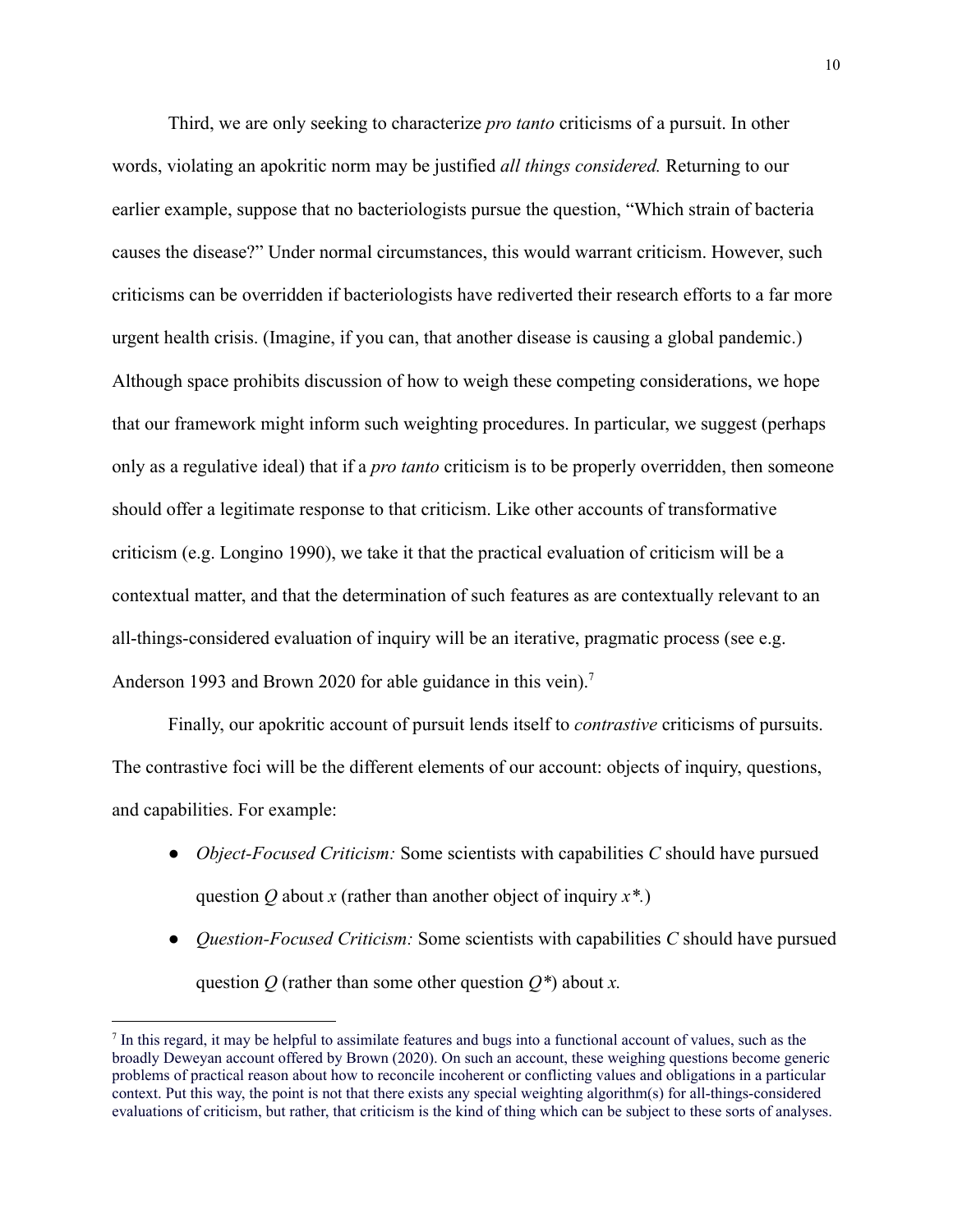• *Capability-Focused Criticism:* Some scientists with capabilities *C* (rather than some other capabilities *C\**) should have pursued question *Q* about *x*.

Finally, we can also make the quantifier of such statements a contrastive focus:

● *Quantifier-Focused Criticism:* Some (rather than no) scientists with capabilities *C* should have pursued question *Q* about *x.*

In paradigmatic cases, the truth of these contrastive statements will hinge on specific features and bugs. Moreover, additional kinds of contrastive criticisms are available on the apokritic model (see note 3). In certain cases, quantifier-based criticisms might use generalized quantifiers (most rather than few) or numbers (75% rather than 50%). For instance, in the bacteriology example, it is not the case that all bacteriologists are obligated to pursue a question about this topic, but rather, that some (rather than no) bacteriologists should pursue such questions. Similarly, one might view capability-focused criticism as a species of the broader genus of resource-based criticism, where the contrastive focus might concern effort, money, equipment, etc. allocated to different pursuits, and where the targets of criticism might include funding institutions as well as researchers themselves.<sup>8</sup> This would occasion contrastive criticisms such as "More (rather than the current amount of) funding should be allocated to pursue *Q*." In cases of finite resources, considerations of equity might be another source of quantifier-based criticism.

Contrastivism about pursuits is especially useful for our larger aim of providing tools for critically evaluating pursuits, since it allows us to pinpoint different loci of misguidedness with relative precision. Moreover, it is also useful in offering ameliorative advice: in all four cases, the way to correct the pursuit is to have some scientists with capabilities *C* pursue question *Q* about

<sup>8</sup> Our thanks to an anonymous reviewer for drawing this feature of the apokritic model to our attention.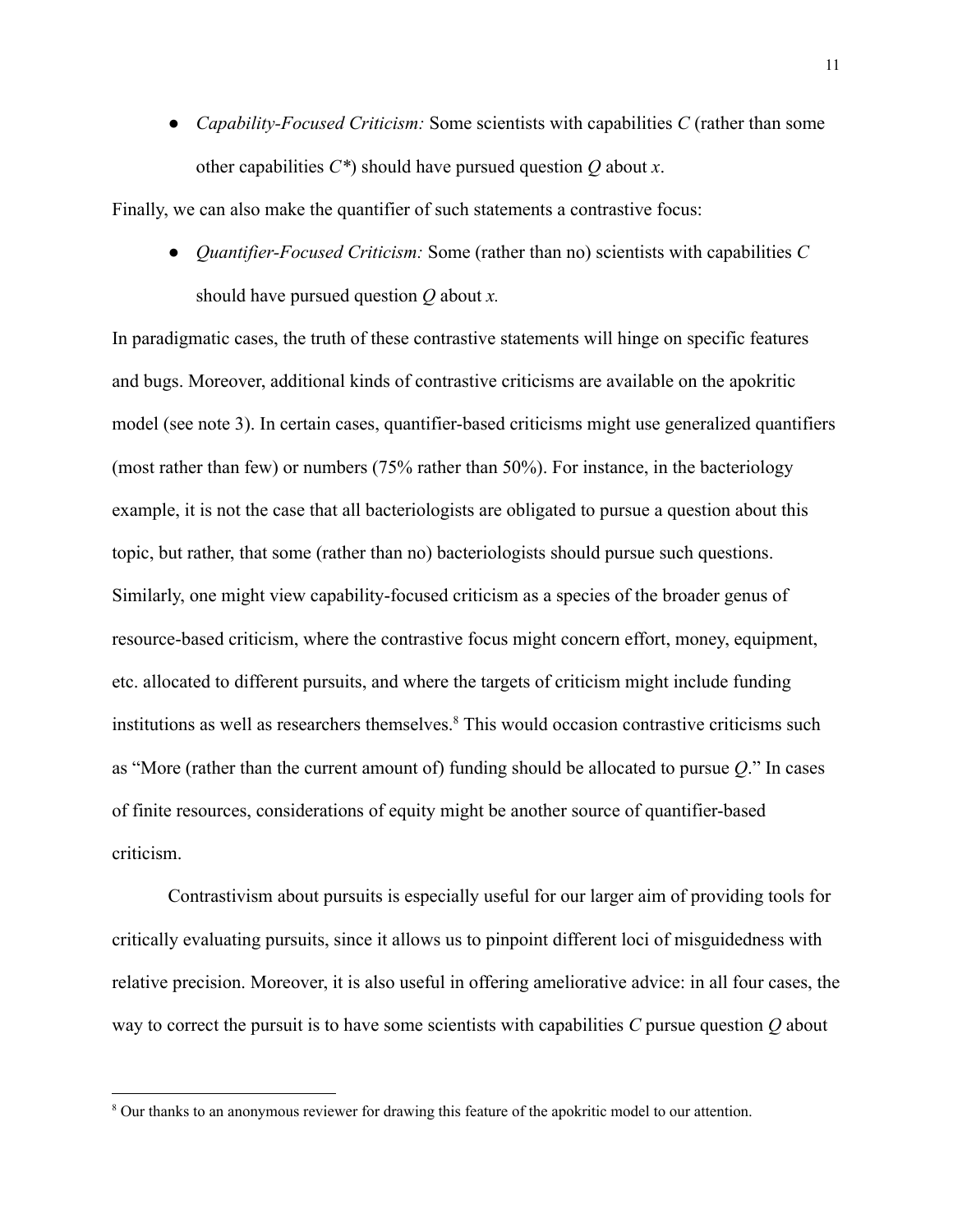*x*. In this way, our framework promotes criticisms that are not only contrastive, but also constructive.

Let's illustrate some of these contrastive criticisms using our examples from above. As a baseline, let us suppose that some bacteriologists should have pursued the question, "Which strain of bacteria causes the disease?" where the object of inquiry is a disease *x* that is deadly and highly contagious. However, instead they pursued the same question about another disease  $x^*$ (rather than *x*) that has only mild symptoms and is not very contagious. In such a case, an object-focused criticism would be apt. To consider a question-based criticism, recall that our imaginary disease was mitigated by antibiotics. Suppose that in the face of this discovery, scientists pursued the question, "Which virus (rather than bacteria) causes the disease?" Since viral infections are not typically responsive to antibiotics, this question warrants criticism. Conversely, if virologists (rather than bacteriologists) pursued the question, "Which strain of bacteria causes the disease?" this would prompt a capability-focused criticism. Finally, if no (rather than some) bacteriologists pursued this question, this would prompt a quantifier-focused criticism.

With our apokritic model of pursuit in hand, we will now highlight some of its initial attractions. These are offered in the spirit of sketching suggestive lines of inquiry to be developed (or pursued?) in greater detail in future research.

### 4. Features

A question's features and bugs can take on many forms. Most notably, both features and bugs can be epistemic or moral in nature.<sup>9</sup> We have already seen this with our toy examples. Because the disease is susceptible to antibiotics, an answer to the question of which bacteria cause the

<sup>&</sup>lt;sup>9</sup> Despite using different terminology, our (2019) notion of an inquiry ticket anticipates the idea that features can be moral, as well as epistemic.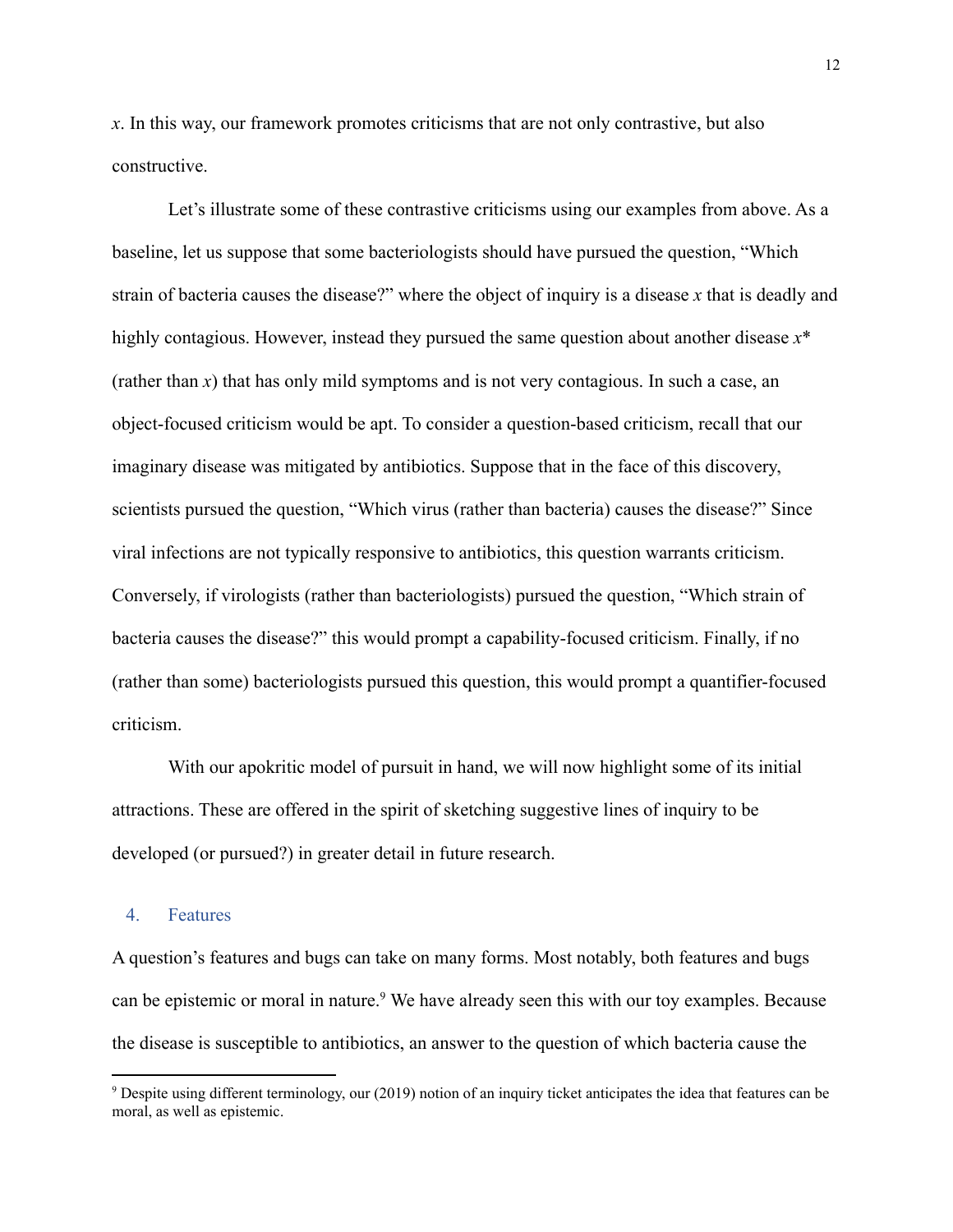disease is coherent with our microbiological knowledge, and this is a feature. The fact that pursuing a question about the neural mechanism requires causing unnecessary harm to laboratory mice is clearly a moral bug. We present some additional examples to highlight the variety of features and bugs that can inform apokritic norms.

In this section, we discuss epistemic and moral features. Section 5 does the same with bugs. That said, many other kinds of features and bugs exist. For instance, there are clearly *economic* features and bugs. Certain projects are too costly to pursue; others are too costly not to pursue. In cases of controversial scientific pursuits, political features and bugs may also inform apokritic norms. Introducing economic and political dimensions to apokritic norms also raises questions about how different kinds of features and bugs interact with each other. For instance, epistemic and moral features may outweigh economic and political bugs, or vice versa. These are the sorts of things that *all things considered* evaluations of pursuits must countenance. Given our more modest goals of providing an account of *pro tanto* criticism, we postpone discussion of these other kinds of features and bugs for another day.

At a general level, features are properties of a question that obligate scientists with certain capabilities to pursue that question. We will focus on those that have an "interesting-if-confirmed" structure, i.e., at least one answer to the question, upon being confirmed, would promote some good. *Epistemic* features arise when the good that would be promoted is epistemic; *moral* features, when the good is moral.

The interesting-if-confirmed structure highlights several key elements of pursuit. First, it underscores a subjunctive dimension of features—they often foretell of benefits that an answer would possess if confirmed.<sup>10</sup> Second, confirmation, rather than truth, frequently appears to be the lynchpin. Presumably, an answer already is true or false at the time of pursuit—what is

<sup>&</sup>lt;sup>10</sup> In this regard, we owe much to Nyrup (2015) for clarifying this aspect of pursuit.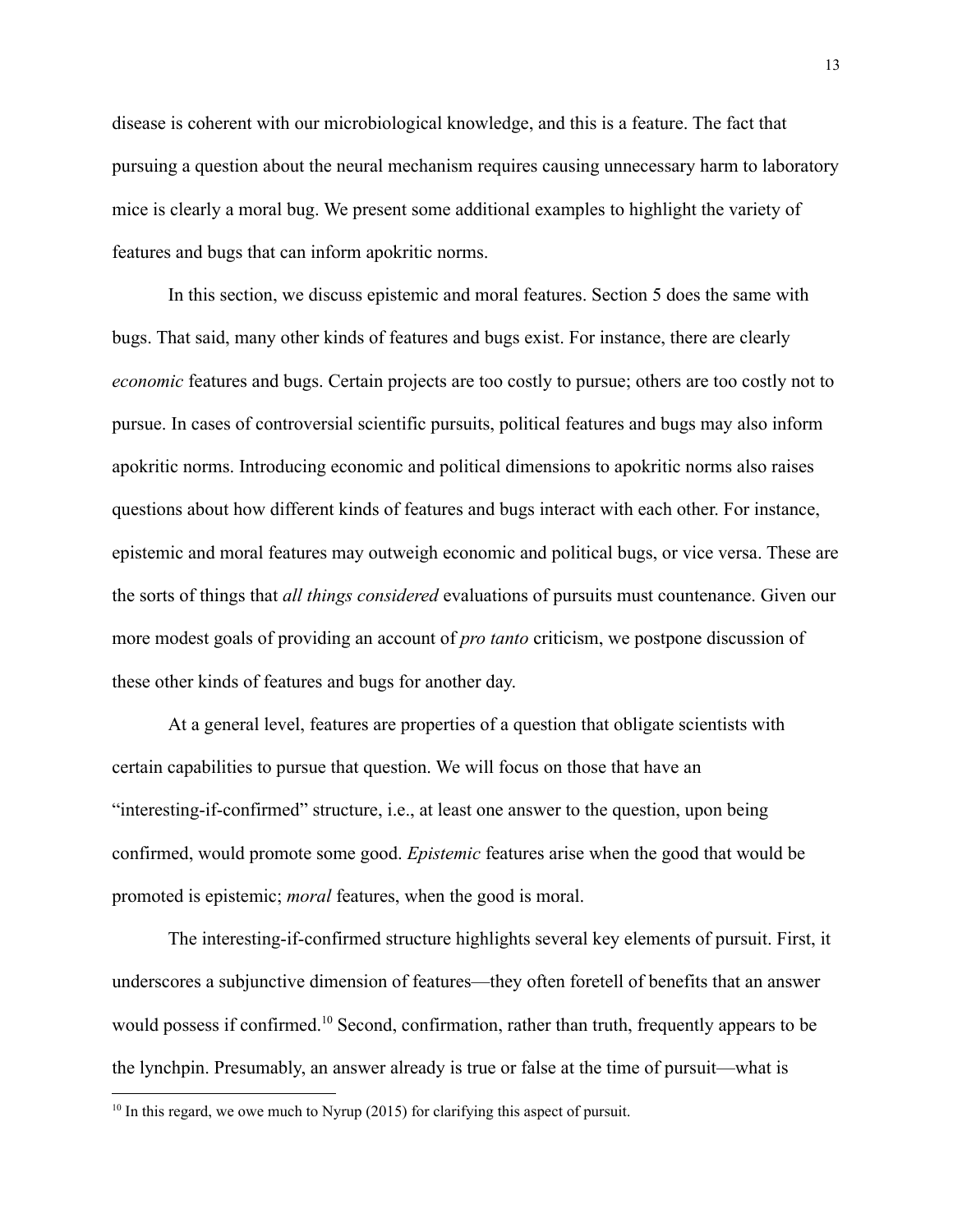lacking is evidence of its truth or falsity. Third, in comparison to earlier works in the epistemology of pursuit, our framework immediately suggests more specific kinds of pursuit: the specific questions to be pursued promise to deliver the good. However, this will concern several other questions about ways of confirming the answer. Furthermore, scientists' capabilities will concern proficiency in developing models and empirical tests to answer those questions. In this way, the apokritic model has the means to offer more targeted advice.

### 4.1. Epistemic Features

Recall that epistemic features are properties of questions that obligate suitably capable inquirers to pursue them. Arguably, much of the existing literature on pursuit (Laudan 1977, Nyrup 2015, Šešelja and Straßer 2014, Šešelja, Kosolosky, and Straßer 2012, Shaw 2018, Whitt 1990; 1992) has focused on identifying epistemic features under different banners.<sup>11</sup> Call these authors "the epistemologists of pursuit." In this section, we argue that the apokritic model can extend the ideas found in the epistemology of pursuit into areas of science to which they previously did not apply.

To see how this works, consider the following apokritic obligation:

If an answer to a question about a theory would, upon being confirmed, increase the

coherence of the current corpus of scientific knowledge, then some scientists with

capabilities *C* should pursue question *Q* about that theory.

Consonant with our earlier reflections, we may think of coherence as an epistemic good promoted by the pursuit of a question about the theory. Give or take some nuances, the antecedent of this obligation is in the spirit of Šešelja and Straßer's (2014) concept of potential coherence, and to a lesser degree, Nyrup's (2015) recasting of inference to the best explanation as a rule of pursuit. However, we strongly suspect that the lessons offered with respect to coherence either include or can be extended to other epistemologies of pursuit.

 $<sup>11</sup>$  Fleisher's (2018) extrinsic epistemic or "inquisitive" reasons are also in the same family as epistemic features.</sup>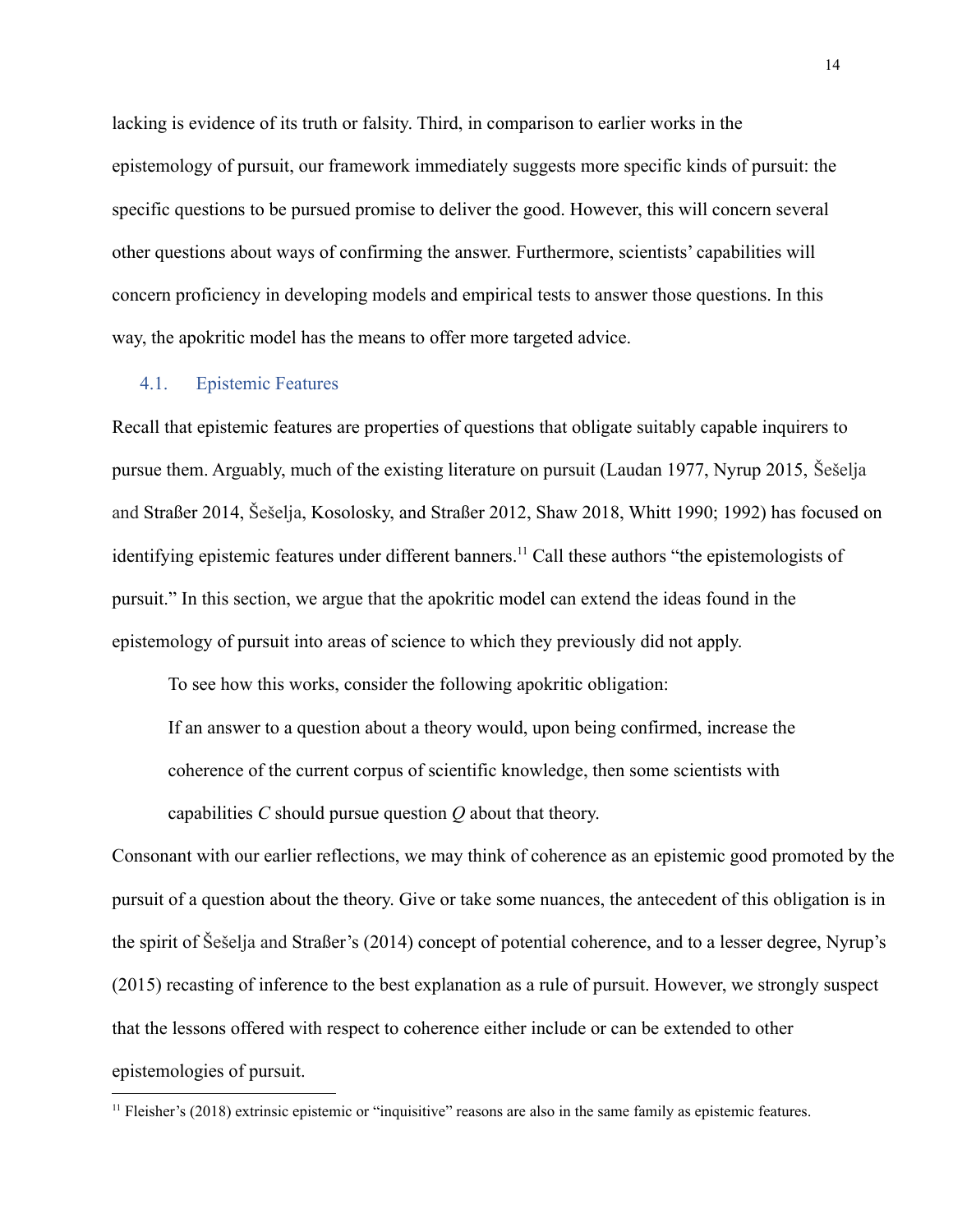The apokritic model fits naturally with these coherentist meditations. For instance, consider one of our contrastive criticisms from above:

Some (rather than no) bacteriologists should pursue the question, "What is the strain of bacteria that causes the disease?"

This rests on the following apokritic obligation:

If a disease is responsive to antibiotics, then some bacteriologists should pursue the question,

"What is the strain of bacteria that causes the disease?"

Quite plausibly, a disease's responsiveness to antibiotics justifies the pursuit of questions about its bacterial causes because bacterial hypotheses cohere with the current corpus of medical knowledge about antibiotics, lending the promise of increased coherence to questions about these hypotheses. (This is a sense in which properties of objects of inquiry can inform features of questions.)

As we also noted, we aim to show how the apokritic model allows this coherentist account to be extended beyond theory pursuit. Consider for example:

If an instrument would, upon being properly calibrated, increase the coherence of the current corpus of scientific knowledge, then some scientists with capabilities *C* should pursue question *Q* about that instrument.

Here, the object of inquiry is not a theory, but an instrument. Yet the epistemic feature is still the question's potential to increase the coherence of a body of scientific knowledge. This highlights how scientists may only be concerned with enhancing the coherence of a narrower body of information than our first apokritic obligation suggested. Moreover, an obvious question would be, "How can the instrument be properly calibrated?" Indeed, pursuit of these more focused questions bears closer resemblance to the way that scientific inquiry is actually conducted. Scientists pursue theories by chasing down answers to rather specific research questions. Thus, we can see how the apokritic model's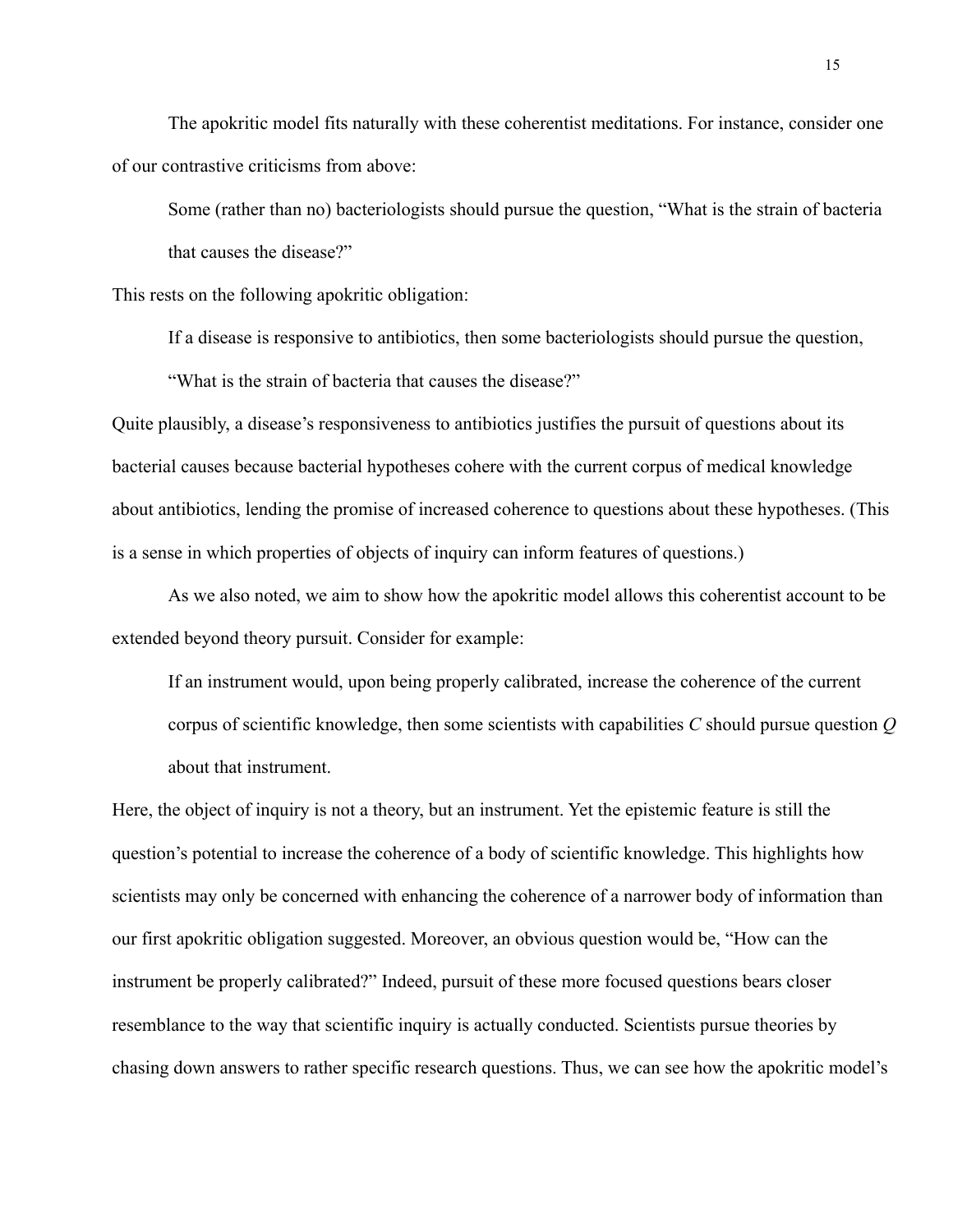emphasis on questions provides another avenue for expanding and refining the epistemology of pursuit, so that it may give more specific guidance to erstwhile pursuers.

## 4.2. Moral Features

Moral features are properties of a question that obligate suitably capable scientists to pursue them in virtue of their moral value. Natural candidates for moral features are those features of scientific pursuits which contribute to the likelihood that a particular inquiry will lead to a morally valuable intervention. For instance, the potential to alleviate human suffering is a moral feature of inquiry in our disease example, as in the following apokritic obligation:

If a hypothesis would, upon being confirmed, facilitate the design of an intervention to improve health equity, then some scientists with capabilities *C* should pursue question *Q* about that hypothesis.

In this example, health equity is a moral good, and so the likelihood that pursuing the question can contribute to securing this good is a moral feature. Like epistemic features, one way to think of moral features is in terms of the moral benefits an answer to a question might have, if confirmed. Some scientific fields, such as social epidemiology, hold such interesting-if-confirmed moral features among their constitutive aims of inquiry (Krieger 2001, Keyes and Galea 2015, Valles 2018, Kaplan and Valles 2019).

#### 4.3. Features and Funding Decisions

Recall that one important target of such guidance is with regard to the role of criticism in coordinating scientific inquiry. To see how epistemic and moral features inform these sorts of criticisms, let's revisit the case of the NIH sex as a biological variable (SABV) advice to reviewers. According to the NIH policy on sex as a biological variable, the inclusion of SABV is an epistemic feature of many possible pursuits: the agency promises that SABV will promote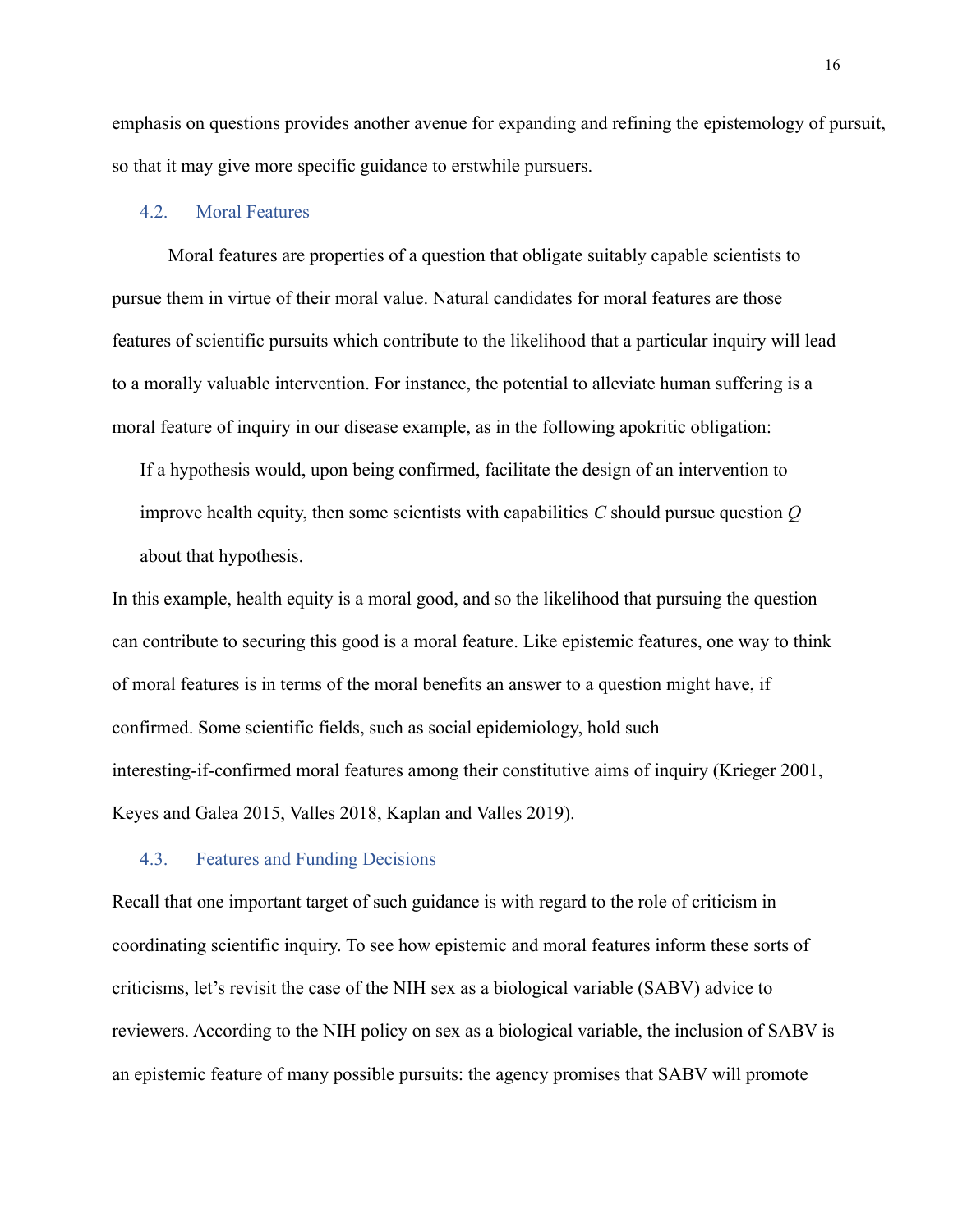more generalizable and rigorous findings (NIH 2015, NIH Center for Scientific Review). Furthermore, this epistemic feature is supposed to be conducive to a moral feature: the NIH claims that these findings will promote better health. To this end, NIH provides grant reviewers with specific guidelines for criticizing proposals with regard to SABV: proposals should detail how they plan to disaggregate data by sex or provide strong evidence from the scientific literature explaining why they do not include SABV ("Reviewer Guidance").

On the apokritic model, NIH reviewer criticism assumes something like the following: in many NIH proposals, including SABV holds the promise of increasing the coherence of our current biomedical knowledge. As such, the grant applicant ought to pursue a question about it. The objects of inquiry here are very heterogeneous, so this reads naturally as a source of question-based criticisms: for any object of inquiry concerning humans or other vertebrate animals, some scientists with the relevant capabilities should pursue a question about sex differences (e.g., disaggregate their data by sex). Importantly, as Ritz (2017) and Richardson (forthcoming) argue, these capabilities should include knowledge of whether and how best to operationalize SABV in a particular research context. Furthermore, the defeasible nature of this apokritic obligation in the NIH reviewer guidance accords with the *pro tanto* nature of our apokriticisms: grant proposals that exclude SABV should anticipate and respond to potential criticisms.

Of course, this is only one possible source of criticism in the NIH grant review process; we might also expect to find various capability-based criticisms, epistemic bugs, and so forth. Furthermore, the status of SABV in relation to both moral and an epistemic features is rightly contested (see Epstein 2007, Richardson et al. 2015, Gompers 2019, Pape 2021, Richardson forthcoming). Apokritic norms, like other norms, can themselves be the subject of criticism and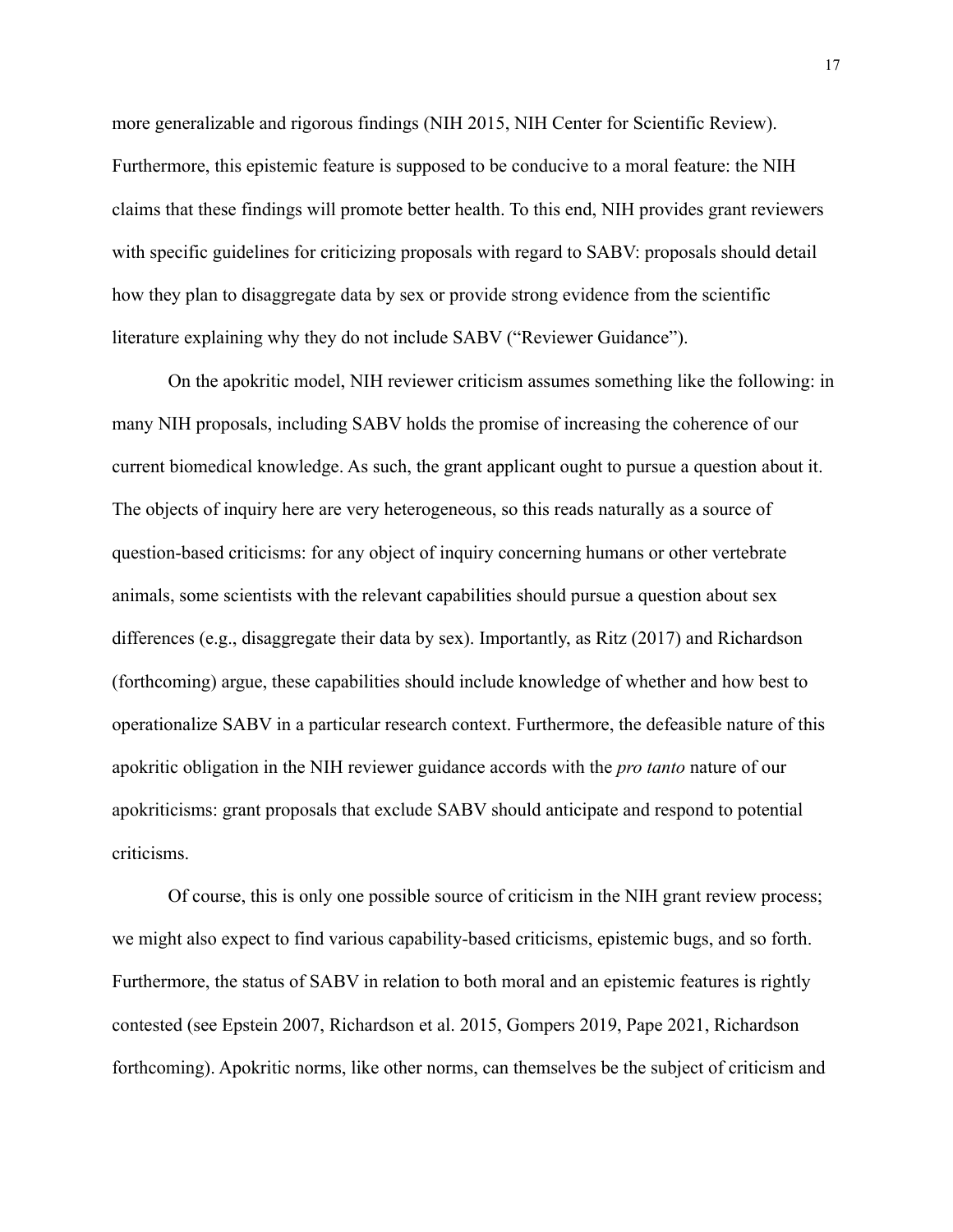revision. Our point is not to endorse SABV, but rather to illustrate an explicit formulation of a role for criticism in stewarding the resources of the NIH, which are insufficient to pursue all possible projects. The SABV policy can be understood here as a source of apokritic obligation which can aid in coordinating inquiry.

The case of SABV exemplifies a general trend: namely, that epistemic and moral features are often entangled in practice. In fact, we should expect to find overlap between moral and epistemic features. Epistemic features may be relevant to our moral aims in the same way that Longino (1995) takes empirical adequacy, a canonical epistemic good, to be a feminist theoretical virtue insofar as it promotes feminist aims of inquiry, such as illuminating gender. Similarly, we might expect some moral features, such as characterizing our objects of inquiry in ways that accord with feminist or anti-racist values, to double as epistemic features insofar as they secure epistemic benefits (Anderson 2004). Moral and epistemic features may support one another, such that epistemic features provide justification for moral judgments and vice-versa (Anderson 2004; Brown 2020).

Indeed, as the example of NIH's use of SABV illustrates, epistemic and moral features often (though not always) obligate scientists to pursue one and the same question. Whereas much has been made about how non-epistemic values can fill the gap when epistemic values *underdetermine* the hypothesis to be *accepted*, there is a striking disanalogy in this example. The epistemic feature and the moral feature each provide a *pro tanto* reason to pursue certain questions about SABV. Thus, the epistemic and non-epistemic goods *overdetermine* the questions to be pursued. This is unsurprising in the context of stewarding resources for pursuits: with more projects than resources, identifying those projects that are resilient across a wider variety of pursuit-based criticisms would appear to be valuable information. Subsequent research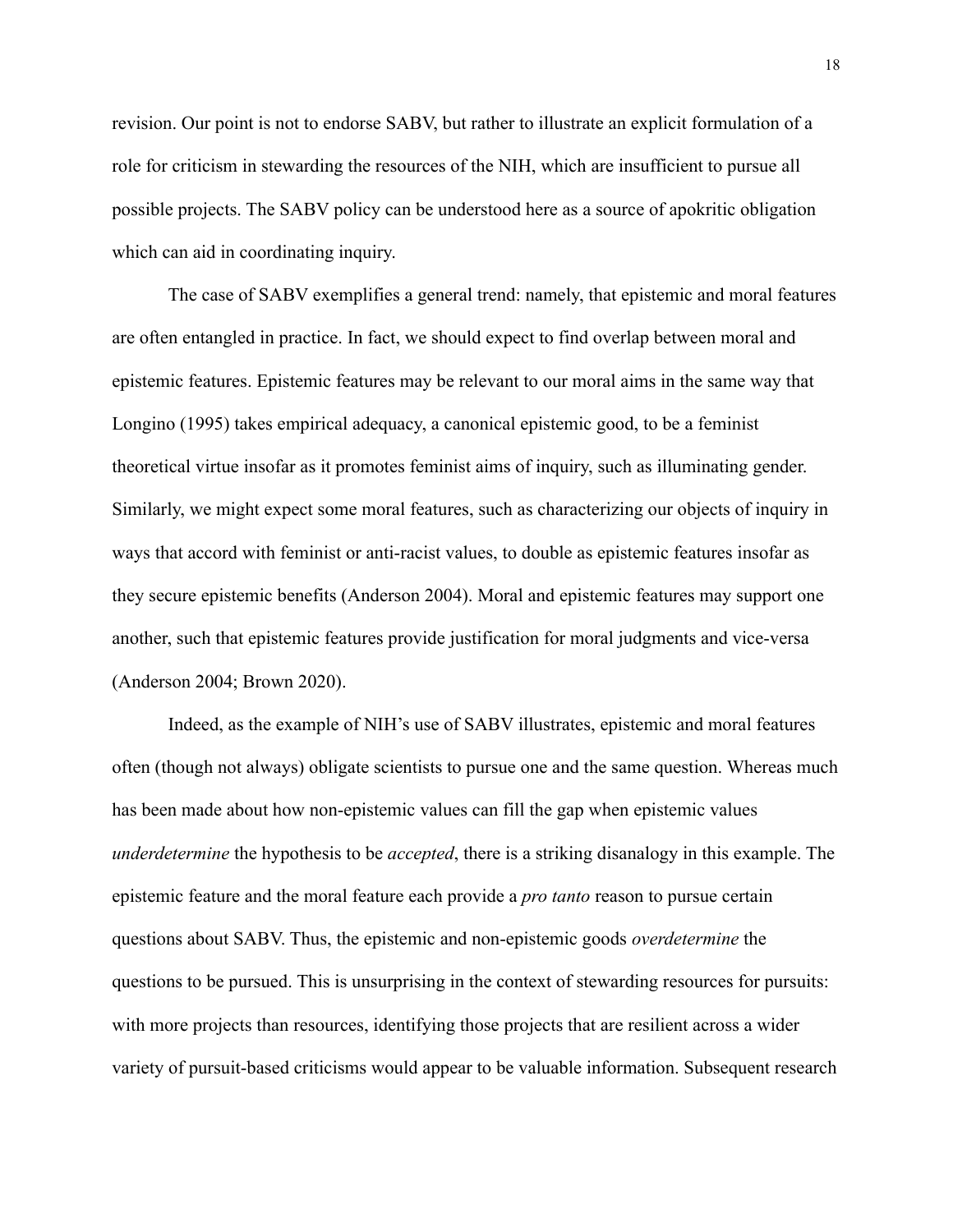would seek to identify the extent to which different kinds of features overdetermine apokritic obligations and to characterize contexts in which they offer conflicting advice about pursuit in funding decisions.

### 4.4. Beyond "Interesting-If-Confirmed"

Thus far, we have focused on epistemic and moral features that have the "interesting-if-confirmed" structure. In this structure, the prospects of a well-confirmed answer to a question promoting some epistemic or moral good triggers an obligation to pursue that question. However, features are not limited to the "interesting-if-confirmed" consequences of inquiry. Here we briefly sketch some other roles for features in apokritic obligations.

For instance, some features have an "interesting-if-pursued" structure, i.e., they have value independently of what could be confirmed about the answer to a question. As an example, consider another apokritic obligation:

If pursuing a question about a theory would promote warranted trusting relationships to the benefit of a community to whom science is accountable, then some scientists with capabilities *C* should pursue *Q*.

In this case, pursuing the question is conducive to a moral good, warranted trusting relationships, independent of the answer to our question.

As another example, moral features might also include coherence with the ethical aims of inquiry, or facility with thick concepts, such as health. Characterizing an object of inquiry in a way that avoids reinforcing harmful stereotypes could be a moral feature in this sense.<sup>12</sup> For example, Kourany (2010, 69-71) describes the work of Carolyn West, a psychologist who studies

 $12$  Obviously, avoiding harmful stereotypes could also be an interesting-if-confirmed moral feature, and is probably conducive to interesting-if-confirmed epistemic goods as well. But the moral good of avoiding stereotypes could, in principle, be independent of the answer to a question being pursued.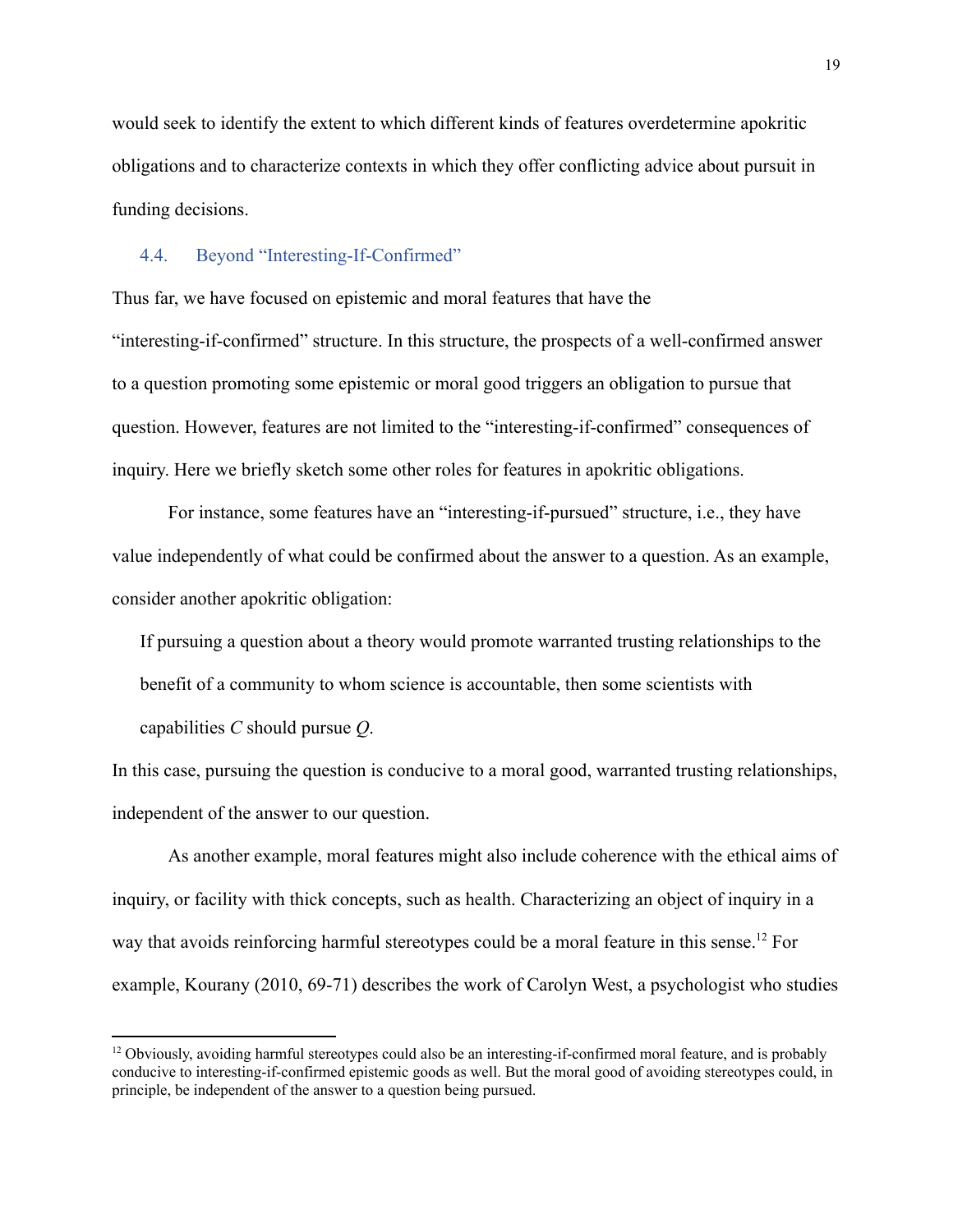domestic violence with the aim of highlighting similarities in patterns of domestic violence in Black and white communities. This line of inquiry has at least two moral features, on Kourany's account. First, it characterizes the object of inquiry in a way that avoids reinforcing stereotypes about violence in Black communities. Second, pursuing questions about domestic violence in this way makes it more likely that policy informed by this research will address the needs of Black survivors of domestic violence. Thus, moral features of the same question may be mutually supportive.

# 5. Bugs

While earlier work has focused on when something should be pursued, surprisingly little has been said about when something should *not* be pursued. In the apokritic model's jargon, this points to a neglect of *bugs*, i.e., those properties of questions that figure in apokritic prohibitions. As with features, we examine both their epistemic and moral varieties.

# 5.1. Epistemic Bugs

A suggestive but misguided idea is simply to think of epistemic bugs as the "evil twins" of the epistemic features alluded to above. On such a view, apokritic prohibitions are mere inversions of the apokritic obligations of the previous section, e.g.,

If the answer to question *Q* about *x* would, upon being well confirmed, decrease the coherence of the current corpus of scientific knowledge, then no scientists should pursue

*Q*.

The "evil twin proposal" even seems to have some initial plausibility. Consider our example of a question-focused criticism from above:

Some bacteriologists should have pursued the question, "Which strain of bacteria (rather than which virus) causes disease *x*?"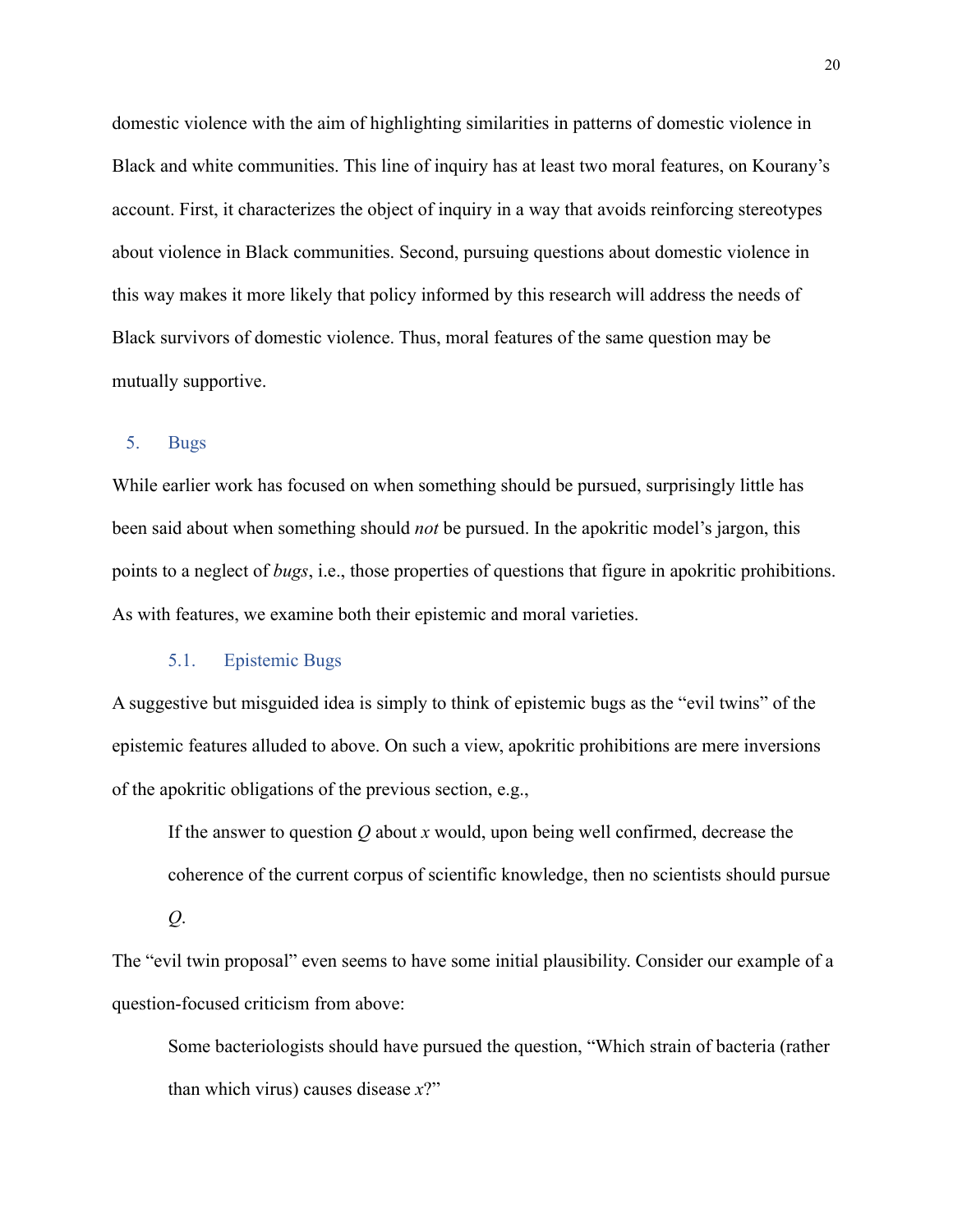Arguably, if an answer to the question, "Which strain of virus caused the disease?" could be well confirmed, then it would render much of our current biomedical knowledge incoherent. However, this hardly seems like a reason *not* to pursue it. Many claims that would, if confirmed, decrease the coherence of the current stock of scientific knowledge *should* be pursued. Such claims would pose probative challenges that scientists should countenance. Indeed, a question may raise epistemic *problems* that are nevertheless epistemic *features*. In many cases, these problems generate or highlight *incoherence* in the current state of scientific knowledge, and thus generate subsequent pursuits that seek to alleviate those problems by increasing the coherence of that body of knowledge in accordance with the apokritic obligations discussed here.<sup>13</sup>

The relevant apokritic prohibition—if disease *x* is responsive to antibiotics, then no bacteriologists should pursue the question, "Which virus causes *x*?"—has the force that it does not because a well-confirmed answer to this question would decrease the coherence of biomedical knowledge. Rather, it is because the prospects of a well-confirmed answer to this question are bleak. However, even this is not enough to issue an apokritic prohibition. After all, a highly implausible answer to a question might still be more plausible than anything else available. So, it also matters that we have a clear *alternative* answer that has much better prospects of being confirmed—namely a bacterial explanation of the disease. Even when these conditions are met, we think that there is only a *pro tanto* prohibition to pursue questions that *presuppose* that there is such a cause. A question presupposes a proposition if every possible answer to the question entails the presupposition. Asking which virus caused an antibiotic-responsive disease presupposes that *viruses cause antibiotic-responsive diseases*. Since that assumption has a poor confirmatory track record, it functions as an epistemic bug.

<sup>&</sup>lt;sup>13</sup> In many ways, Kuhn's account of puzzle-solving anticipates this idea.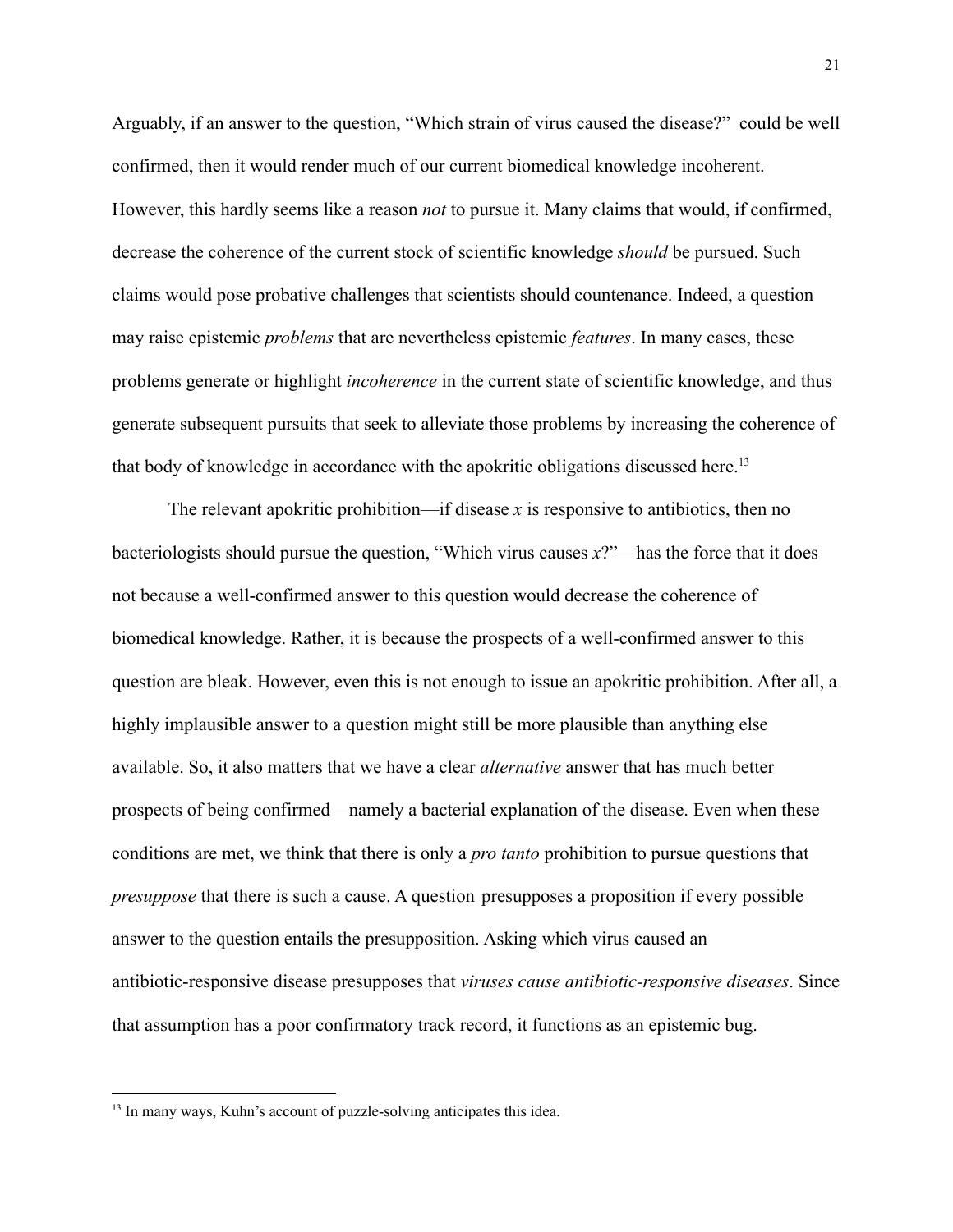Thus, a suitable account of epistemic bugs must be far more discerning. We suggest the following:

If *a* has a long track record of incoherence with the current state of scientific knowledge and an alternative to *a* has a long track record of coherence with the current state of scientific knowledge, then no scientists should pursue questions that presuppose *a*.

This apokritic prohibition is not simply the evil twin of the apokritic obligations discussed in Section 4.1. In such cases, there are (*pro tanto*) reasons for doubting that the question should be pursued in the first place. Unlike the simple inversion of apokritic obligations with which we started, this conception of epistemic bugs points to the real problem: presuppositions with track records of incoherence are highly unlikely to be justified in subsequent pursuits.<sup>14</sup>

# 5.2. Moral Bugs

Just as epistemic considerations can be either features or bugs, so too can moral considerations. Indeed, our earlier examples involving the unethical treatment of laboratory animals and problematic neuroscientific research into "hard-wired" sex differences in cognition both seem to be cases where scientists are engaged in criticizable pursuits because of moral bugs, such as cruelty and sexism.

Unlike epistemic bugs, moral bugs need not have a long track record and a clear alternative to generate apokritic prohibitions. Thus, the following apokritic prohibition can fund criticisms in many cases:

If pursuing question *Q* about *x* would cause significant moral harm, then no scientists should pursue *Q*.

Our examples of immoral pursuits seem to be instances of this prohibition, e.g.,

<sup>&</sup>lt;sup>14</sup> In this sense, epistemic bugs have an obvious affinity with features of a degenerating research programme à la Lakatos (1970), though they are less exclusively theory-focused.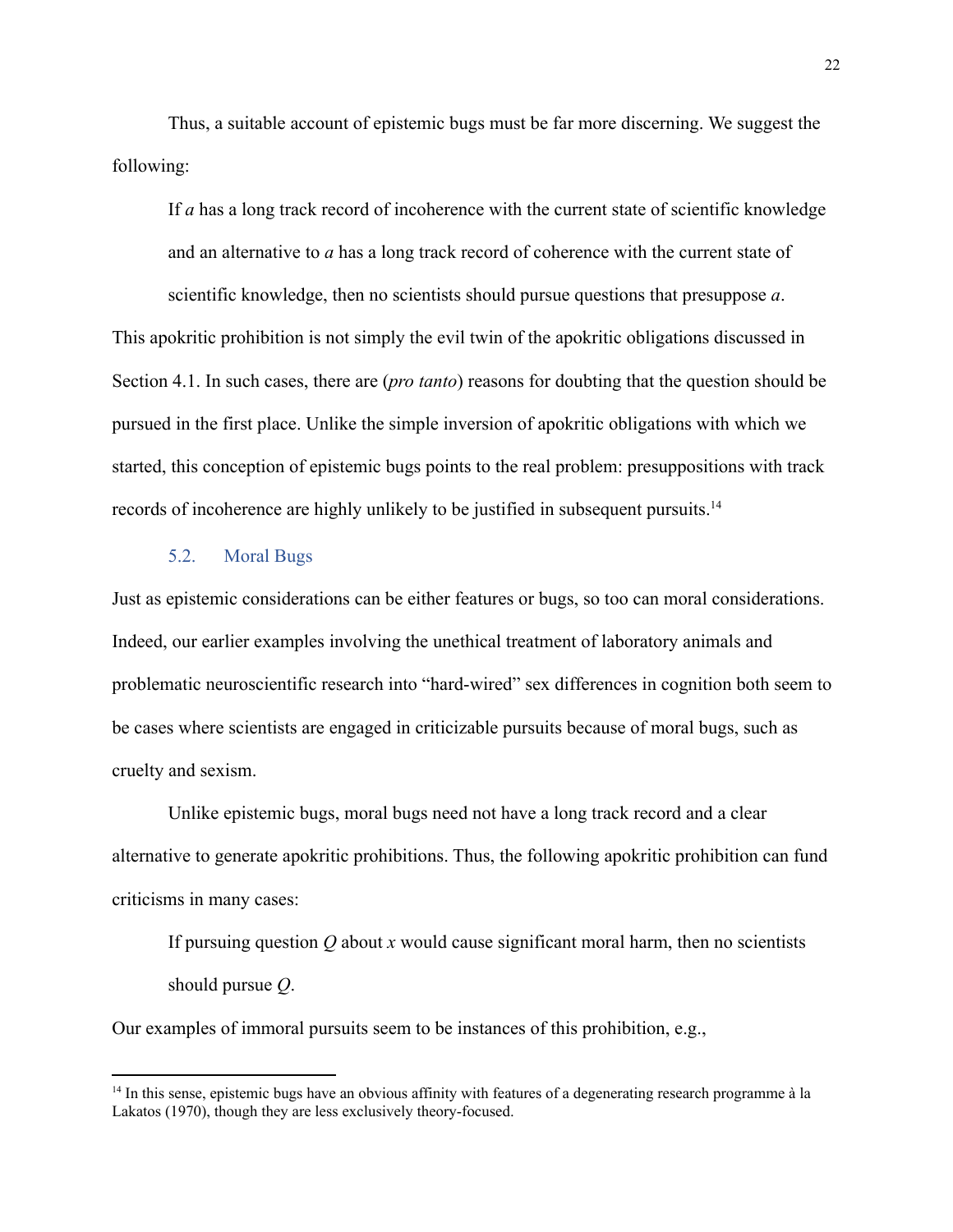If intervening on a neural mechanism would cause unnecessary harm to animals, then no scientists should pursue questions that involve this intervention.

One reason for this asymmetry between epistemic and moral bugs concerns the risks involved. If a pursuit only has epistemic bugs, incorrectly permitting it is likely to result in a loss of resources but little else and might even result in an unlikely discovery. Hence, the risk is minimal, and so a more detailed case involving track records and alternatives needs to be made for the prohibition. By contrast, if a pursuit has moral bugs, incorrectly permitting it is likely to result in moral harm. Insofar as these harms are sufficiently severe, the risks will be decisive, and so a more detailed case is not needed, since the pursuit will be bad irrespective of most track records and alternatives.

# 5.3. Science (and Bugs) in the Public Sphere

Both epistemic and moral bugs can help us to think about important dimensions of scientific accountability in the case of neurosexism. Let's begin with epistemic bugs. Defenders of using hard-wired sex differences in neuroscience often claim that sexual dimorphism in brain structure best explains observed sex differences in behavior or cognitive task performance (see e.g., Baron-Cohen 2003, Arnold 2004). However, their critics challenge the track records of such explanations.

The apokritic model can account for these criticisms in fruitful ways. Consider one especially clear methodological criticism of hard-wired research programs.<sup>15</sup> Hard-wired research programs explain observed sex differences in behavior in terms of differences between "male" and "female" brains. However, a sizable body of neuroscientific research shows that

<sup>&</sup>lt;sup>15</sup> The hard-wired approach is incoherent with other well-established findings: (1) scores obtained from groups of females and males substantially overlap on the majority of social, cognitive, and personality variables, (2) observed behavioral differences have multiple causes, ranging from genes to hormones to brain to behavior to social structure, and (3) these causes interact or are entangled in various ways. See Rippon et al. (2014) for a review.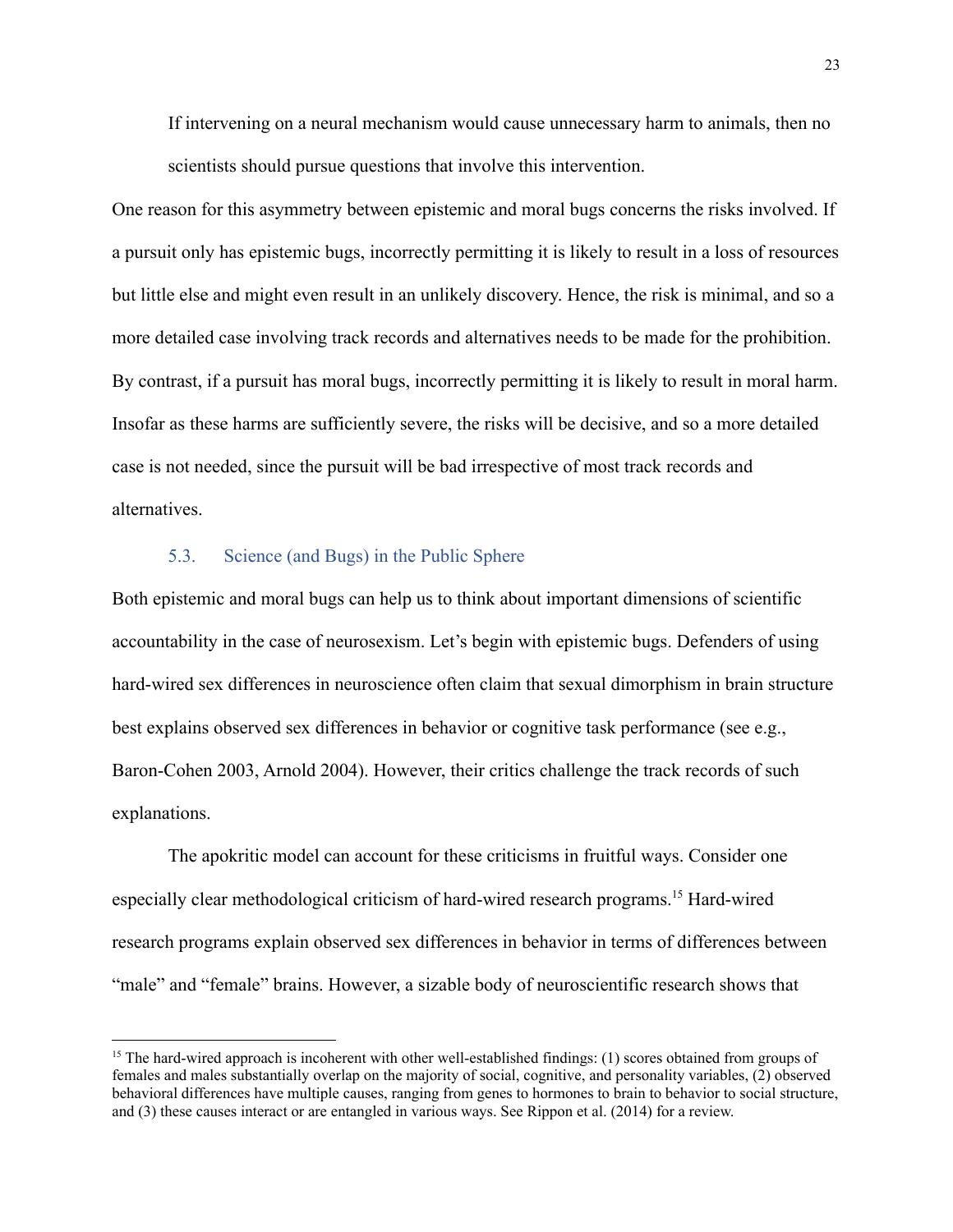human brains demonstrate considerable variety for most traits, and this variability does not fall neatly along sexually dimorphic lines. Joel (2011) calls this phenomenon "mosaicism." This means that insofar as traits can be characterized as masculine or feminine, individual brains are a mixture of masculine and feminine traits.

Using the apokritic model, we can interpret this criticism as highlighting an epistemic bug: namely, incoherence. Mosaicism suggests that asking questions that presuppose essentially "male" and "female" brains is incoherent with much of our neuroscientific knowledge. That is, researchers ought not to ask questions that presuppose hard-wired sexual dimorphism, e.g. "Which hard-wired biological sex difference explains these observed patterns of behavior?"

The presupposition that hard-wired sex differences are explanatory is an epistemic bug: it has a long track record of such incoherence. Instead, neuroscientists ought to ask about similarities among brains, or perhaps about differences in some more specific candidate causal variable. That is, mosaicism motivates a question-based contrastive criticism. If the object of inquiry is observed differences in behavior, and mosaicism is part of our background theory in neuroscience, it is incoherent to ask a question about whether essentially dimorphic "male" and "female" brains explain the observed differences in behavior.

Criticisms of pursuits grounded in epistemic bugs continue a long tradition of feminist criticisms of sexist and androcentric research programs (e.g., Fausto-Sterling 1992, Longino and Doell 1983, Longino 1990; 2012, Lloyd 2005, Fine 2010, Jordan-Young 2010, Fine and Fidler 2015, Rippon 2019). Much like our discussion of mosaicism, these criticisms often take the form of pointing out straightforward methodological problems in sex differences research, such as lack of statistical power, small effect sizes, and reporting biases (Rippon et al. 2014, Fine and Fidler 2015, David et al. 2018).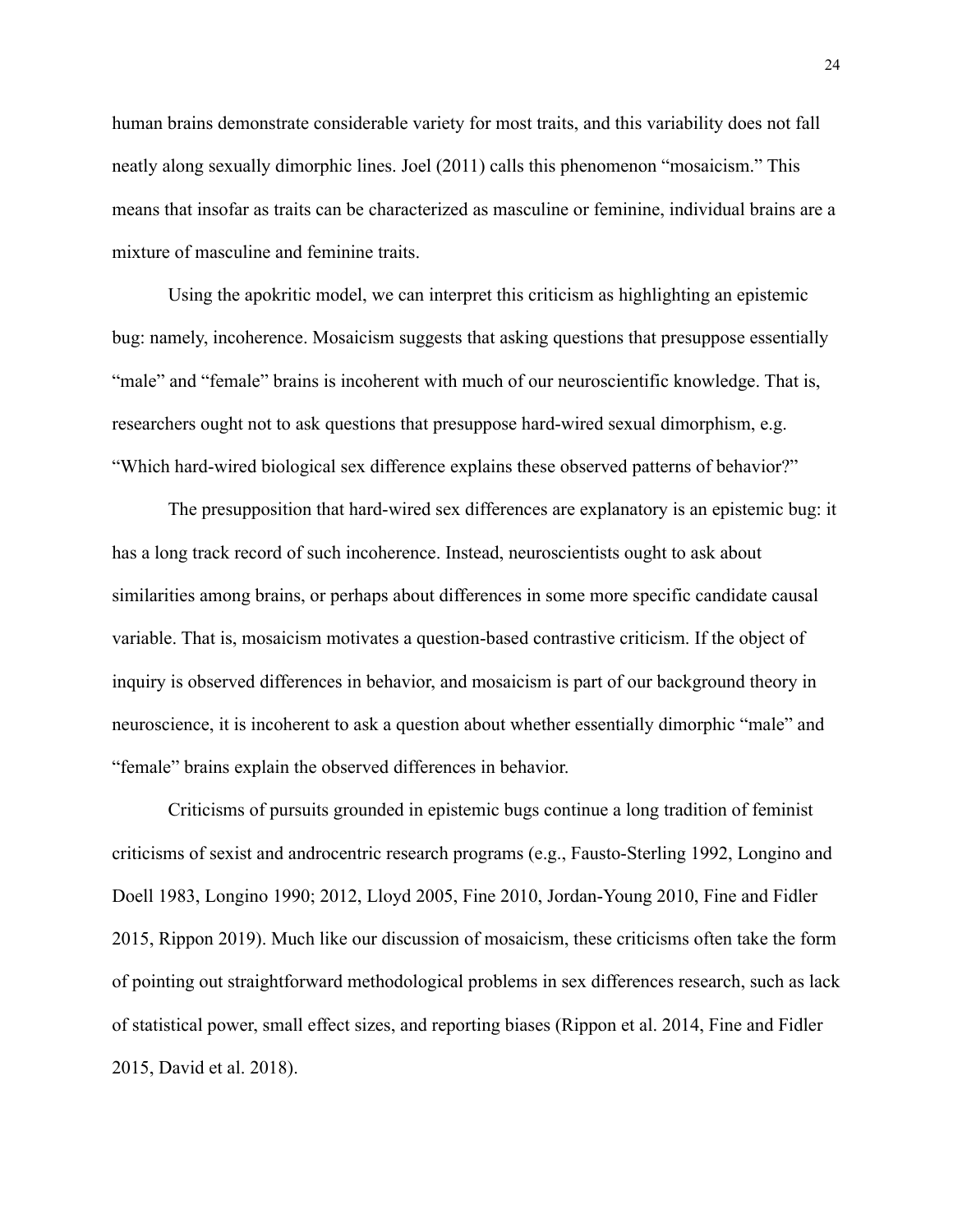In such cases, neuroscientists use these and other methodological criticisms to hold one another accountable to shared standards of statistical inference, literature review, and so forth; what Douglas (2014) calls accountability to scientific reasoning. However, scientists' accountability, particularly to the broader society, is not exhausted by their appeal to epistemic features and bugs in criticizing each other's pursuits. For instance, critics also argue that hard-wired sex differences research reinforces and actively reproduces harmful gender stereotypes (Fine 2012), which is properly seen as a moral bug. This is a particularly interesting line of criticism because these harms are effected whether or not the hard-wired difference claims are true, meaning the moral bug can motivate the apokritic prohibition independently of the aforementioned epistemic bugs. As Fine (2012, 285) argues, "[t]he real effects of the products of scientists' research on our minds and society … point to a need for scientists to consider the ethical implications of their work." The point is that neuroscientists should take into account the possible harms of their work, and Fine's criticism suggests that hard-wired research has failed to appropriately weigh the possibility of such harms in their pursuits.<sup>16</sup> Fine's characterization of the moral bug here generates an apokritic prohibition which helps both scientists and non-scientists to hold hard-wired research programs to account for the broader consequences of their work. As Douglas (2003, 2014) points out, this is a perfectly legitimate basis for criticism because scientists should not be excused from considering the foreseeable consequences of their pursuits.

<sup>&</sup>lt;sup>16</sup> While this example has obvious affinities with Douglas's (2009) articulation of the argument from inductive risk, the moral harms here are not obviously related to whether or not the hypotheses in question are true, since on Fine's account, they may be self-fulfilling *false* prophecies. So, this case is better cashed out on Douglas's more general account of responsibility in science. Thanks to Leela Cañuelas for pointing out this interesting feature of the example.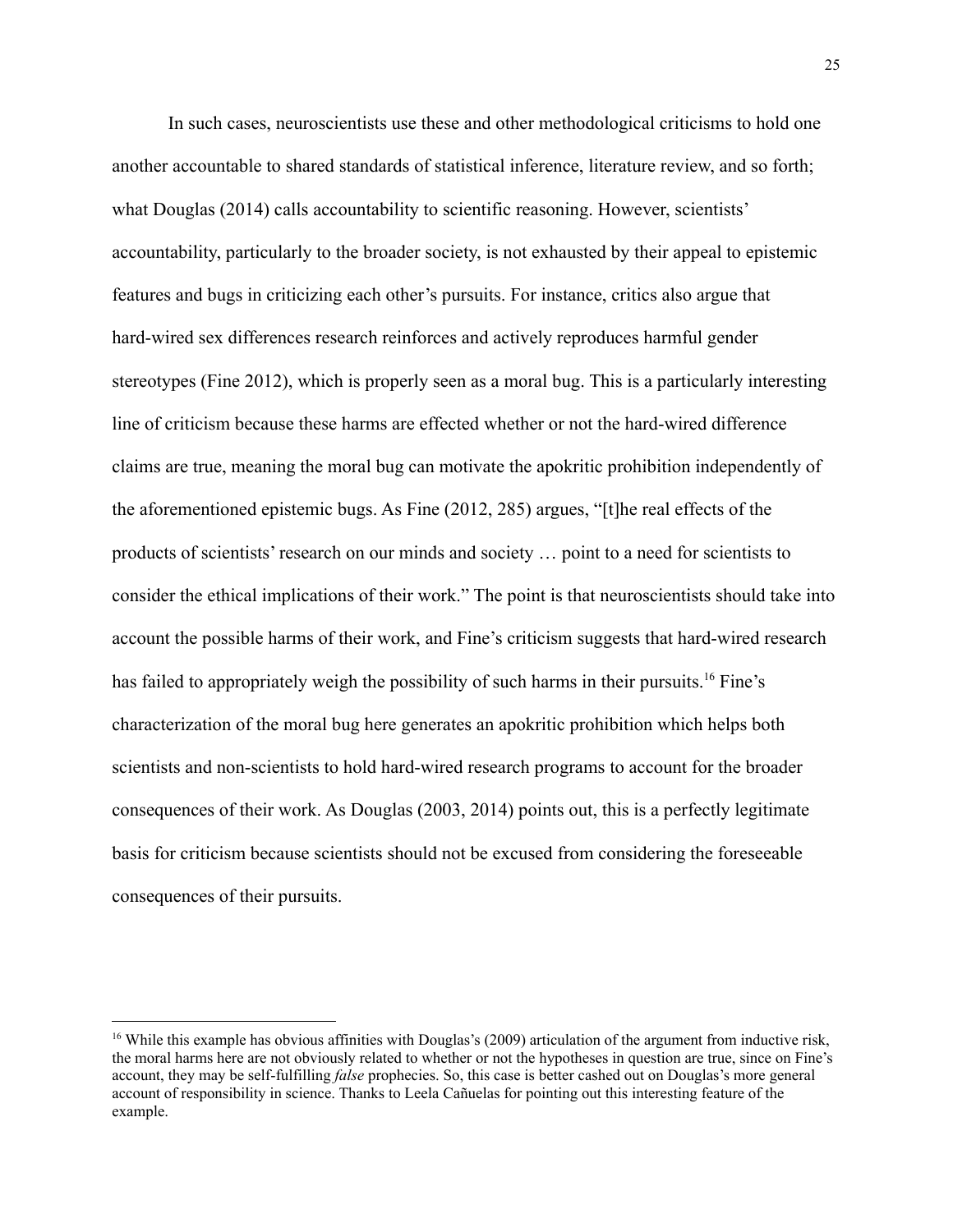## 6. Capabilities

Just as features and bugs are properties of questions, capabilities are properties of inquirers. The relationship between capabilities and apokritic obligations depends on the features and bugs of a particular question. Specifically, capabilities will be the kinds of resources, abilities, and expertise which are necessary, relevant, or valuable for capitalizing on features or for avoiding bugs in pursuit of a particular question. For instance, in order to pursue the question of which strain of bacteria is causing a disease in a way that delivers greater coherence of our scientific knowledge, a scientist may need to be capable of isolating the strain in question, performing a Gram stain, and preventing the strain in question from infecting other patients or contaminating other experiments throughout the course of inquiry. Similarly, properties of a question can point to the relevant capabilities by way of bugs: if no scientist is capable of performing an experiment without inflicting unnecessary suffering on mice, this would generate a generic apokritic prohibition, and if only some scientists are capable of doing so, then it would generate an apokritic prohibition for those who cannot.

Just as features and bugs are motley, so too are capabilities. Perhaps the most obvious of these capabilities concern scientists' areas of specialization or fields. However, we suggest that capabilities may also arise from standpoints, institutional resources, and other features of researchers and their social situations. Like our treatment of features and bugs, we survey these capabilities in the spirit of advertising the scope of our model and suggesting avenues for further inquiry.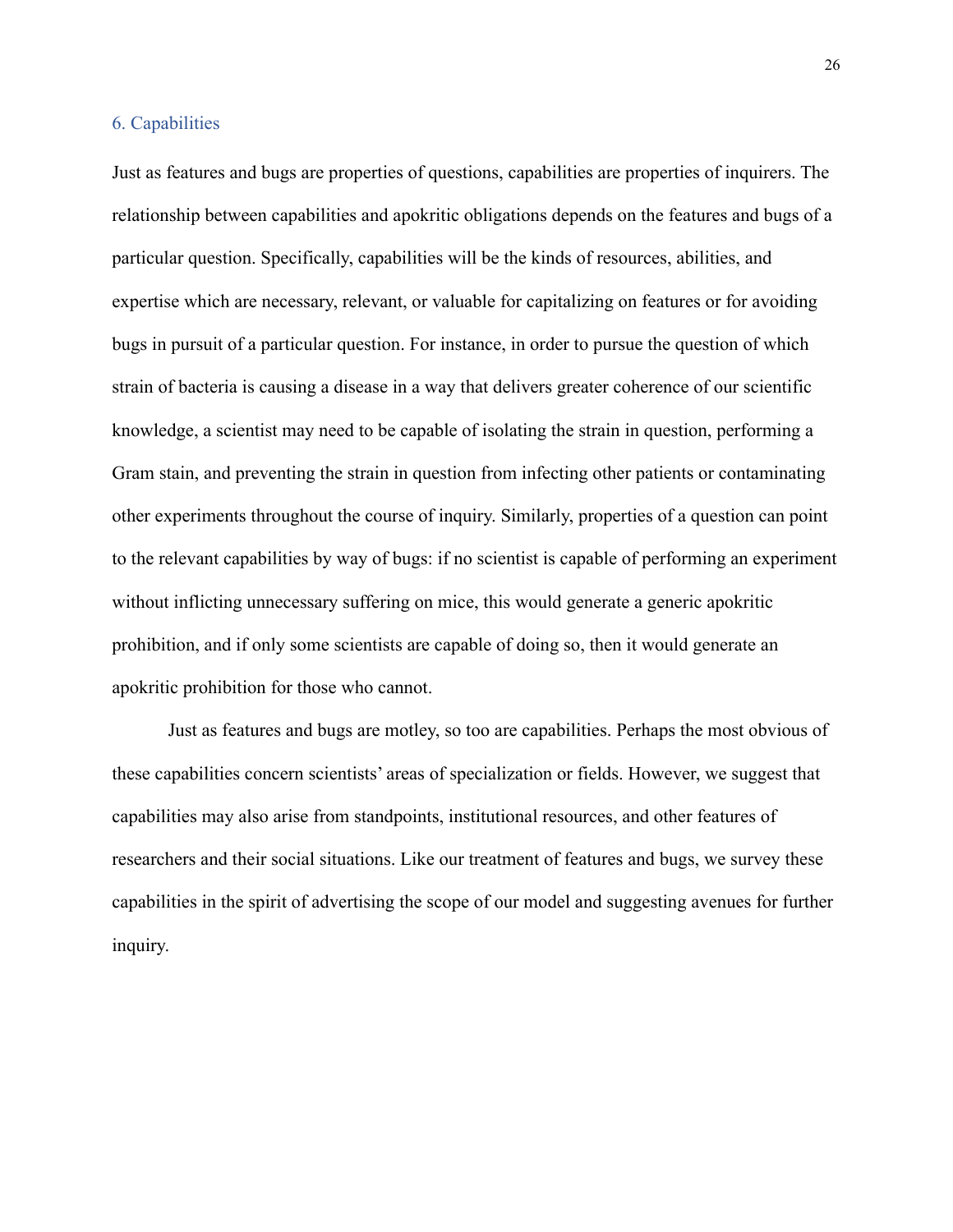### 6.1 Fields

Because it is helpful to know who has the requisite capabilities best suited to answering the question of interest in a way that delivers features and avoids bugs, apokritic norms will frequently specify capabilities in terms of scientists' different professional qualifications, methodological repertoires, and areas of expertise. While there are several ways of characterizing these kinds of qualifications, we find it useful to think of them in terms of Darden and Maull's (1977, 44) classic account of a scientific field:

…a central problem, a domain consisting of items taken to be facts related to that problem, general explanatory factors and goals providing expectations as to how the problem is to be solved, techniques and methods, and, sometimes, but not always, concepts, laws and theories which are related to the problem and which attempt to realize the explanatory goals [… and often,] a special vocabulary.

As we see it, fields are especially important in the shaping of research agendas. We illustrate this by highlighting the apokritic model's handshakes with three other literatures. First, the apokritic model can fruitfully contribute to philosophical accounts of disciplinary and interdisciplinary research. For instance, apokritic norms can figure in criticisms that inform boundary-policing between fields, e.g.,

Scientists in field *F* (rather than scientists in field *F\**) should have pursued question *Q* about *x*.

Our example of Go's agenda-setting in sociology seeks to overcome such boundary policing. Thus, Go considers the following criticism raised by postcolonial theorist Seth (2009):

Postcolonial theorists (rather than historical sociologists) should pursue questions about Eurocentrism.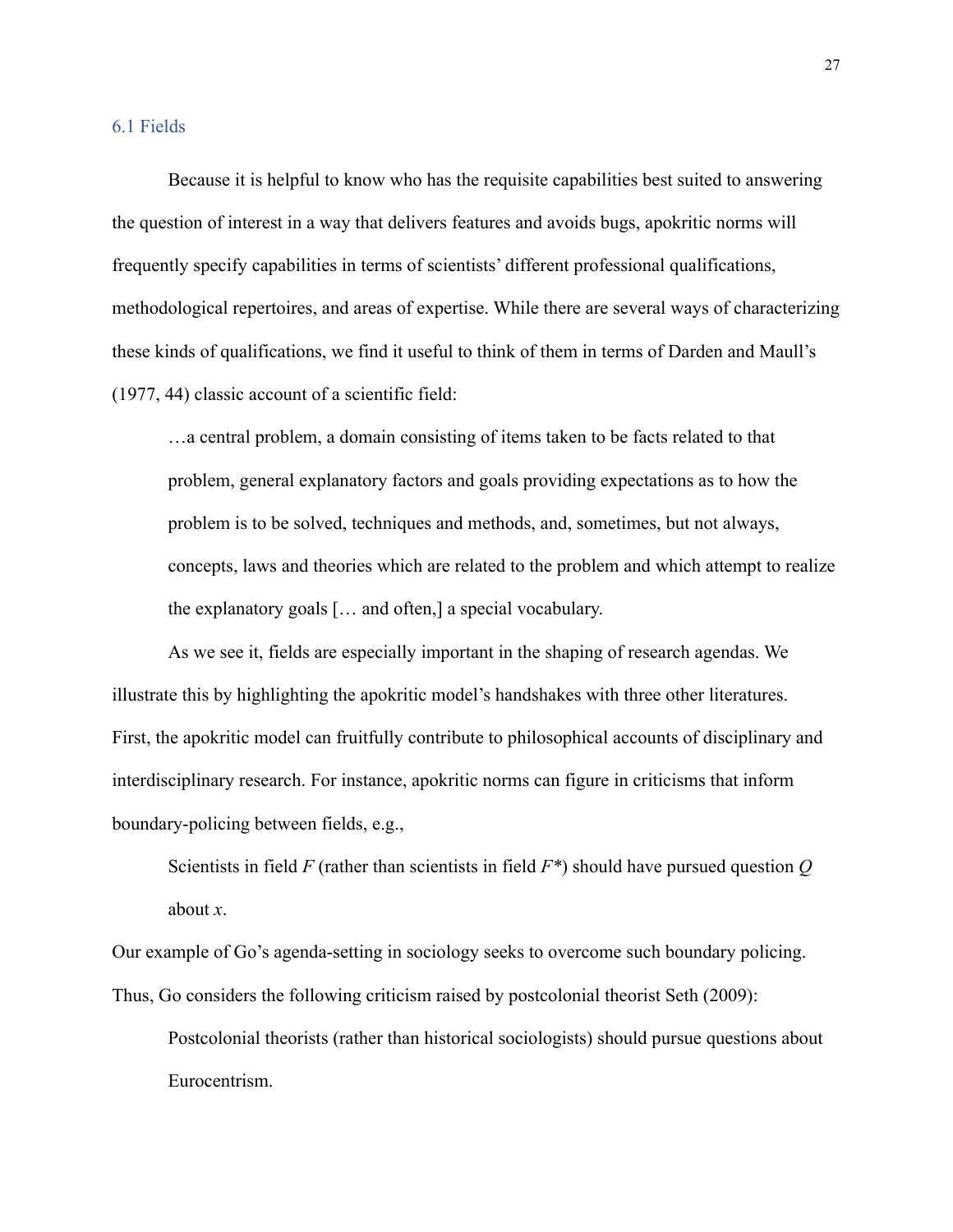Seth's criticism is rooted in the idea that sociology's field-specific method of discovering general theories that apply to all societies effaces cultural differences, and can thereby be weaponized to perpetuate Western imperialism. This criticism is indexed to features and bugs of questions about Eurocentrism. The criticism has merit if and only if there is a feature that postcolonial theorists are uniquely qualified to capitalize upon (perhaps the greater coherence that inquiry about interdependence between societies from the Global North and Global South might yield) or a bug to which historical sociologists are especially susceptible (allegedly, ethnocentric universalism). A common advertisement for interdisciplinary research in general argues that interdisciplinary collaborations are uniquely capable of delivering on features and avoiding such bugs in many contexts.

Second, the apokritic model also dovetails with accounts of the allocation of research efforts or cognitive division of labor (Kitcher 1990, Solomon 2001). In particular, an exciting research program would examine how different apokritic norms interact with the incentive structures and social mechanisms that are the current focus of this literature. Narrower, more specific apokritic obligations give scientists relatively targeted guidance about how to continue a research agenda, and who should do so. By contrast, broad apokritic obligations may lead to redundancy and inefficiency in the scientific pursuit of questions. In this sense, narrow apokritic obligations are conducive to an efficient division of cognitive labor. However, there is a clear danger in this: if the entire scientific community is subject to narrow apokritic obligations, certain questions are likely to fall through the cracks and not get pursued. Hence, an interesting project would examine how to balance the guidance that comes with narrower apokritic obligations with the greater coverage that comes with more sweeping apokritic obligations.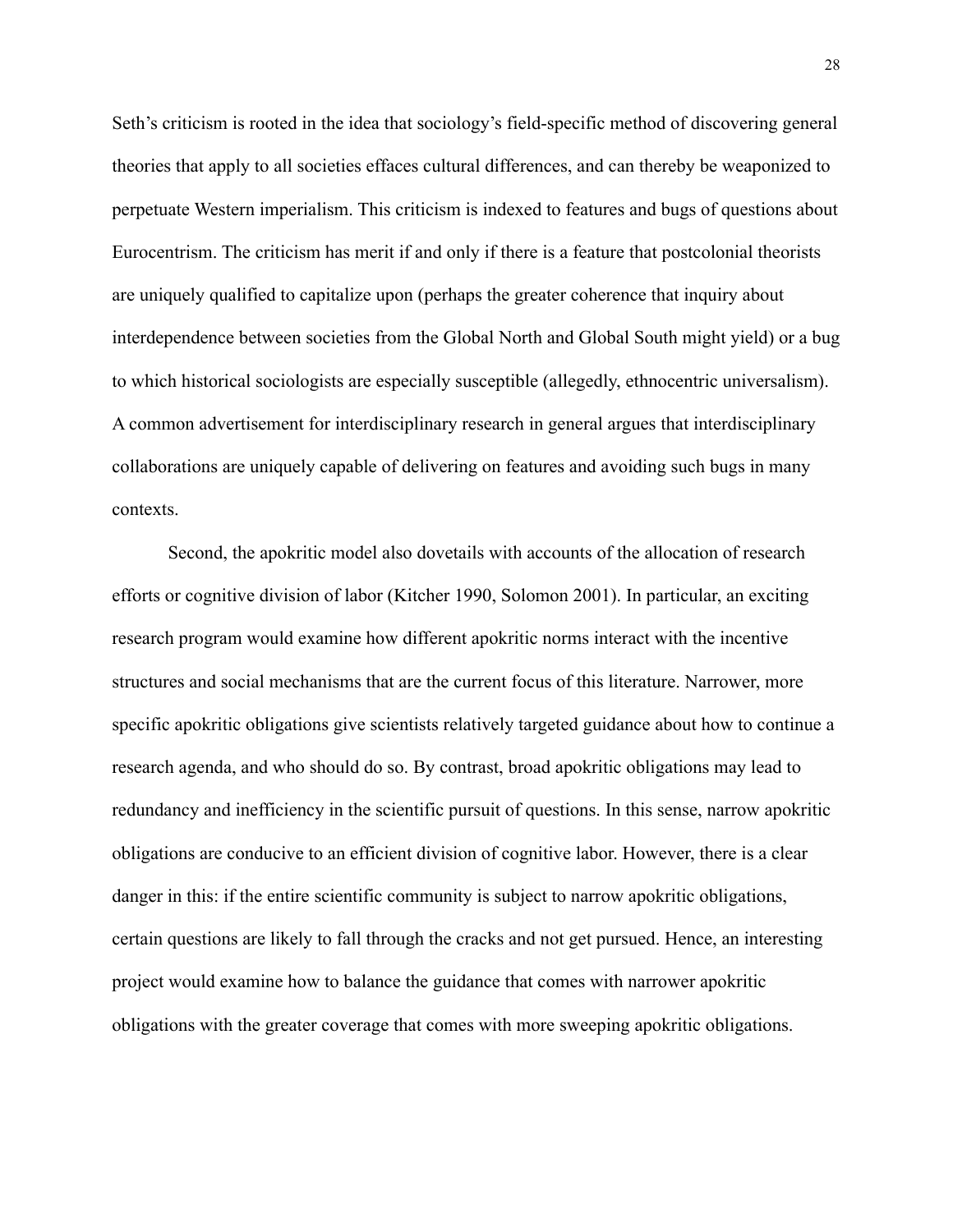As an example of these kinds of "missed questions," consider once again Go's call for a postcolonial sociology. While not sympathetic to Seth's aforementioned criticism of sociology, Go does take the postcolonial critique of sociology's "metrocentrism" to be legitimate. Metrocentrism consists of sociologists' tendencies to treat societies in the Global North as representative of societies in general, to misrepresent the Global South as homogeneous and backwards, to omit important social relations between the Global North and Global South from its models and theories, and to undertheorize colonialism's role in modernization and industrialization. Each of these indictments points to good sociological questions that are missing from the research agenda, e.g., "How do societies in the Global South differ from one another and from societies in the Global North?", "How do various societies in the Global North and Global South relate to one another?", and "How did colonialism influence industrialization?" As such, Go suggests that sociologists should look beyond their field, and borrow ideas from postcolonial theorists in the humanities.

Third, fields and apokritic norms come together in the literature on consensus and disagreement in science. As many have noted, consensus is epistemically laudable only under certain conditions (Miller 2013, Solomon 2001, Zollman 2010). The flipside of this is that scientific disagreements are frequently productive (De Cruz and De Smedt 2013, Fleisher 2019, Dang 2019). At least one mark of a healthy consensus is that various questions about an object of inquiry have been pursued by different fields, particularly when those fields recruit independent lines of evidence. Conversely, disagreements between fields are productive when they spark an "evidential arms race", i.e., each field attempts to develop more probative lines of inquiry and evidence so as to advance the debate. This is one sense in which the apokritic model is consistent with a broadly pluralist approach to inquiry: since our paradigmatic apokritic obligations only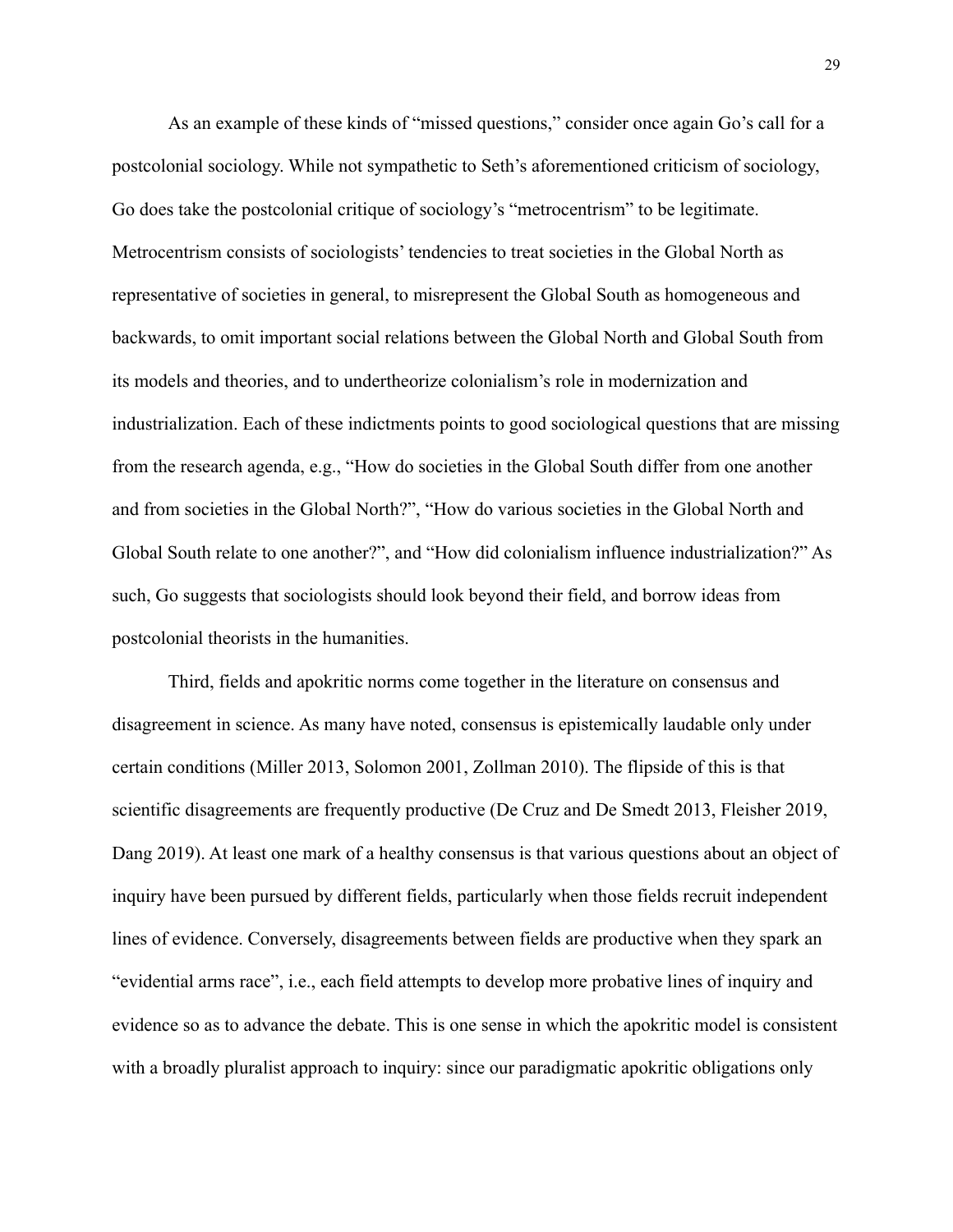have existential quantifiers (*some* scientists with capabilities), it is possible for other scientists with exactly the same capabilities to pursue different questions, and for a variety of obligations citing diverse capabilities to point to the same question.<sup>17</sup>

Finally, although fields play an important role in apokritic norms, it is useful for there to be apokritic norms that invoke "field-independent" capabilities, e.g.,

If a question *Q* has bug *B*, then (some/only) scientists using reliable methods for avoiding *B* should pursue question *Q* about *x.*

The capability in this norm—using reliable methods that avoid the bug—is not keyed to a specific field. Such field-independent norms seem useful for fending off silo-thinking and conservatism within fields. Moreover, field-independent norms can foster interdisciplinary collaboration.

#### 6.2 Standpoints

In addition to the obvious value of field-independent norms, there are many contexts in which we should expect that outsiders to a particular field, or outsiders to science itself, are likely to possess pursuit-relevant capabilities. Feminist standpoint theorists have articulated an important sense in which the ability to deliver on a feature or avoid a bug is socially situated in relation to power.

Standpoint theorists argue that the experiences of marginalized people, together with the resources they develop to understand these experiences, may confer an epistemic advantage, or allow marginalized knowers to access epistemic resources more readily than others (Harding 1986, Intemann 2010, Wylie and Sismondo 2015). Importantly, for contemporary standpoint theorists, this privileged epistemic access is not automatic, but rather reflects an achievement

<sup>&</sup>lt;sup>17</sup> Note that the *pro tanto* nature of apokritic norms also lends itself to pluralism, as scientists subject to the same obligations or prohibitions may reach different all-things-considered judgments in different contexts.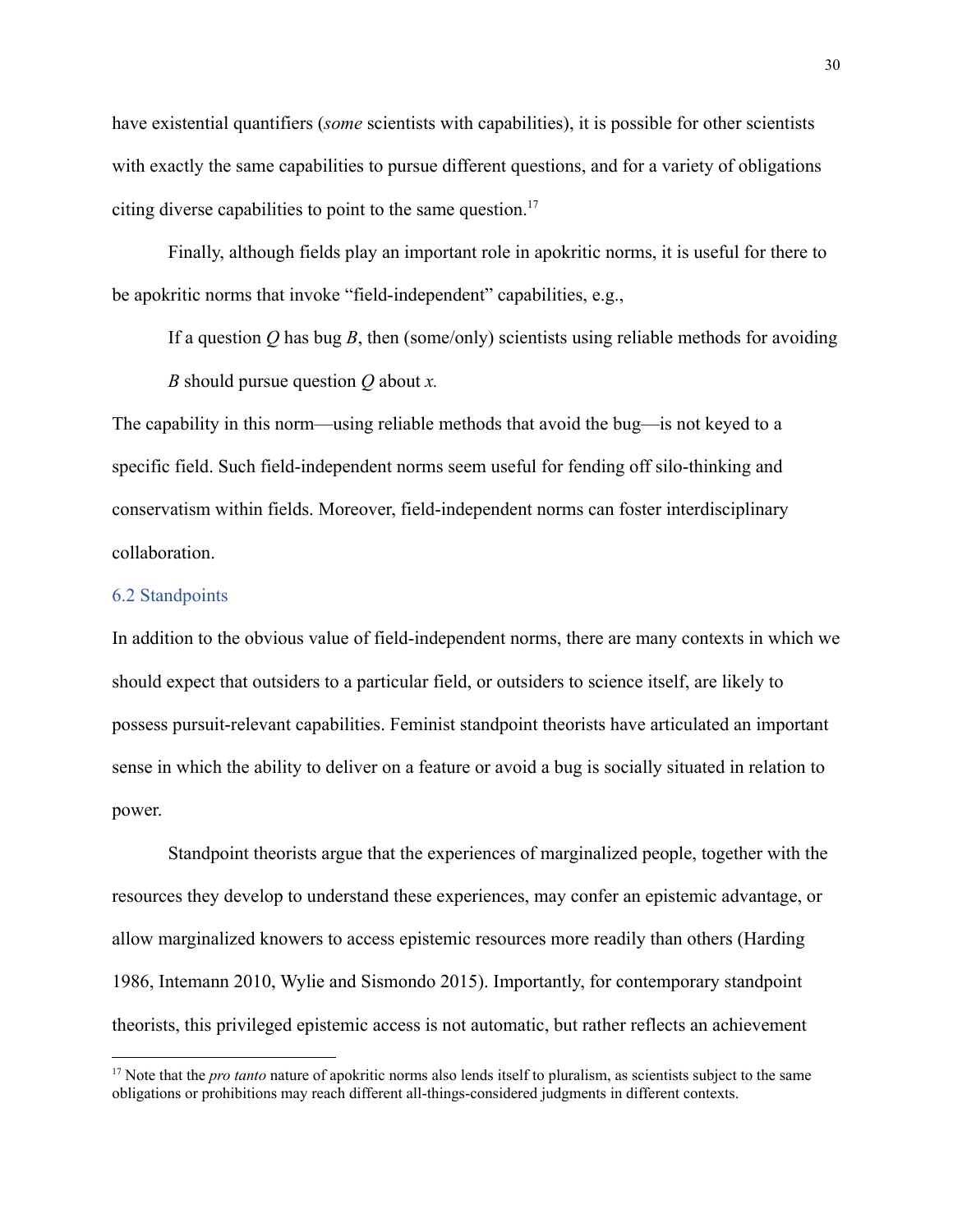(Wylie 2012). These epistemic resources might include, for example, an understanding of the ways in which scientific pursuits are shaped by patriarchy, or an appreciation of the effects of a particular pursuit on the lives of women (Harding 2011, Fine 2012). Women of color's epistemic advantages often involve additional insights concerning racism, its intersections with patriarchy, and white women's complicity in reinforcing certain racialized power dynamics (Hill Collins 1986, Martinez 1996).

Feminist standpoint theory can account for some instances in which outsiders to a particular field may actually be in a better position to attain some relevant background knowledge than members or insiders, and thus possess unique capabilities for particular pursuits (Hill Collins 1986, Harding 1993; Mills 2007). For example, Hill Collins (1986) articulates a unique sense in which Black feminist scholars might contribute to sociology from their position as "outsiders within" the field: although they acquire field-specific capabilities in their training as sociologists, they may also retain critical perspectives distinct from the historically white male sociological worldview. Achieving a standpoint can afford a scientist unique epistemological access to systems of oppression: an important and field-independent capability. In this sense, standpoints fund very similar "capability-based" contrastive criticisms to those of fields:

Some scientists with standpoint *S* (rather than scientists without) should pursue question *Q* about *x*.

For instance, in calling for a postcolonial sociology, Go proposes a "subaltern standpoint," by which to address some of the aforementioned metrocentric shortcomings in sociological research: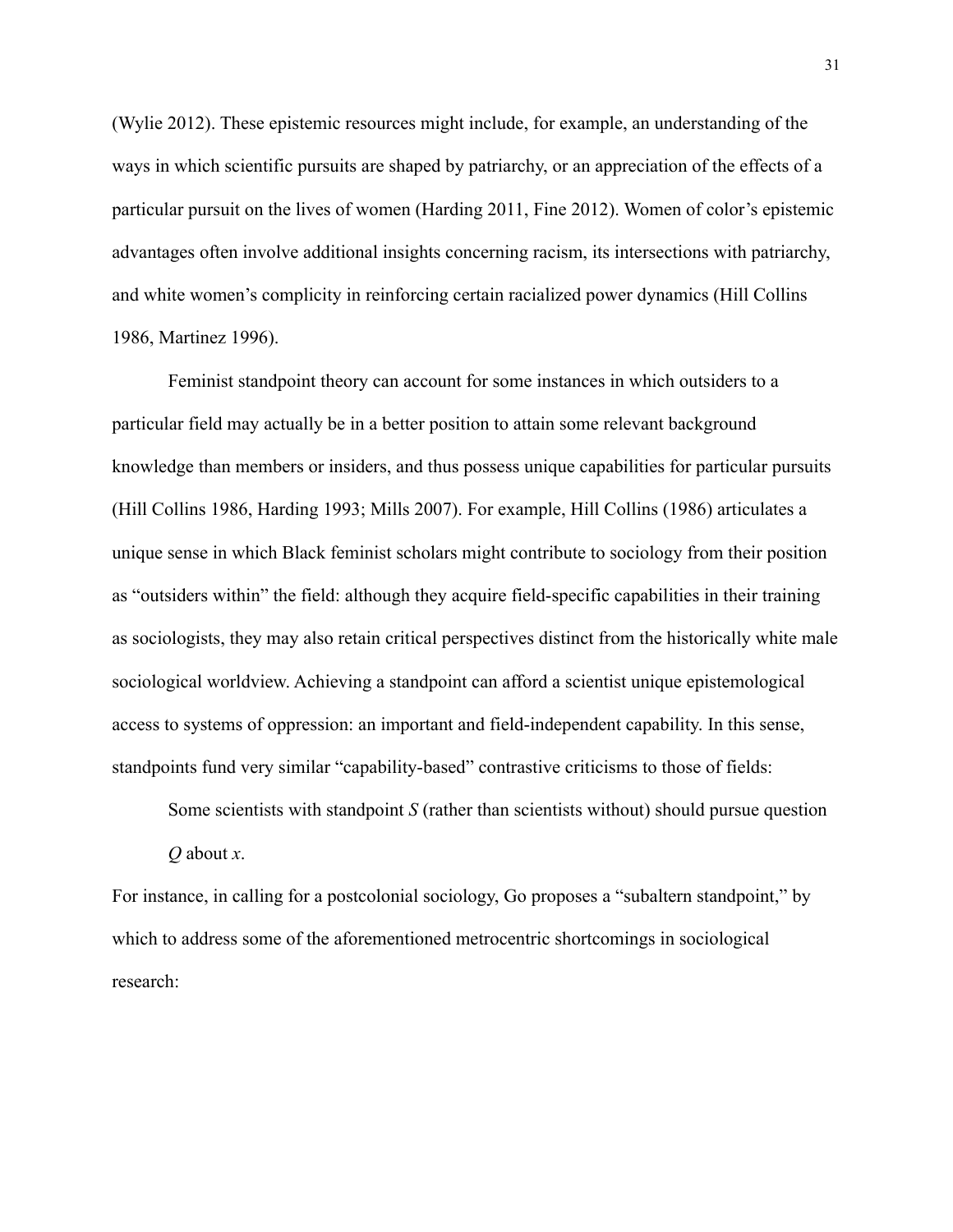By a subaltern standpoint, I mean a social position of knowing akin to a feminist standpoint, just that it is not rooted primarily in gender but rather in geopolitics and global social hierarchy (Go 2016, 159).

Go's subaltern standpoints are rooted in indigenous sociology, or "Southern Theory", in which social theories are cultivated from intellectual traditions of the Global South (e.g., Connell 2007). He motivates the importance of this standpoint by its capacity to bring "to the fore global imperial relations and conventional social science's place within it" (Go 2016, 161). These differences between metrocentric and subaltern standpoints underlie Go's criticism that scientists with the relevant standpoint-related capability ought to pursue the aforementioned sociological questions.

Standpoint theory offers an important and often field-independent kind of capability. Importantly for our apokritical purposes, however, standpoints are also frequently cast as a position from which to criticize scientific pursuits (Rolin 2006, Intemann 2010). In the example above, Hill Collins offers the standpoint of the outsider within as an epistemic resource to both the study of sociological phenomena and to sociology itself. Similarly, Intemann (2010) shows that standpoints offer a straightforward empirical resource for feminist social epistemology of science insofar as diverse standpoints can improve the critical machinery of scientific inquiry as developed by feminist empiricists (Longino 1990, 2002). On the apokritic account, we can parse these arguments as claims about the role that standpoints play in allowing agents to recognize features and bugs of a particular pursuit.

## 6.3 Institutions

Capabilities are often indexed to more general access to resources relevant to inquiry. These institutional resources constitute a third important suite of capabilities. Institutional capabilities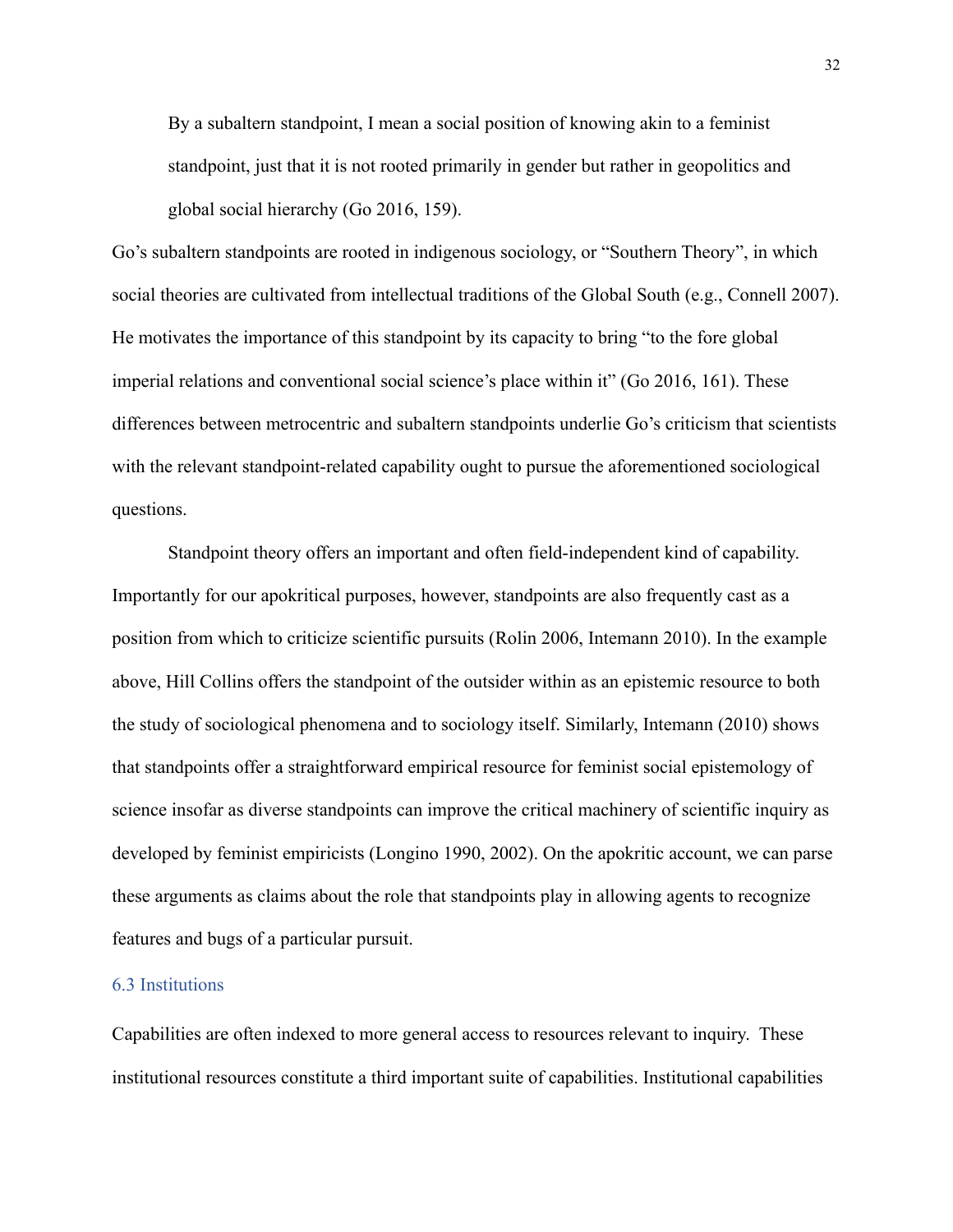relevant to scientific pursuits might include, for example, access to libraries, equipment, streamlined research coordination processes, workers, relationships with community stakeholders, computing power, or facility with research organisms. Thus, institutional capabilities reflect a more generic sense in which capabilities are socially situated.

Institutional capabilities are particularly salient in the context of criticizing scientific pursuits to coordinate inquiry. For example, the NIH instructs grant reviewers to consider both general features of the scientific "environment" in which a proposal will be pursued (e.g., equipment) and unique features of an institutional context, such as scientific collaborators or subject populations, which might contribute to the success of a particular pursuit (NIH 2016). Similarly, Dietrich et al. (2020) point out that institutional capabilities such as commitments to specialization in particular research organisms, like the Jackson Laboratory's commitment to mice, often inform researchers' capability to pursue questions about one organism rather than another. A researcher's position within a particular scientific community such as the *Drosophila* or *Arabidopsis* research communities provides access to important strains and organisms (Leonelli 2007). Community membership or institutional affiliation might also provide access to important infrastructure such as knowledge, skills, and materials relevant to successfully caring for and manipulating organisms of interest (Ankeny and Leonelli 2011). Researchers with access to exclusive and costly scientific resources, such as CERN, may find their pursuits under more strict scrutiny.<sup>18</sup> These sorts of institutional capabilities might generate something like the following apokritic norm:

Scientists with institutional support *I* (rather than scientists without) should pursue question *Q* about *x*.

<sup>&</sup>lt;sup>18</sup> Our thanks to an anonymous reviewer for suggesting this example.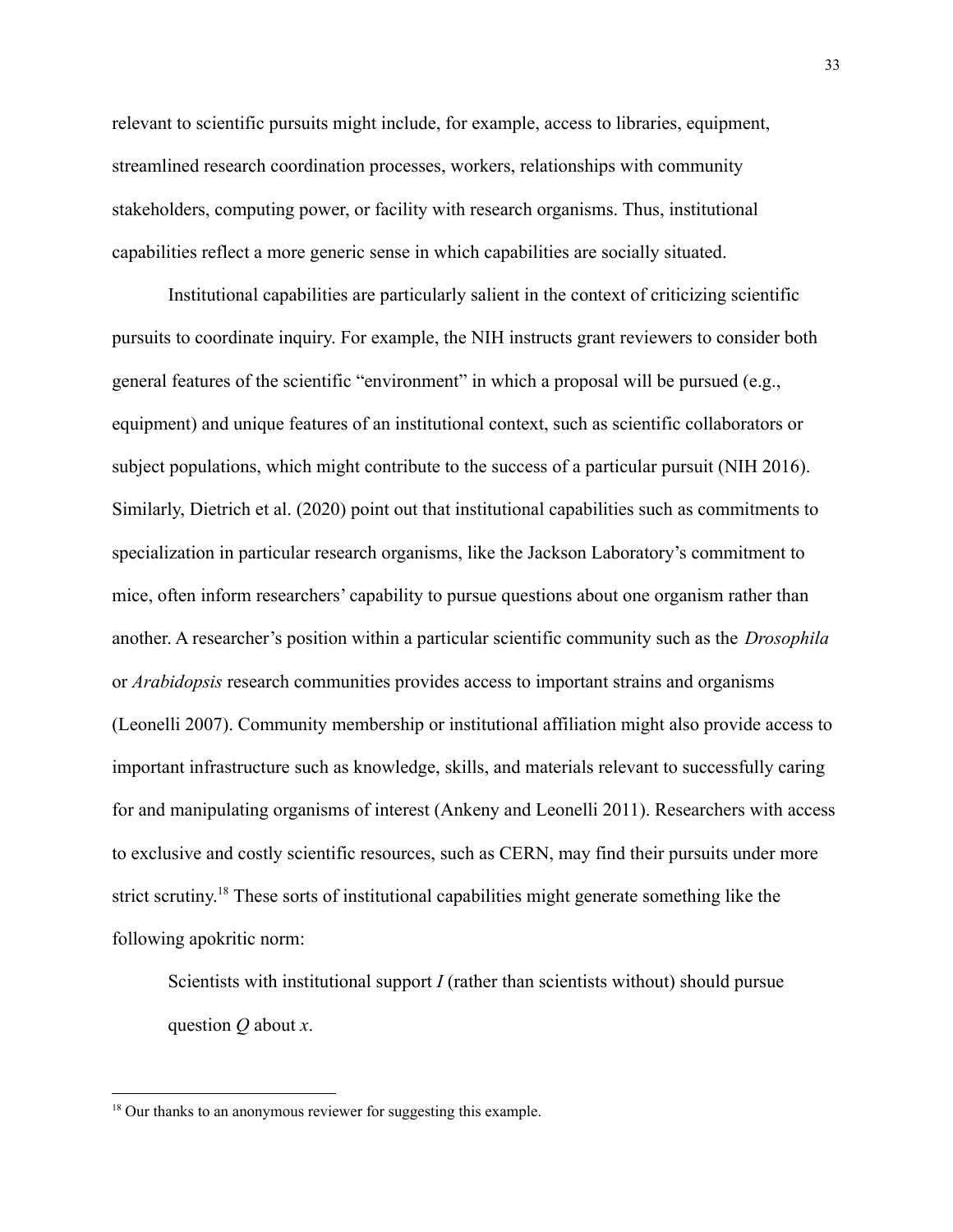This is a sense in which institutional capabilities might sometimes overlap with field-related capabilities. We might also expect institutional capabilities to share substantial overlap with economic features and bugs.<sup>19</sup>

### 6. Conclusion

As we have shown, criticism of pursuits figures prominently in scientists' setting of research agendas, the allocation of research funds, and scientists' accountability to shared standards and to the broader public. We also hope to have shown how the criticism of pursuits can function as a fruitful springboard for theorizing about pursuits more broadly. Our core idea is that criticisms are frequently grounded in the violation of an obligation or prohibition. The remaining task was developing the kinds of obligations and prohibitions that figure in scientific pursuit—what we have called apokritic norms. Such norms are characterized by features, bugs, and capabilities.

As we have seen, each of these dimensions of an apokritic norm can assume myriad shapes and sizes. Both features and bugs can assume either an epistemic or moral valence. We have made some preliminary comparisons with the current literature on the epistemology of pursuit and on the role of non-epistemic values in pursuit, but more detailed comparisons are likely to yield further insights.

Moreover, we have suggested that other kinds of features and bugs, such as those of an economic or political valence, are possible. Future research would provide an exhaustive taxonomy of the different kinds of features and bugs and chart interactions among the resulting taxa. For instance, one might examine how democratic procedures commingle with different kinds of apokritic norms to produce novel accounts of well-ordered science (Kitcher 2011, Shaw 2018).

<sup>&</sup>lt;sup>19</sup> For a treatment of pursuit closely resembling what we're calling economic features and bugs, see McKaughan (2008).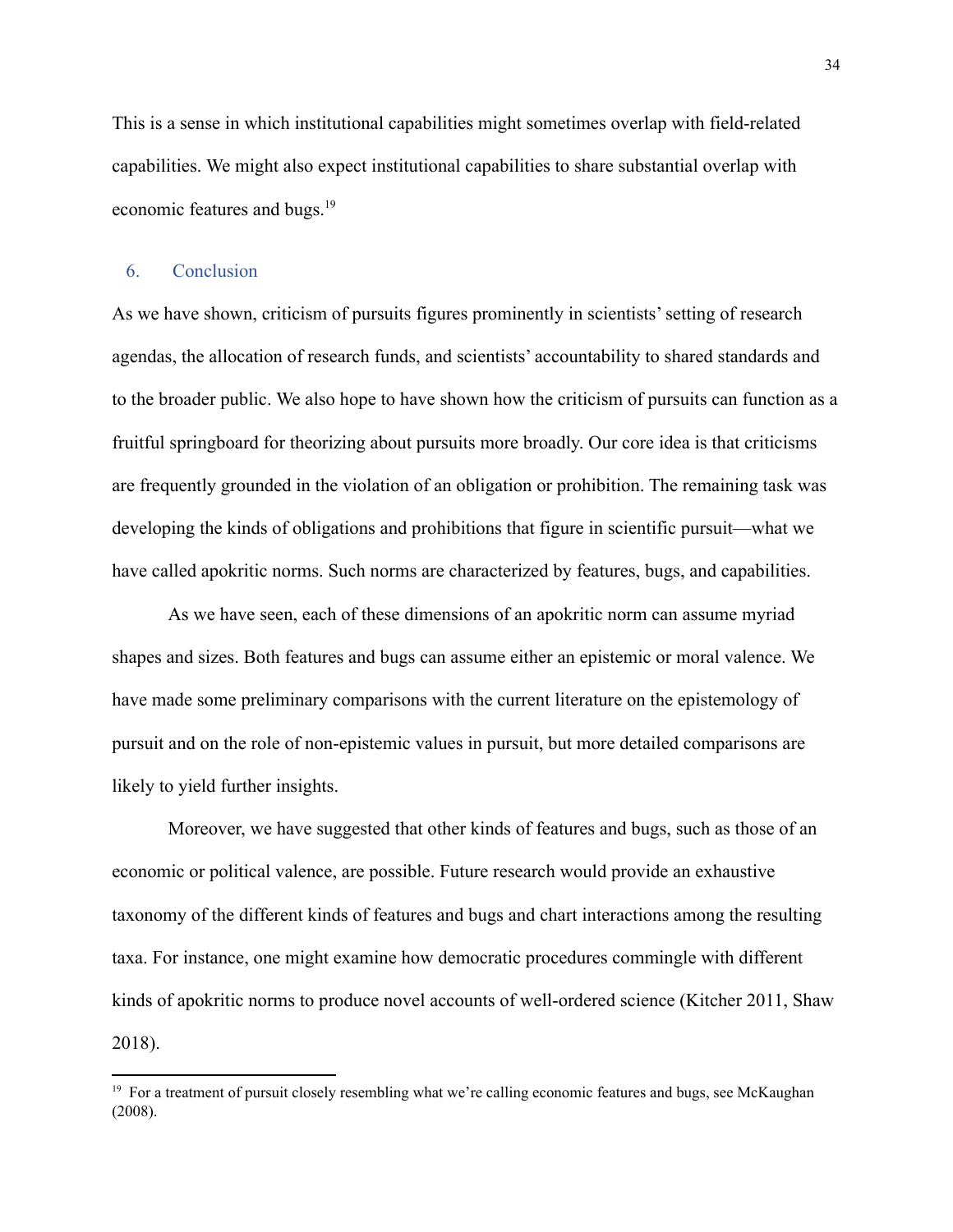With capabilities, we have discussed the role of fields, standpoints, and institutions, forging connections between pursuit and interdisciplinarity, the cognitive division of labor, consensus, disagreement, and feminist epistemology. As before, an exhaustive taxonomy of capabilities and a charting of the taxa's interactions is desirable. As this initial list already suggests, the apokritic model's conception of capabilities holds the promise of integrating discussions of pursuit with many topics in the social epistemology of science.

Finally, with its emphasis on criticism, the apokritic model should be placed in greater dialogue with those conceptions of science that also prize criticism (e.g., Longino 1990). A suggestive research project would compare and contrast the critical apparatus needed to vet pursuits versus those needed to vet other aspects of scientific practice, such as acceptance. Thus, criticizing scientific pursuits raises many questions that we hope will be pursued by capable inquirers.

#### **References**

- Anderson, Elizabeth. 1993. *Value in Ethics and Economics*. Cambridge, Mass: Harvard University Press.
- ———. 2004 "Uses of Value Judgments in Science: A General Argument, with Lessons from a Case Study of Feminist Research on Divorce," 24.
- Ankeny, Rachel A., and Sabina Leonelli. 2011. "What's so Special about Model Organisms?" *Studies in History and Philosophy of Science Part A*, Model-Based Representation in Scientific Practice, 42 (2): 313–23. [https://doi.org/10.1016/j.shpsa.2010.11.039.](https://doi.org/10.1016/j.shpsa.2010.11.039)
- Arnold, Arthur P. 2004. "Sex Chromosomes and Brain Gender." *Nature Reviews Neuroscience* 5 (9): 701–8. [https://doi.org/10.1038/nrn1494.](https://doi.org/10.1038/nrn1494)
- Baron-Cohen, Simon. 2003. *The Essential Difference: Men, Women, and the Extreme Male Brain*. London: Penguin.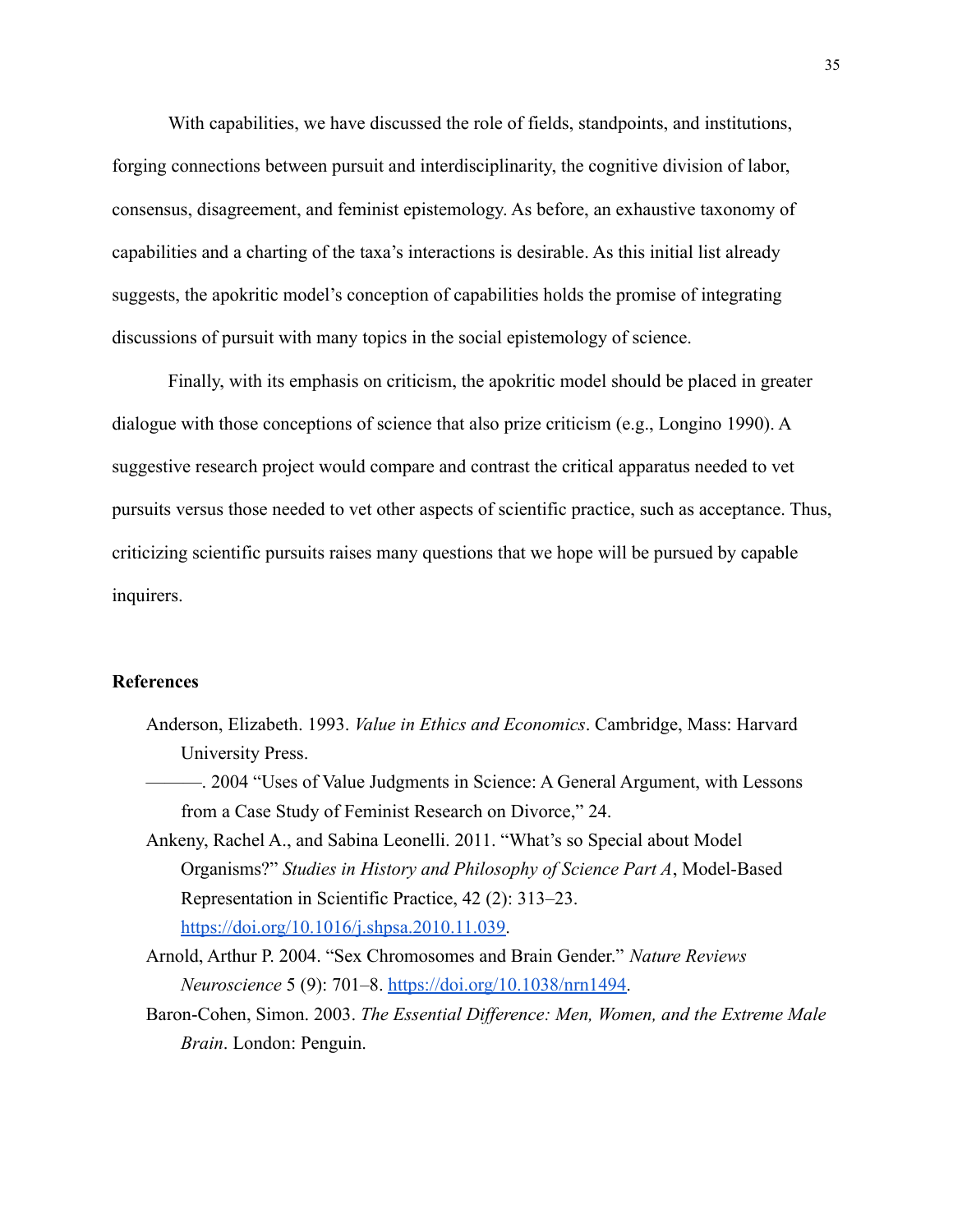- Brown, Matthew J. 2013. "The Source and Status of Values for Socially Responsible Science." *Philosophical Studies* 163 (1): 67–76. [https://doi.org/10.1007/s11098-012-0070-x.](https://doi.org/10.1007/s11098-012-0070-x)
- ———. 2020. *Science and Moral Imagination*. Pittsburgh: University of Pittsburgh Press.
- Connell, Raewyn. 2007. *Southern Theory: The Global Dynamics of Knowledge in the Social Science*. Cambridge: Allen & Unwin.
- Cranor, Carl F. 2017. *Tragic Failures: How and Why We Are Harmed by Toxic Chemicals*. Oxford: Oxford University Press.

[http://www.oxfordscholarship.com/view/10.1093/acprof:oso/9780190635756.001.0001/](http://www.oxfordscholarship.com/view/10.1093/acprof:oso/9780190635756.001.0001/acprof-9780190635756-chapter-5) [acprof-9780190635756-chapter-5.](http://www.oxfordscholarship.com/view/10.1093/acprof:oso/9780190635756.001.0001/acprof-9780190635756-chapter-5)

- Dang, H. (2019). Do Collaborators in Science Need to Agree? *Philosophy of Science*, *86*(5), 1029–1040. <https://doi.org/10.1086/705444>
- Darden, Lindley, and Nancy Maull. 1977. "Interfield Theories." *Philosophy of Science* 44 (1): 43–64. [https://doi.org/10.1086/288723.](https://doi.org/10.1086/288723)
- David, Sean P., Florian Naudet, Jennifer Laude, Joaquim Radua, Paolo Fusar-Poli, Isabella Chu, Marcia L. Stefanick, and John P. A. Ioannidis. 2018. "Potential Reporting Bias in Neuroimaging Studies of Sex Differences." *Scientific Reports* 8 (1): 6082[.](https://doi.org/10.1038/s41598-018-23976-1) <https://doi.org/10.1038/s41598-018-23976-1>.
- De Cruz, Helen, and Johan De Smedt. 2013. "The Value of Epistemic Disagreement in Scientific Practice. The Case of Homo Floresiensis." *Studies in History and Philosophy of Science Part A* 44 (2): 169–77. <https://doi.org/10.1016/j.shpsa.2013.02.002>.
- Dietrich, Michael R., Rachel A. Ankeny, Nathan Crowe, Sara Green, and Sabina Leonelli. 2020. "How to Choose Your Research Organism." *Studies in History and Philosophy of Science Part C: Studies in History and Philosophy of Biological and Biomedical Sciences* 80 (April): 101227. <https://doi.org/10.1016/j.shpsc.2019.101227>.
- DiMarco, Marina, and Kareem Khalifa. 2019. "Inquiry Tickets: Values, Pursuit, and Underdetermination." *Philosophy of Science* 86 (5): 1016–28. <https://doi.org/10.1086/705446>.
- Douglas, Heather E. 2003. "The Moral Responsibilities of Scientists (Tensions between Autonomy and Responsibility)." *American Philosophical Quarterly* 40 (1): 59–68.
	- ———. 2009. *Science, Policy, and the Value-Free Ideal*. Pittsburgh: University of Pittsburgh Press.
	- ———. 2014. "The Moral Terrain of Science." *Erkenntnis* 79 (S5): 961–79[.](https://doi.org/10.1007/s10670-013-9538-0) <https://doi.org/10.1007/s10670-013-9538-0>.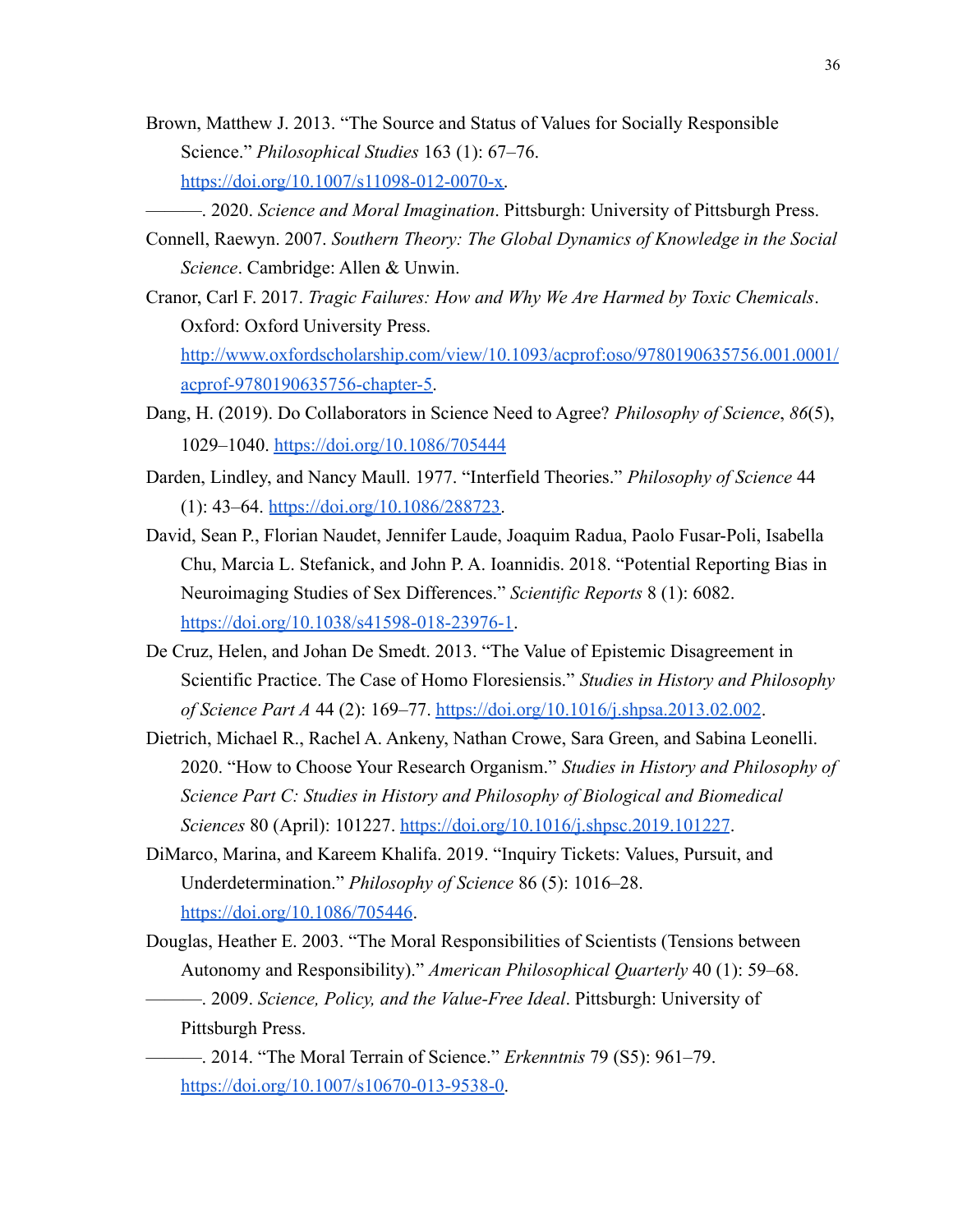- Elliott, Kevin C., and Daniel J. McKaughan. 2014. "Nonepistemic Values and the Multiple Goals of Science." *Philosophy of Science* 81 (1): 1–21. <https://doi.org/10.1086/674345>.
- Elliott, Kevin C., and Daniel J. McKaughan. 2009. "How Values in Scientific Discovery and Pursuit Alter Theory Appraisal." *Philosophy of Science* 76 (5): 598–611[.](https://doi.org/10.1086/605807) <https://doi.org/10.1086/605807>.
- Epstein, Steven. 2007. *Inclusion: The Politics of Difference in Medical Research*. Chicago: University of 7hicago Press.
- Fausto-Sterling, Anne. 1992. *Myths of Gender: Biological Theories about Women and Men*. 2nd ed. New York, NY: BasicBooks.
- Fine, Cordelia. 2010. *Delusions of Gender: The Real Science behind Sex Differences*. London: Icon Books.
- ———. 2012. "Explaining, or Sustaining, the Status Quo? The Potentially Self-Fulfilling Effects of 'Hardwired'Accounts of Sex Differences." *Neuroethics* 5 (3): 285–94. <https://doi.org/10.1007/s12152-011-9118-4>.
- Fine, Cordelia, and Fiona Fidler. 2015. "Sex and Power: Why Sex/Gender Neuroscience Should Motivate Statistical Reform." In *Handbook of Neuroethics*, edited by Jens Clausen and Neil Levy, 1447–62. Dordrecht: Springer Netherlands. [https://doi.org/10.1007/978-94-007-4707-4\\_156](https://doi.org/10.1007/978-94-007-4707-4_156).
- Fleisher, Will. 2018. "Rational Endorsement." *Philosophical Studies* 175 (10): 2649–75[.](https://doi.org/10.1007/s11098-017-0976-4) [https://doi.org/10.1007/s11098-017-0976-4.](https://doi.org/10.1007/s11098-017-0976-4)
- ———. 2019. "Method Coherence and Epistemic Circularity." *Erkenntnis* 84 (2): 455–80. <https://doi.org/10.1007/s10670-017-9967-2>.
- Go, Julian. 2016. *Postcolonial Thought and Social Theory*. New York, NY: Oxford University Press.
- Gompers, Annika. 2019. "Three Years In: 'Sex as a Biological Variable' Policy in Practice and an Invitation to Collaborate." *GenderSci Lab* (blog). December 10, 2019[.](https://www.genderscilab.org/blog/three-years-in-sex-as-a-biological-variable-policy-in-practice-and-an-invitation-to-collaborate) [https://www.genderscilab.org/blog/three-years-in-sex-as-a-biological-variable-policy-in](https://www.genderscilab.org/blog/three-years-in-sex-as-a-biological-variable-policy-in-practice-and-an-invitation-to-collaborate) [-practice-and-an-invitation-to-collaborate](https://www.genderscilab.org/blog/three-years-in-sex-as-a-biological-variable-policy-in-practice-and-an-invitation-to-collaborate).
- Grinbaum, A., and C. Groves. 2013. "What Is 'Responsible' about Responsible Innovation? Understanding the Ethical Issues." In *Responsible Innovation*, edited by R. Owens, J. Bessant, and M. Heintz, 119–42. Chichester, West Sussex, UK: Wiley.
- Harding, Sandra. 1986. *The Science Question in Feminism*. Ithaca, NY: Cornell University Press.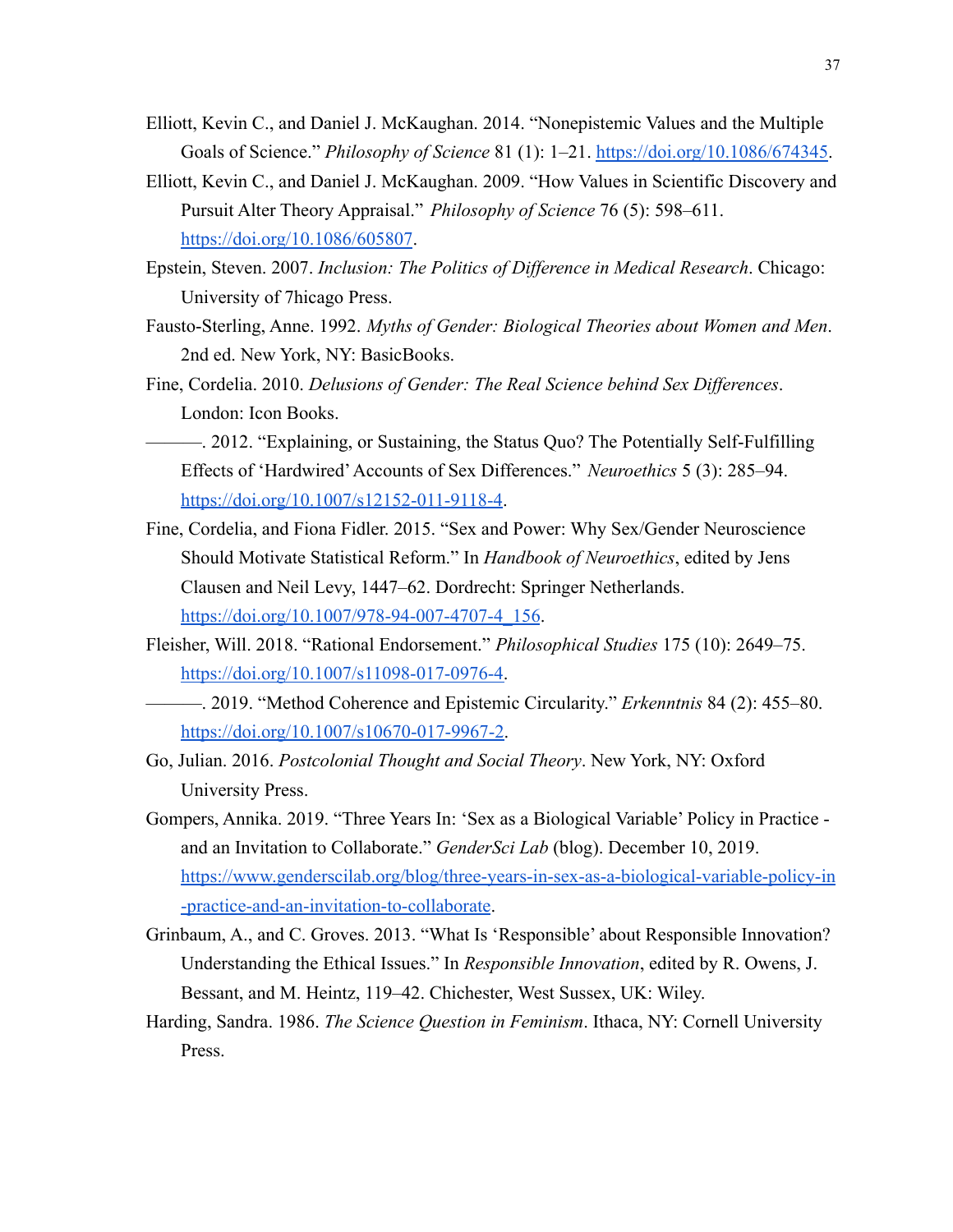———. 1993. "Rethinking Standpoint Epistemology: 'What Is Strong Objectivity?'" In *Feminist Epistemologies*, edited by Linda Alcoff and Elizabeth Potter, 49–82. New York: Routledge.

———. 2011. "Interrogating the Modernity vs. Tradition Contrast: Whose Science and Technology for Whose Social Progress?" In *Feminist Epistemology and Philosophy of Science*, edited by Heidi E. Grasswick, 85–108. Dordrecht: Springer Netherlands[.](https://doi.org/10.1007/978-1-4020-6835-5_5) [https://doi.org/10.1007/978-1-4020-6835-5\\_5](https://doi.org/10.1007/978-1-4020-6835-5_5).

- Hicks, Daniel J. 2014. "A New Direction for Science and Values." *Synthese* 191 (14): 3271–95. [https://doi.org/10.1007/s11229-014-0447-9.](https://doi.org/10.1007/s11229-014-0447-9)
- Hill Collins, Patricia. 1986. "Learning from the Outsider Within: The Sociological Significance of Black Feminist Thought." *Social Problems* 33 (6): 19.
- Intemann, Kristen. 2010. "25 Years of Feminist Empiricism and Standpoint Theory: Where Are We Now?" *Hypatia* 25 (4): 778–96.

[https://doi.org/10.1111/j.1527-2001.2010.01138.x.](https://doi.org/10.1111/j.1527-2001.2010.01138.x)

- Jacquart, Melissa. 2016. "Similarity, Adequacy, and Purpose: Understanding the Success of Scientific Models." Ph.D. Thesis, London, Ontario: Western University[.](https://ir.lib.uwo.ca/etd/4129) [https://ir.lib.uwo.ca/etd/4129.](https://ir.lib.uwo.ca/etd/4129)
- Joel, Daphna. 2011. "Male or Female? Brains Are Intersex." *Frontiers in Integrative Neuroscience* 5. <https://doi.org/10.3389/fnint.2011.00057>.
- Jordan-Young, Rebecca M. 2010. *Brain Storm: The Flaws in the Science of Sex Differences*. Cambridge, Mass: Harvard University Press.
- Kaplan, Jonathan Michael, and Sean A. Valles. 2019. "Reflecting on What Philosophy of Epidemiology Is and Does, as the Field Comes into Its Own: Introduction to the Special Issue on Philosophy of Epidemiology." *Synthese*, May, s11229-019-02252–53. [https://doi.org/10.1007/s11229-019-02252-3.](https://doi.org/10.1007/s11229-019-02252-3)
- Keyes, Katherine, and Sandro Galea. 2015. "What Matters Most: Quantifying an Epidemiology of Consequence." *Annals of Epidemiology* 25 (5): 305–11. <https://doi.org/10.1016/j.annepidem.2015.01.016>.
- Kitcher, Philip. 1990. "The Division of Cognitive Labor." *The Journal of Philosophy* 87 (1): 5–22. <https://doi.org/10.2307/2026796>.

———. 2011. "Science in a Democratic Society." In *Scientific Realism and Democratic Society: The Philosophy of Philip Kitcher*, edited by J. Gonzalez Wenceslao, 101:95–112. Poznań Studies in the Philosophy of the Sciences and the Humanities. Amsterdam: Rodopi.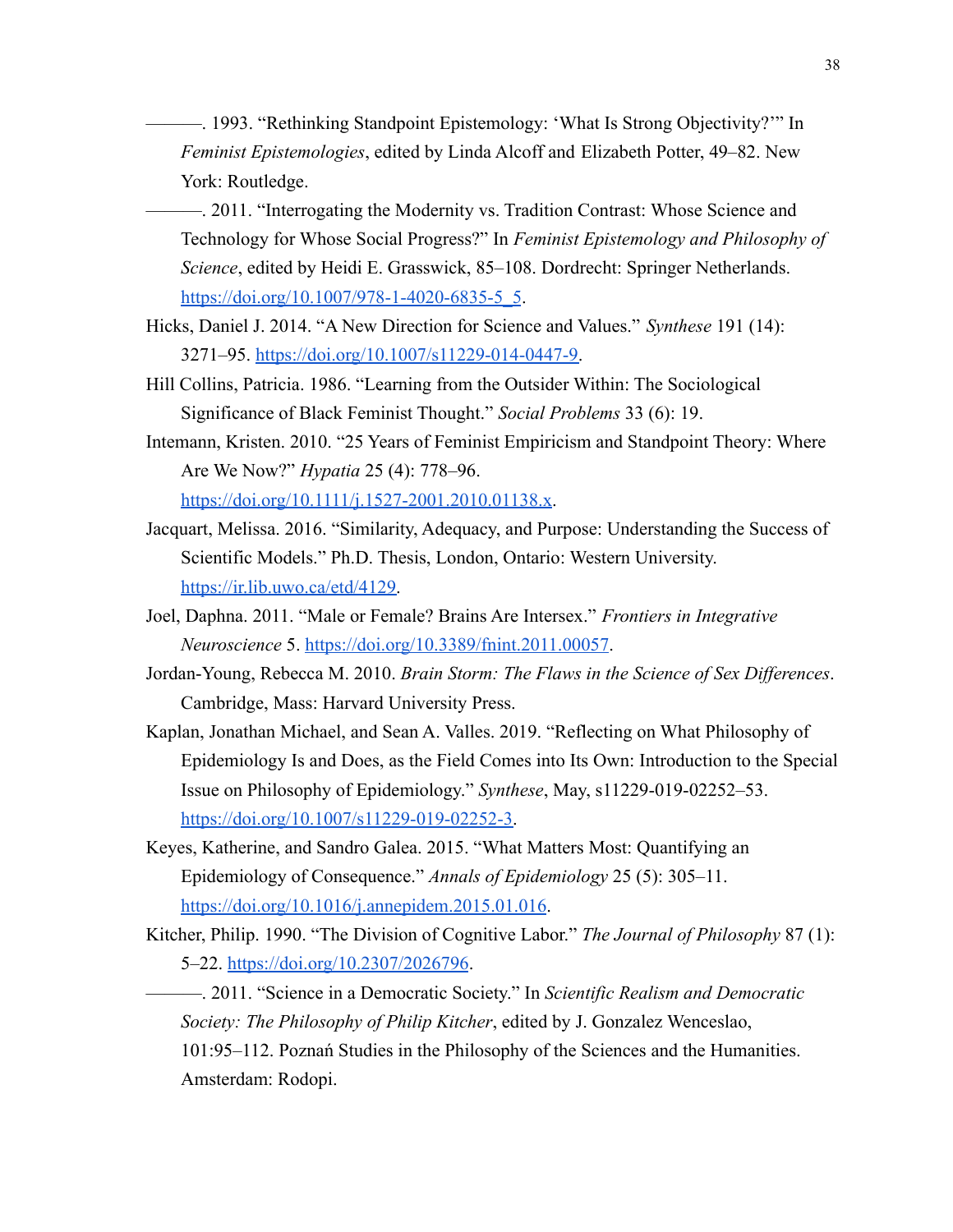- Kourany, Janet A. 2010. *Philosophy of Science after Feminism*. Studies in Feminist Philosophy. Oxford ; New York: Oxford University Press.
- Krieger, N. 2001. "A Glossary for Social Epidemiology." *Journal of Epidemiology & Community Health* 55 (10): 693–700. <https://doi.org/10.1136/jech.55.10.693>.
- Lakatos, I. (1970). Falsification and the Methodology of Scientific Research Programmes. In A. Musgrave & I. Lakatos (Eds.), *Criticism and the Growth of Knowledge: Proceedings of the International Colloquium in the Philosophy of Science, London, 1965* (Vol. 4, pp. 91–196). Cambridge University Press. <https://doi.org/10.1017/CBO9781139171434.009>
- Laudan, Larry. 1977. *Progress and Its Problems: Towards a Theory of Scientific Growth*. London: Routledge & K. Paul.
- Leonelli, Sabina. 2007. "Growing Weed, Producing Knowledge: An Epistemic History of Arabidopsis Thaliana." *History and Philosophy of the Life Sciences* 29 (2): 193–223.
- Lloyd, Elisabeth Anne. 2005. *The Case of the Female Orgasm Bias in the Science of Evolution*. Cambridge, MA: Harvard University Press.
- Longino, Helen E., and Ruth Doell. 1983. "Body, Bias, and Behavior: A Comparative Analysis of Reasoning in Two Areas of Biological Science." *Signs: Journal of Women in Culture and Society* 9 (2): 206–27. [https://doi.org/10.1086/494044.](https://doi.org/10.1086/494044)
- Longino, Helen E. 1990. *Science as Social Knowledge: Values and Objectivity in Scientific Inquiry*. Princeton, NJ: Princeton University Press.
- ———. 1995. "Gender, Politics, and the Theoretical Virtues." *Synthese* 104 (3): 383–97. <https://doi.org/10.1007/BF01064506>.
- ———. 2002. *The Fate of Knowledge*. Princeton, N.J: Princeton University Press.
- ———. 2012. *Studying Human Behavior*. Chicago: University of Chicago Press[.](https://www.press.uchicago.edu/ucp/books/book/chicago/S/bo13025491.html) <https://www.press.uchicago.edu/ucp/books/book/chicago/S/bo13025491.html>.
- Martínez, Theresa A. 1996. "Toward A Chicana Feminist Epistemological Standpoint: Theory at the Intersection of Race, Class, and Gender." *Race, Gender & Class* 3 (3): 107–28.
- McKaughan, Daniel J. 2008. "From Ugly Duckling to Swan: C. S. Peirce, Abduction, and the Pursuit of Scientific Theories." *Transactions of the Charles S. Peirce Society* 44 (3): 446–68.
- McNamara, P., & Van De Putte, F. (2021). "Deontic Logic." In E. N. Zalta (Ed.), *The Stanford Encyclopedia of Philosophy* (Spring 2021). Metaphysics Research Lab, Stanford University. <https://plato.stanford.edu/archives/spr2021/entries/logic-deontic/>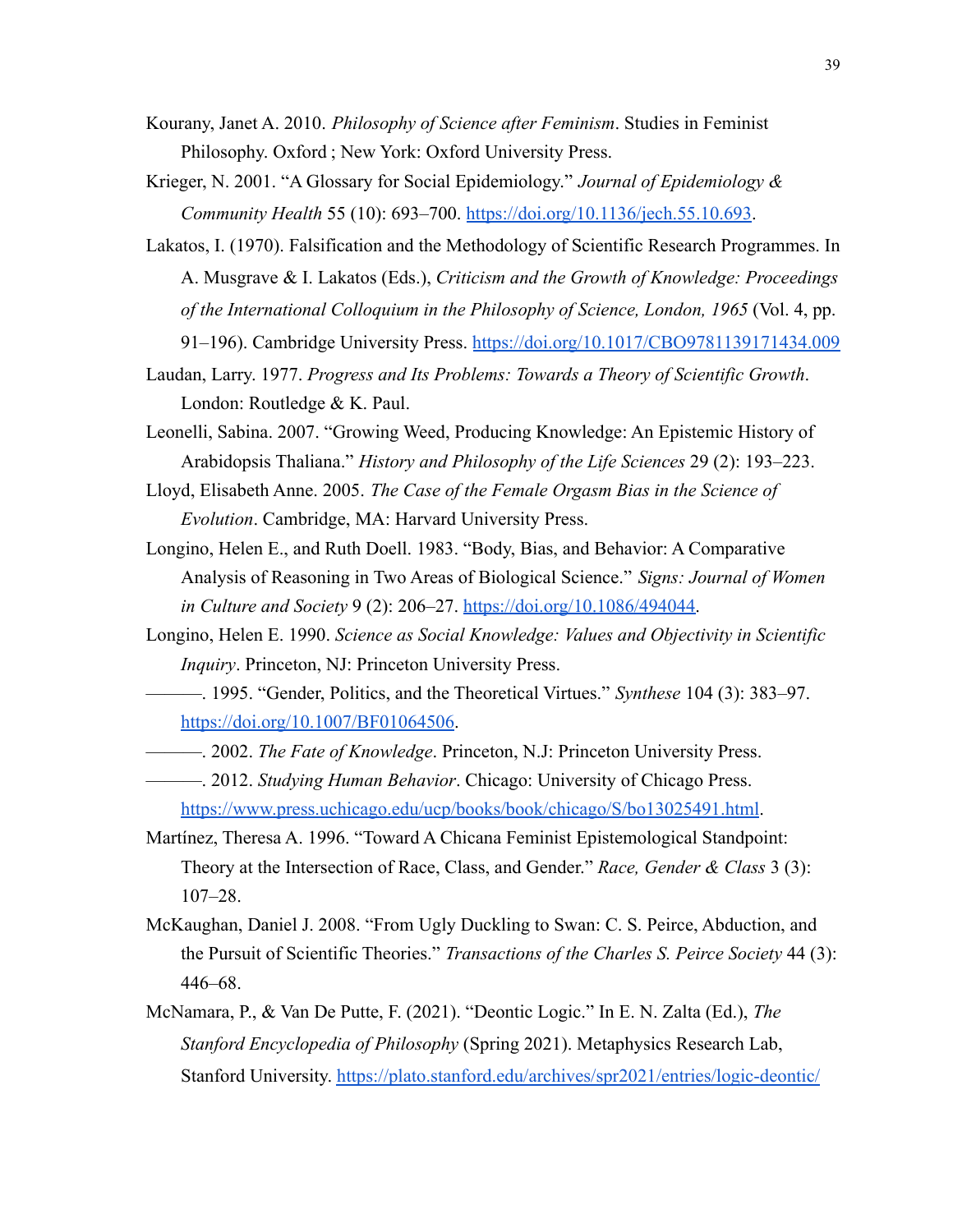- Miller, Boaz. 2013. "When Is Consensus Knowledge Based? Distinguishing Shared Knowledge from Mere Agreement." *Synthese* 190 (7): 1293–1316[.](https://doi.org/10.1007/s11229-012-0225-5) [https://doi.org/10.1007/s11229-012-0225-5.](https://doi.org/10.1007/s11229-012-0225-5)
- Mills, Charles W. 2007. "White Ignorance." In *Race and Epistemologies of Ignorance*, edited by Shannon Sullivan and Nancy Tuana, 11–38. Albany: State University of New York Press.
- Millson, Jared. 2014. "How to Ask a Question in the Space of Reasons." Ph.D. Thesis, Atlanta, GA: Emory University.
- National Institutes of Health. 2016. "Definitions of Criteria and Considerations for Research Project Grant (RPG/R01/R03/R15/R21/R34) Critiques." NIH Grants & Funding. March 21, 2016. [https://grants.nih.gov/grants/peer/critiques/rpg.htm.](https://grants.nih.gov/grants/peer/critiques/rpg.htm)
	- ———. Notice. 2015. "Consideration of Sex as a Biological Variable in NIH-Funded Research," June 9, 2015.

<https://grants.nih.gov/grants/guide/notice-files/NOT-OD-15-102.html>.

National Institutes of Heath. n.d. "Reviewer Guidance to Evaluate Sex as a Biological Variable (SABV)." NIH.

[https://grants.nih.gov/grants/peer/guidelines\\_general/sabv\\_decision\\_tree\\_for\\_reviewers.](https://grants.nih.gov/grants/peer/guidelines_general/sabv_decision_tree_for_reviewers.pdf) [pdf](https://grants.nih.gov/grants/peer/guidelines_general/sabv_decision_tree_for_reviewers.pdf).

NIH Center for Scientific Review. n.d. "Premise, Rigor, Sex as a Biological Variable." NIH Center for Scientific Review. Accessed March 20, 2021.

<https://public.csr.nih.gov/FAQs/ReviewersFAQs/PremiseRigorSexBiologicalVariable>.

- Nyrup, Rune. 2015. "How Explanatory Reasoning Justifies Pursuit: A Peircean View of IBE." *Philosophy of Science* 82 (5): 749–60. <https://doi.org/10.1086/683262>.
- Pape, Madeleine. 2021. "Co-Production, Multiplied: Enactments of Sex as a Biological Variable in US Biomedicine." *Social Studies of Science* 51 (3): 339–63. [https://doi.org/10.1177/0306312720985939.](https://doi.org/10.1177/0306312720985939)
- Parker, Wendy S. 2009. "Confirmation and Adequacy-for-Purpose in Climate Modelling." *Proceedings of the Aristotelian Society, Supplementary Volumes* 83: 233–49.
- ———. 2020. "Model Evaluation: An Adequacy-for-Purpose View." *Philosophy of Science* 87 (3): 457–77. [https://doi.org/10.1086/708691.](https://doi.org/10.1086/708691)
- Richardson, Sarah S. "Sex Contextualism." Forthcoming in *Philosophy, Theory, and Practice in Biology.*
- Richardson, Sarah S., Meredith Reiches, Heather Shattuck-Heidorn, Michelle Lynne LaBonte, and Theresa Consoli. 2015. "Opinion: Focus on Preclinical Sex Differences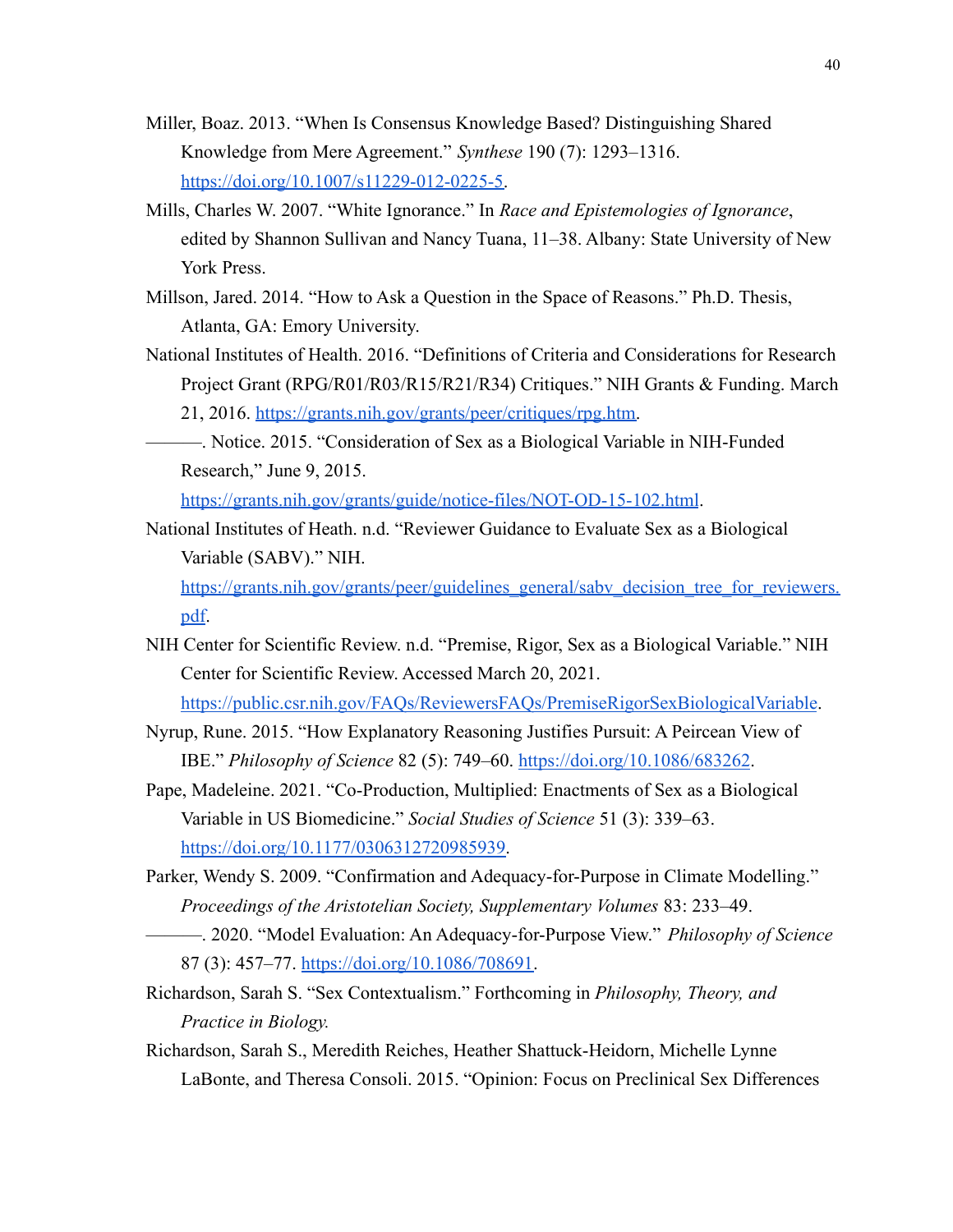Will Not Address Women's and Men's Health Disparities." *Proceedings of the National Academy of Sciences* 112 (44): 13419–20. <https://doi.org/10.1073/pnas.1516958112>.

- Rippon, Gina. 2019. *The Gendered Brain: The New Neuroscience That Shatters the Myth of the Female Brain*. London: The Bodley Head.
- Rippon, Gina, Rebecca Jordan-Young, Anelis Kaiser, and Cordelia Fine. 2014. "Recommendations for Sex/Gender Neuroimaging Research: Key Principles and Implications for Research Design, Analysis, and Interpretation." *Frontiers in Human Neuroscience* 8. [https://doi.org/10.3389/fnhum.2014.00650.](https://doi.org/10.3389/fnhum.2014.00650)
- Ritz, Stacey A. 2017. "Complexities of Addressing Sex in Cell Culture Research." *Signs: Journal of Women in Culture and Society* 42 (2): 307–27[.](https://doi.org/10.1086/688181) <https://doi.org/10.1086/688181>.
- Rolin, Kristina. 2006. "The Bias Paradox in Feminist Standpoint Epistemology." *Episteme: A Journal of Social Epistemology* 3 (1): 125–36. [https://doi.org/10.1353/epi.0.0006.](https://doi.org/10.1353/epi.0.0006)
- Šešelja, Dunja, Laszlo Kosolosky, and Christian Straßer. 2012. "The Rationality of Scientific Reasoning in the Context of Pursuit: Drawing Appropriate Distinctions." *Philosophica* 86: 51–82.
- Šešelja, Dunja, and Christian Straßer. 2014. "Epistemic Justification in the Context of Pursuit: A Coherentist Approach." *Synthese* 191 (13): 3111–41. [https://doi.org/10.1007/s11229-014-0476-4.](https://doi.org/10.1007/s11229-014-0476-4)
- Seth, Sanjay. 2009. "Historical Sociology and Postcolonial Theory: Two Strategies for Challenging Eurocentrism." *International Political Sociology* 3 (3): 334–38[.](https://doi.org/10.1111/j.1749-5687.2009.00079_4.x) [https://doi.org/10.1111/j.1749-5687.2009.00079\\_4.x](https://doi.org/10.1111/j.1749-5687.2009.00079_4.x).
- Shaw, Jamie. 2017. "Was Feyerabend an Anarchist? The Structure(s) of 'Anything Goes.'" *Studies in History and Philosophy of Science Part A* 64: 11–21. <https://doi.org/10.1016/j.shpsa.2017.06.002>.
	- ———. 2018. "Why the Realism Debate Matters for Science Policy: The Case of the Human Brain Project." *Spontaneous Generations: A Journal for the History and Philosophy of Science* 9 (1): 82–98. [https://doi.org/10.4245/sponge.v9i1.27760.](https://doi.org/10.4245/sponge.v9i1.27760)
- ———. 2021. "Feyerabend's Well-Ordered Science: How an Anarchist Distributes Funds." *Synthese* 198 (1): 419–49. [https://doi.org/10.1007/s11229-018-02026-3.](https://doi.org/10.1007/s11229-018-02026-3)
- Solomon, Miriam. 2001. *Social Empiricism*. Cambridge, Massachusetts: MIT Press. [https://books.google.com/books/about/Social\\_Empiricism.html?id=SASNj9P7vgYC&s](https://books.google.com/books/about/Social_Empiricism.html?id=SASNj9P7vgYC&source=kp_book_description) [ource=kp\\_book\\_description.](https://books.google.com/books/about/Social_Empiricism.html?id=SASNj9P7vgYC&source=kp_book_description)
- Valles, Sean A. 2018. *Philosophy of Population Health Science: Philosophy for a New Public Health Era*. Routledge.